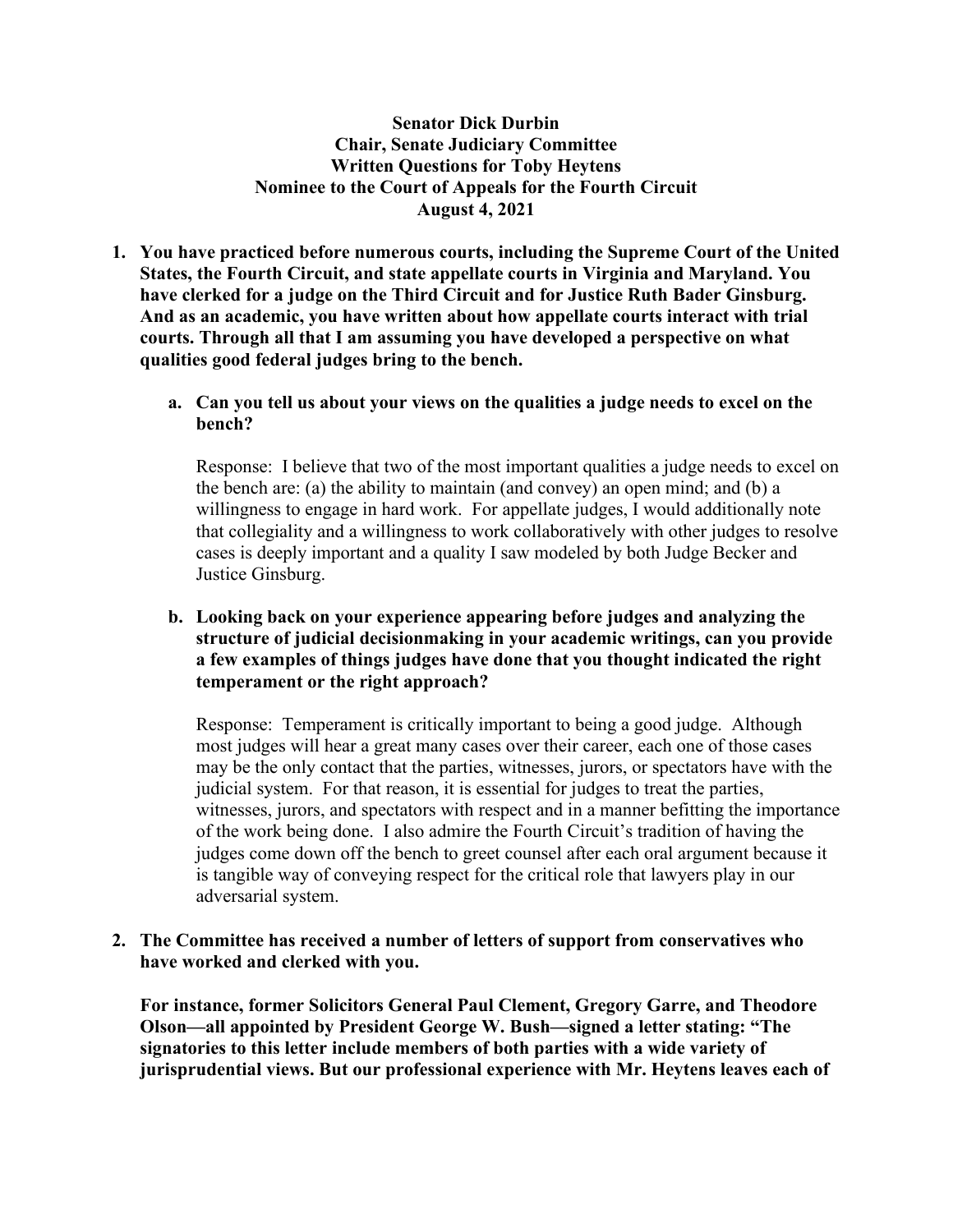**us confident that he is highly qualified to serve on the Fourth Circuit and will be an excellent appellate judge."**

**The Committee also received a letter signed by 26 Supreme Court law clerks who clerked alongside you during the October 2002 Term. The 26 signatories included clerks to Chief Justice Rehnquist and Justices Scalia and Thomas, among others.**

# **Can you describe for us the importance you place on working with colleagues who may have different views or who may approach an issue differently than you do?**

Response: At all stages of my career, I have benefited tremendously from working with and learning from colleagues whose views or approach may differ from my own. Many times, we have been able to find at least some common ground. And, even when not, I have found that my own thinking benefits greatly from understanding other perspectives and grappling seriously with the strongest arguments for and against any particular legal position.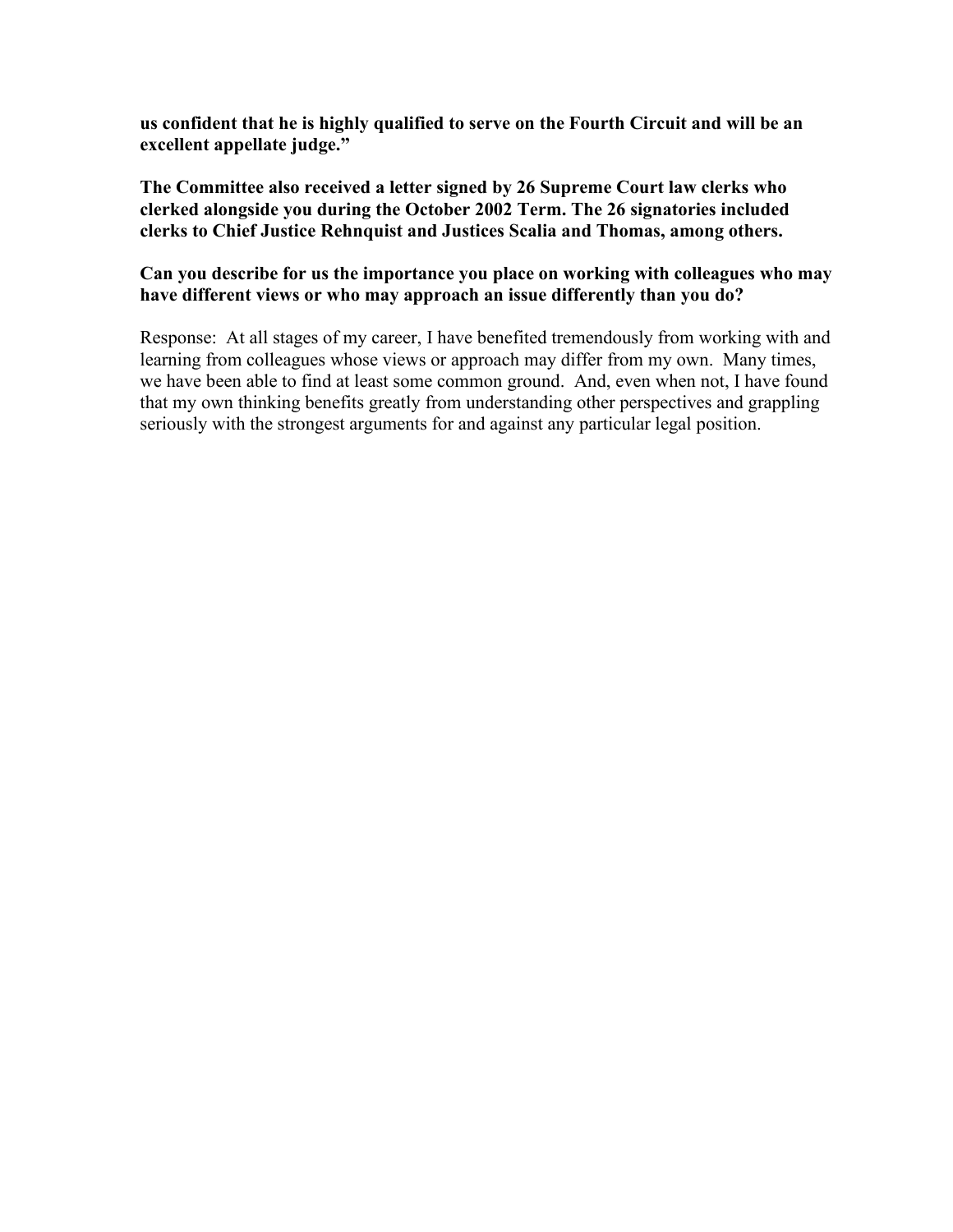# **Senator Chuck Grassley, Ranking Member Questions for the Record Toby Heytens**

**Nominee to be United States Circuit Judge for the Fourth Circuit Court of Appeals**

**1. In 2015, you spoke at the University of Virginia Law School's student chapter of the Federalist Society about the cult of personality surrounding the Supreme Court. You noted that many Supreme Court picks did not have trial judge experience and did not serve as circuit judges for a significant amount of time. You also claimed, I think jokingly, that the D.C. Circuit was "not a real court." Which Justices were you referring to?**

Response: The event in question was a panel discussion of an article written by Professors Craig S. Lerner and Nelson Lund entitled "Judicial Duty and the Supreme Court's Cult of Celebrity," which examined what the authors called "the rise of … the celebrity justice" and proposed various reforms. Professor Lund was present and my role was that of a commentator on the article and on his remarks. Although I do not recall which specific Justices I may have had in mind at the time, I believe that Justice Sotomayor was the only member of the then-current Supreme Court who had ever served as a trial judge.

- **2. In Spring 2020, you wrote an article titled "Two Centuries of Virginia in the Supreme Court." In this article, one of the sections was labeled "The Wrong Side of History." Many of the cases and issues in this section are ones that you and I would probably agree are "wrong." I want to know what you meant by that.**
	- **a. Can a law or judicial decision be morally right but legally wrong?**

Response: Yes.

**b. Can a law or judicial decision be morally wrong but legally right?**

Response: Yes.

# **c. You now represent the Commonwealth of Virginia. Would you defend a position that was legally wrong? Would you defend a position that was morally wrong?**

Response: I would note that, as of July 31, I am no longer the Solicitor General of Virginia and have returned to my faculty position at the University of Virginia School of Law. In all of the roles where I have served as an advocate, my role was to make the best arguments I could on behalf of my clients that are consistent with the available facts and the then-governing law without regard to my own personal views.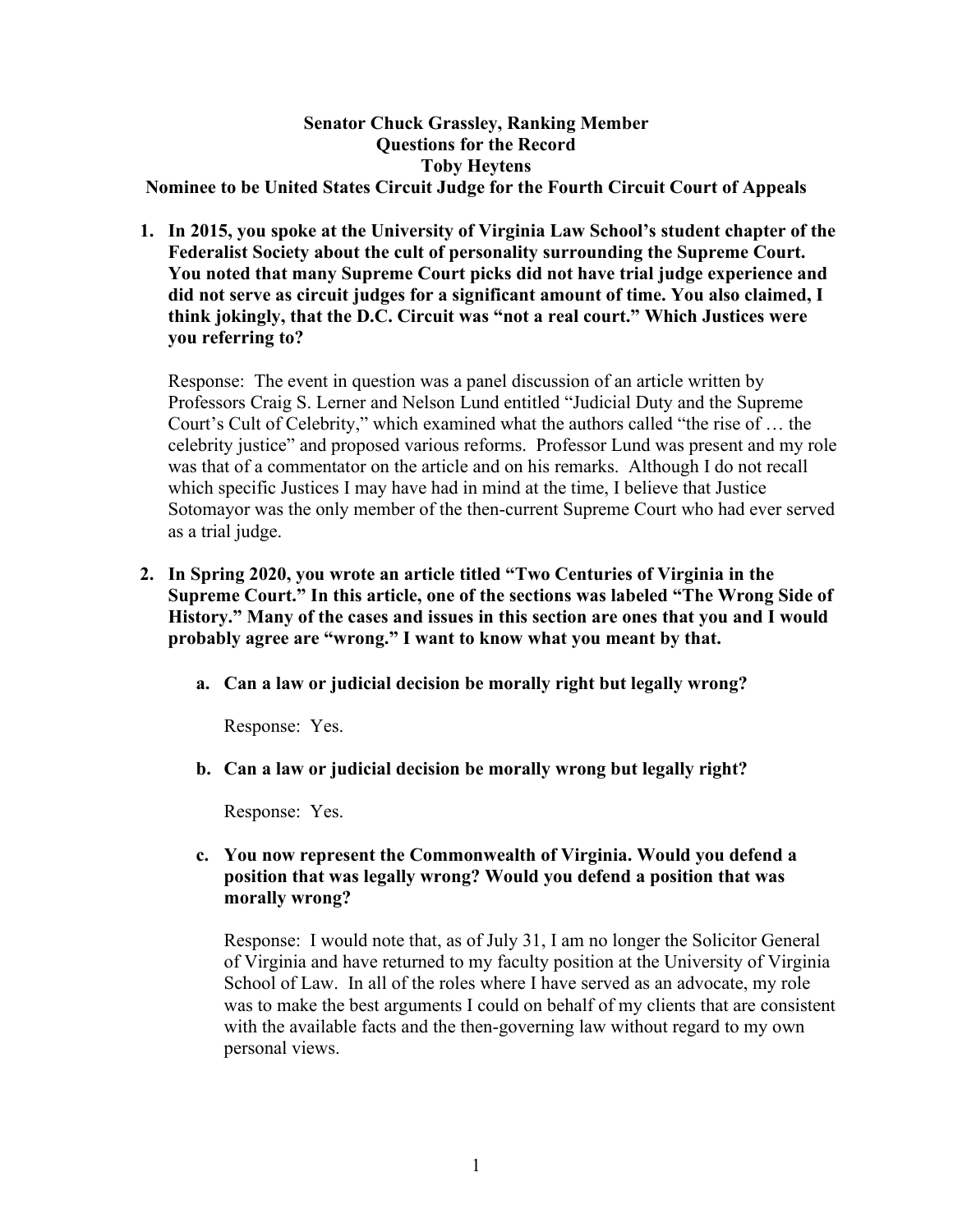**d. If confirmed as a judge, would you uphold a law or action that you believed to be morally wrong but legal?**

Response: Yes.

**e. If confirmed as a judge, would you uphold a law or action that you believed to be morally right but illegal?**

Response: No.

#### **3. Does history have a "side"?**

Response: Societies sometimes reach broad consensus about past events. For example, although the original Constitution expressly contemplated slavery, our Nation now acknowledges it to have been an abhorrent practice.

**4. Should judges look to see which side of a litigation is likely to be on the side of history?**

Response: No.

# **5. In your 2008 article** *Doctrine Formulation and Distrust***, you wrote that, "Ascribing motivations to a multimember body is difficult at best." You were referring to the Supreme Court, but I believe this also applies to Congress. If confirmed as a judge, how would you go about the difficult task of discovering Congressional intent?**

Response: If confirmed as a circuit judge, I would follow the Supreme Court's guidance about the proper method for determining Congress's intent. Specifically, I would begin with the text of the statute that Congress enacted. If necessary, I would also consult dictionary definitions, apply appropriate canons of construction or other interpretative principles, and review pertinent legislative history.

# **6. Isn't legislative history a helpful way to gauge Congressional intent?**

Response: The Supreme Court has stated that legislative history can sometimes be helpful in interpreting an ambiguous statutory text and I would follow that guidance if confirmed.

#### **7. What is your understanding of originalism?**

Response: Broadly speaking, I understand "originalism" to be the view that the Constitution should be interpreted in the way the relevant text would have been understand at the time it was adopted.

# **8. What is your understanding of how an originalist views the Bill of Rights and subsequent Constitutional Amendments?**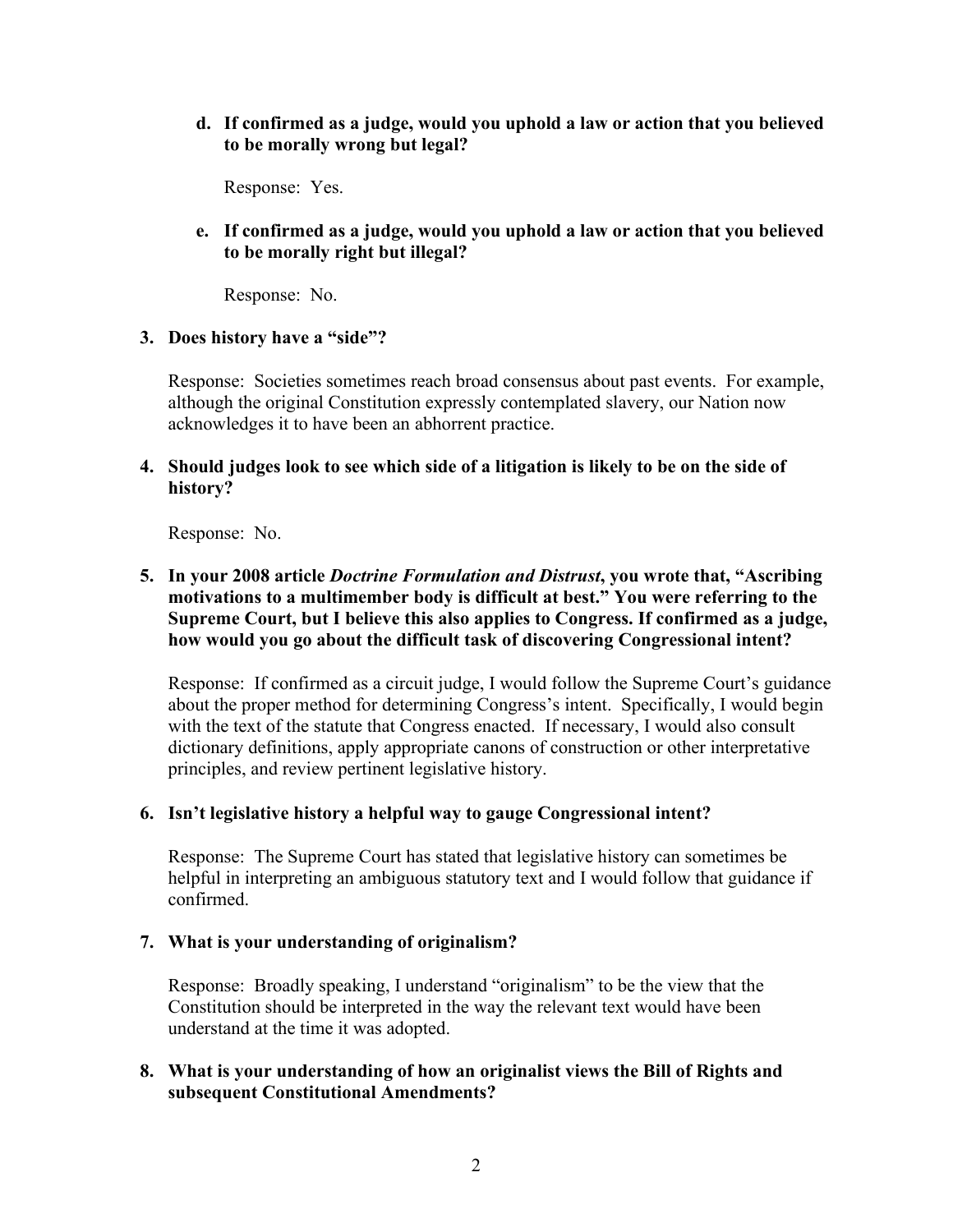Response: I do not consider myself an expert in originalism. Broadly speaking, however, I believe that originalists view the Bill of Rights and subsequent Constitutional Amendments as parts of the Constitution that should be interpreted in the same manner as other constitutional provisions.

#### **9. Do you know any originalists who ignore the Bill of Rights?**

Response: Personally, no.

## **10. Do you know any originalists who believe black Americans should be counted as 3/5 of a vote?**

Response: Personally, no.

#### **11. Do you know any originalists who believe women should not be able to vote?**

Response: Personally, no.

### **12. Which areas of constitutional law has the Supreme Court instructed lower courts to interpret using original public meaning?**

Response: In *District of Columbia v. Heller*, 554 U.S. 570 (2008), which involved a claim under the Second Amendment, the Supreme Court stated that "the public understanding of a legal text in the period after its enactment or ratification….is a critical tool of constitutional interpretation." *Id*. at 605. The Supreme Court has also considered original public meaning in construing the Confrontation Clause, *see Crawford v. Washington*, 514 U.S. 36 (2006), and certain questions under the Fourth Amendment, *see United States v. Jones*, 565 U.S. 400 (2012).

## **13. Which areas of constitutional law has the Supreme Court instructed lower courts to interpret using the living constitution?**

Response: I am not aware of any areas of constitutional law where the Supreme Court has instructed lower courts to interpret using the "living constitution."

#### **14. If confirmed, are you willing to interpret the Constitution according to its original public meaning when the Supreme Court has mandated you do so?**

Response: Yes.

#### **15. Have you read** *A Matter of Interpretation* **by Antonin Scalia?**

Response: Yes.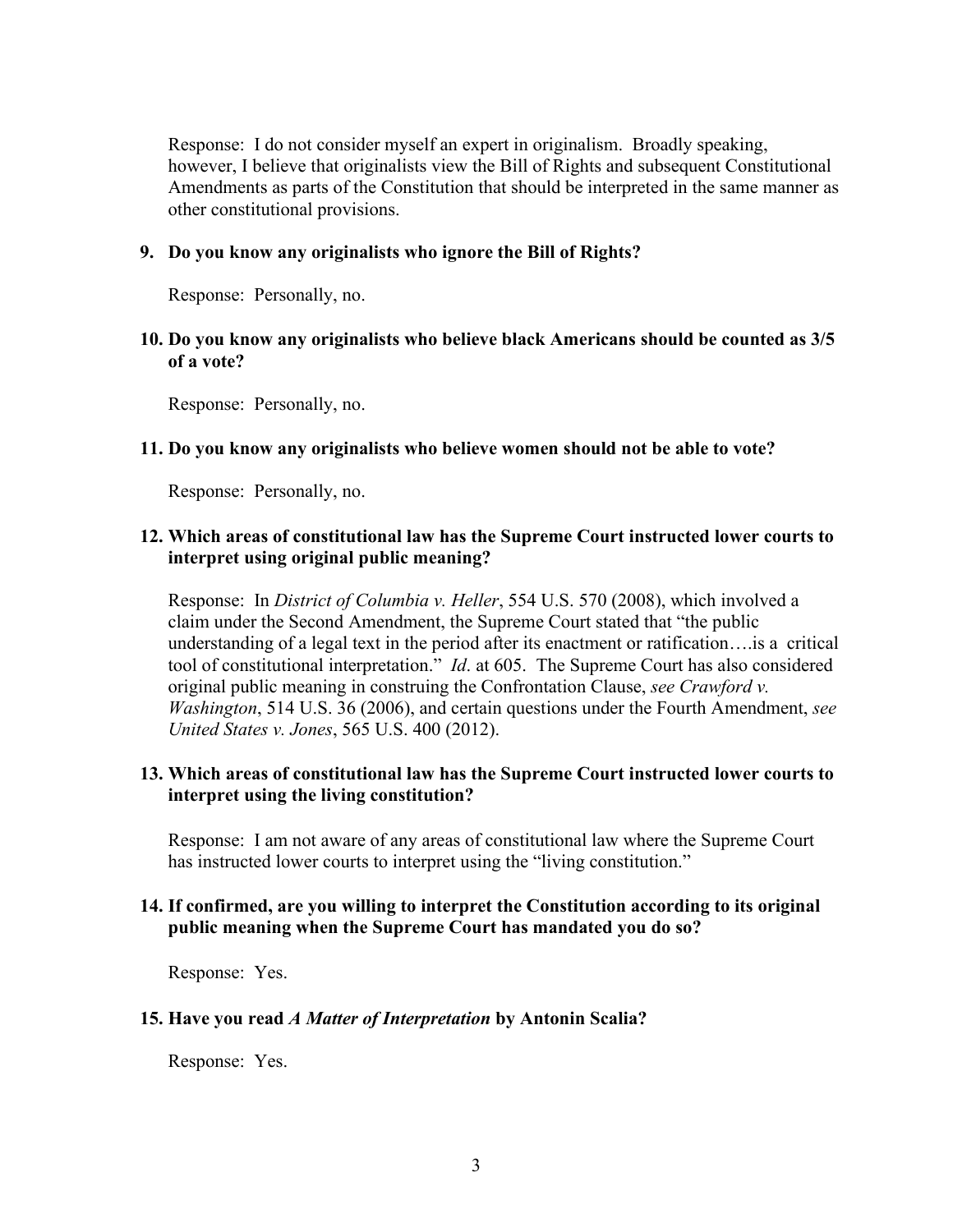**16. Justice Scalia once said at Villanova Law School, "There is no such thing as a 'Catholic judge. The bottom line is that the Catholic faith seems to me to have little effect on my work as a judge . . . . Just as there is no 'Catholic' way to cook a hamburger, I am hard pressed to tell you of a single opinion of mine that would have come out differently if I were not Catholic." Do you agree with Justice Scalia? What do you view as the role of religion for a federal judge?**

Response: All federal judges have a duty to decide the cases that come before them consistently with the law and without regard to the judge's personal religious beliefs.

#### **17. Do you believe property damage caused during rioting, or even protests, should be prosecuted to the fullest extent of the law?**

Response: Under our system of separation of powers, the decision about whether to bring a prosecution and what charges to pursue is generally a matter for local, state, and federal prosecutors. If confirmed as a judge, my responsibility would be to faithfully apply the law to individual cases that came before me.

## **18. Under the Supreme Court's First Amendment jurisprudence, can someone shout "fire" in a crowded theater?**

Response: In *Schenk v. United States*, 249 U.S. 47, 52 (1919), the Supreme Court stated, in dicta, that "[t]he most stringent protection of free speech would not protect a man in falsely shouting fire in a theatre and causing a panic." *Id.* at 52.

# **19. In a case of first impression should the Constitution be interpreted according to how it was understood by the public at the time of enactment? If not, how do you think it should be interpreted?**

Response: In more than two decades as a lawyer, law professor, and law clerk, I have never encountered a constitutional issue where there was literally no relevant precedent and I suspect that very few such issues remain. If I were confirmed as a judge and were such an unlikely event to occur, I would begin by examining the text of the constitutional provision in question and any relevant precedent (including Supreme Court and Fourth Circuit precedent) considering similar issues or similarly worded constitutional provisions. If that precedent was insufficient to resolve the case, I would examine any sources that the Supreme Court has directed should be considered when applying the relevant constitutional provision.

#### **20. What role should empathy play in interpreting the law?**

Response: A judge is duty bound to apply the law to the case in question regardless of personal feelings. If confirmed, I would faithfully discharge that duty.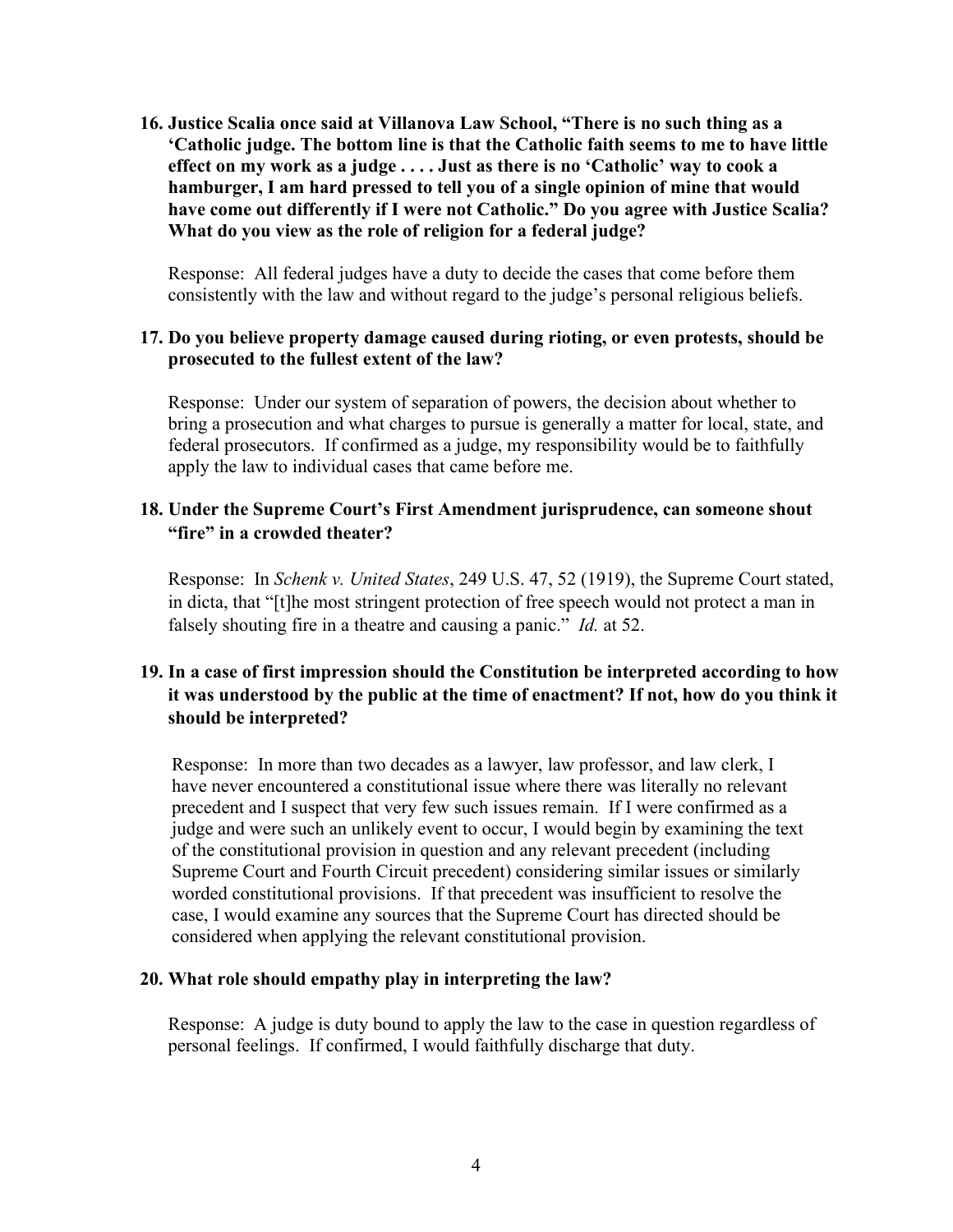# **21. You were counsel of record on an amicus brief in** *Our Lady of Guadalupe School v. Morrissey-Berru***, arguing against a broad application of the ministerial exemption.**

# **a. Why did you file this brief involving a case out of the Ninth Circuit?**

Response: The brief in question was filed in my role as Solicitor General of Virginia. After the Attorney General decided that the Commonwealth of Virginia should file an amicus brief in that case, it was my responsibility to supervise the drafting of the brief and serve as counsel of record.

# **b. What do you understand to be the limits of the ministerial exemption under current law?**

Response: In *Our Lady of Guadalupe*, the Supreme Court stated that "[w]hen a school with a religious mission entrusts a teacher with the responsibility of educating and forming students in the faith, judicial intervention into disputes between the school and the teacher threatens the school's independence in a way that the First Amendment does not allow." 140 S. Ct. 2049, 2069 (2020). As in a previous decision, the Court "declined to adopt a rigid formula" for assessing ministerial-exception claims and stated that, "as in" the previous case, "it is sufficient to decide the cases before us." *Id.*

# **22. Should judicial decisions take into consideration principles of social "equity"?**

Response: Judicial decisions should be based on the claims of the parties, the relevant law, and the facts before the court.

# **23. What is implicit bias?**

Response: I do not consider myself an expert in implicit bias. Broadly speaking, I understand it to be a branch of psychological research that examines types of cognition that operate below the level of conscious awareness.

#### **24. Do you have any implicit biases? If so, what are they?**

Response: I believe that all human beings, including me, have implicit biases that operate below the level of conscious awareness.

# **25. Are legal doctrine and practice best understood as an objective and defensible scheme of human association? Or are they better understood as of instrumental use for political ends?**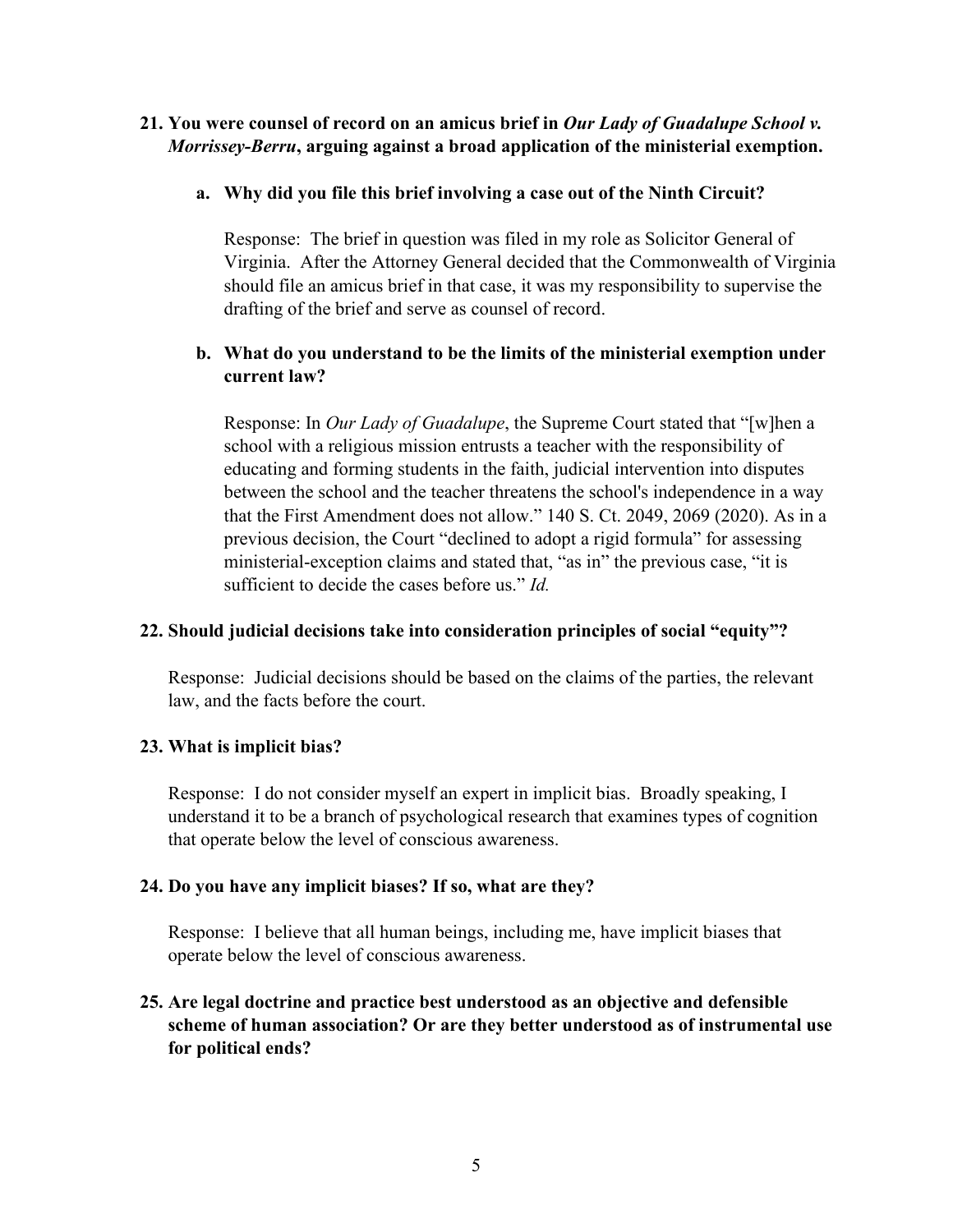Response: I have not studied that issue and I do not have an overarching theory of legal doctrine and practice is best understood.

# **26. How do you define formalism?**

Response: Black's Law Dictionary defines "[l]egal formalism" as "[t]he theory that law is a set of rules and principles independent of other political and social institutions." *Black's Law Dictionary* 904 (7th ed. 1999).

## **27. Do you consider yourself a formalist?**

Response: I do not think there is any single label that accurately captures the approach I would take to the act of judging if I were confirmed. If confirmed, I would carefully review the arguments of the parties, the decision under review, and the record and then apply all relevant law to those facts to the best of my ability.

## **28. Can the Supreme Court mandate formalism on lower courts?**

Response: I am not aware of any Supreme Court decision that mandates formalism on lower courts. However, where the Supreme Court has directed lower courts to apply a particular analytical approach in addressing a particular type of case, I would faithfully apply that precedent if confirmed.

#### **29. Can an appeals court mandate formalism on trial courts?**

Response: I am not aware of any appellate court mandating formalism on trial courts. Broadly speaking, however, appellate court decisions create precedents that are binding on trial courts within the relevant jurisdiction.

# **30. Is the complexity of precedent and its multiplicity a feature or a bug of the law?**

Response: The Supreme Court has noted that the doctrine of stare decisis "permits society to presume that bedrock principles are founded in the law, rather than in the proclivities of individuals, and thereby contributes to the integrity of our constitutional system of government, both in appearance and in fact." *Vasquez v. Hillery*, 474 U.S. 254, 265-266 (1986).

# **31. How do you define legal realism?**

Response: Black's Law Dictionary defines "[l]egal realism" as "[t]he theory that the law is based not on formal rules or principles, but instead on judicial decisions that should derive from social interests and public policy." *Black's Law Dictionary* 907 (7th ed. 1999).

# **32. Do you consider yourself a legal realist?**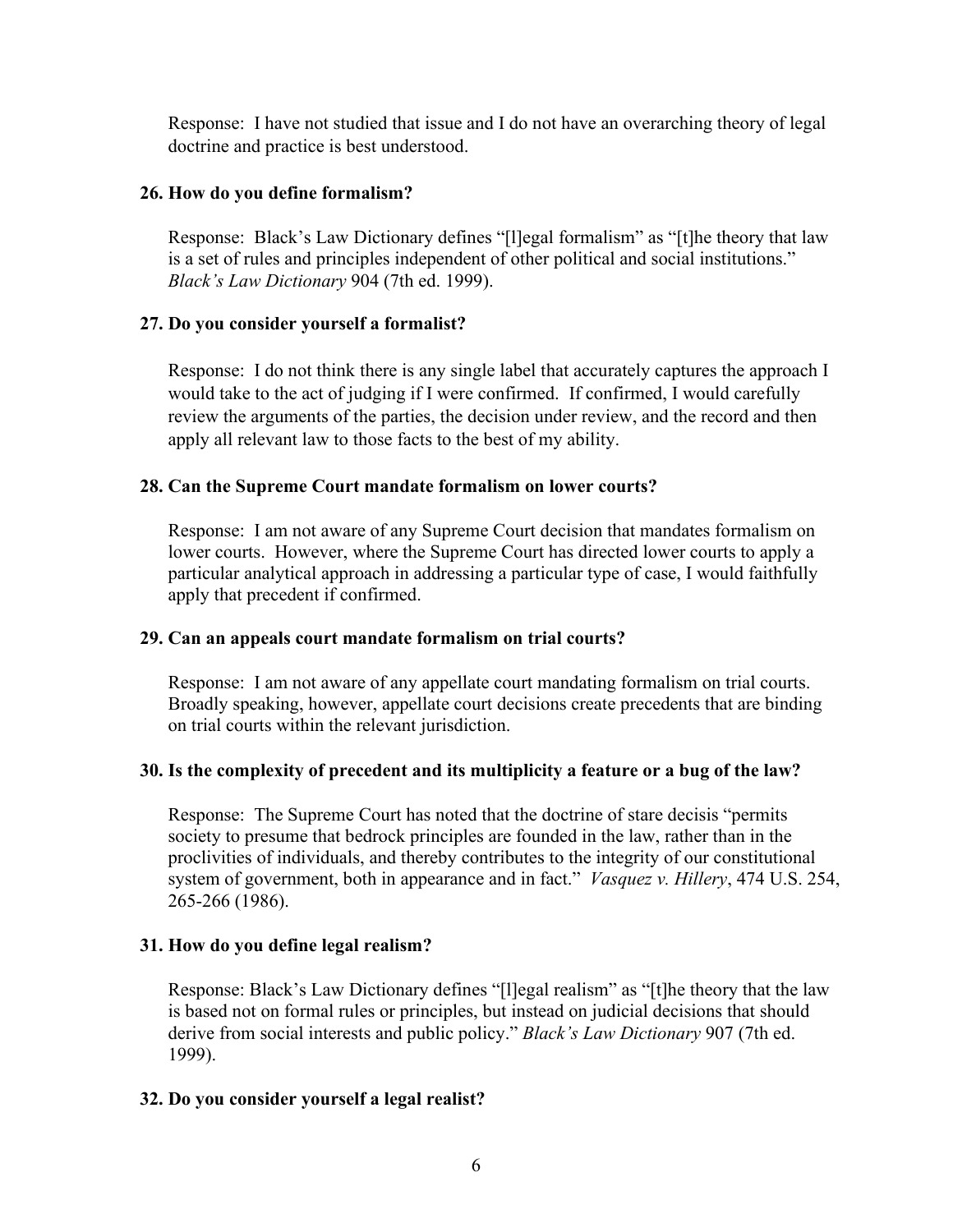Response: I do not think there is any single label that would accurately capture the approach I would take to the act of judging if I were confirmed. If confirmed, I would carefully review the arguments of the parties, the decision under review, and the record and then apply all relevant law to those facts to the best of my ability.

#### **33. Do you agree that all lawyers are, at some level, legal realists?**

Response: I agree that lawyers must be realistic about what courts may and may not do and take that into account when advising and representing their clients.

#### **34. Are you familiar with the Law and Economics movement?**

Response: Broadly, yes.

#### **35. What value, if any, do you see in Law and Economics?**

Response: Insights developed by Law and Economics scholars have influenced numerous areas of law, including antitrust, contracts, and torts. If confirmed, I would faithfully apply all binding Supreme Court and Fourth Circuit precedent, including those that incorporate insight derived from Law and Economics.

### **36. Is the practice of judicial review defensible absent the existence of neutral legal principles?**

Response: The Supreme Court has long held that "[i]t is emphatically the province and duty of the judicial department to say what the law is." *Marbury v. Madison*, 5 U.S. 137, 177 (1803).

#### **37. What is the purpose of criminal sentencing under the law?**

Response: For federal cases, Congress has identified the purposes of criminal sentencing as:

(A) to reflect the seriousness of the offense, to promote respect for the law, and to provide just punishment for the offense;

(B) to afford adequate deterrence to criminal conduct;

(C) to protect the public from further crimes of the defendant; and

(D) to provide the defendant with needed educational or vocational training,

medical care, or other correctional treatment in the most effective manner.

18 U.S.C. § 3353(a)(2).

#### **38. What is the purpose of criminal sentencing from a moral perspective?**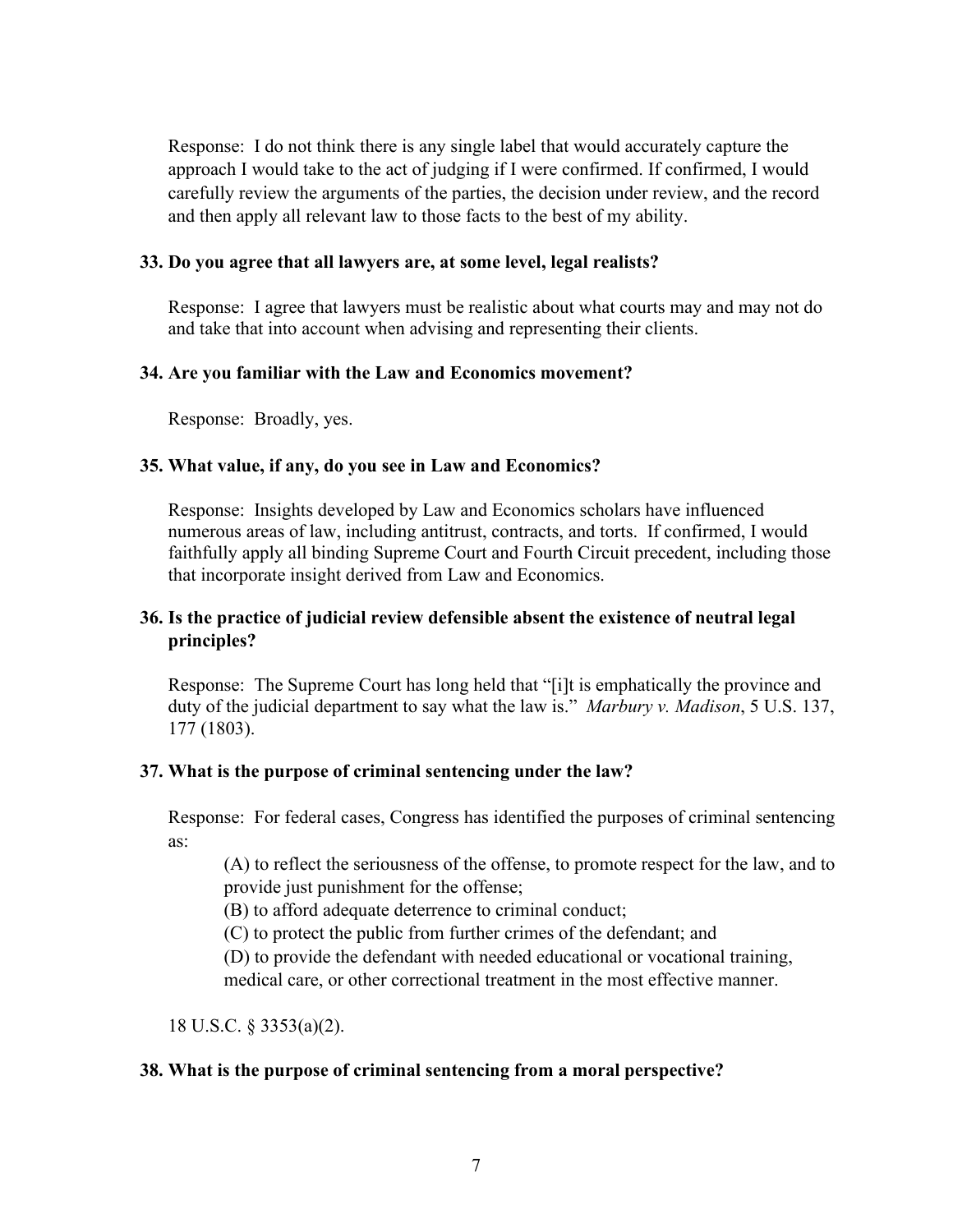Response: For federal cases, Congress has identified the purposes of criminal sentencing as:

(A) to reflect the seriousness of the offense, to promote respect for the law, and to provide just punishment for the offense;

(B) to afford adequate deterrence to criminal conduct;

(C) to protect the public from further crimes of the defendant; and

(D) to provide the defendant with needed educational or vocational training, medical care, or other correctional treatment in the most effective manner.

18 U.S.C. § 3353(a)(2).

# **39. What, if anything, do you think is the relationship between morality and the law when it comes to punishing criminals?**

Response: The role of a judge in imposing a criminal sentence is to find the underlying facts and apply the specified legal standards to reach an outcome that is consistent with what the law requires.

## **40. What is the relationship between morality and the law generally?**

Response: In all cases, the role of a judge is to consider the arguments raised by the parties, review the underlying facts, and apply the specified legal standards to reach an outcome that is consistent with what the law requires.

# **41. What is your understanding of the original meaning of the Cruel and Unusual Punishment Clause?**

Response: I have not studied the original meaning of the Eighth Amendment generally or the Cruel and Unusual Punishment Clause specifically. If confirmed, I would faithfully apply all Supreme Court and Fourth Circuit precedent concerning the Cruel and Unusual Punishment Clause.

# **42. Do you think law firms should allow paying clients to influence which pro bono clients they take?**

Response: I believe that decisions about what clients a law firm should accept and under what conditions are for the law firm to make.

# **43. Do you think law-firm clients should use their financial position to influence which pro bono clients their attorneys take?**

Response: I believe that decisions about what law firm a client should engage are for the client to make.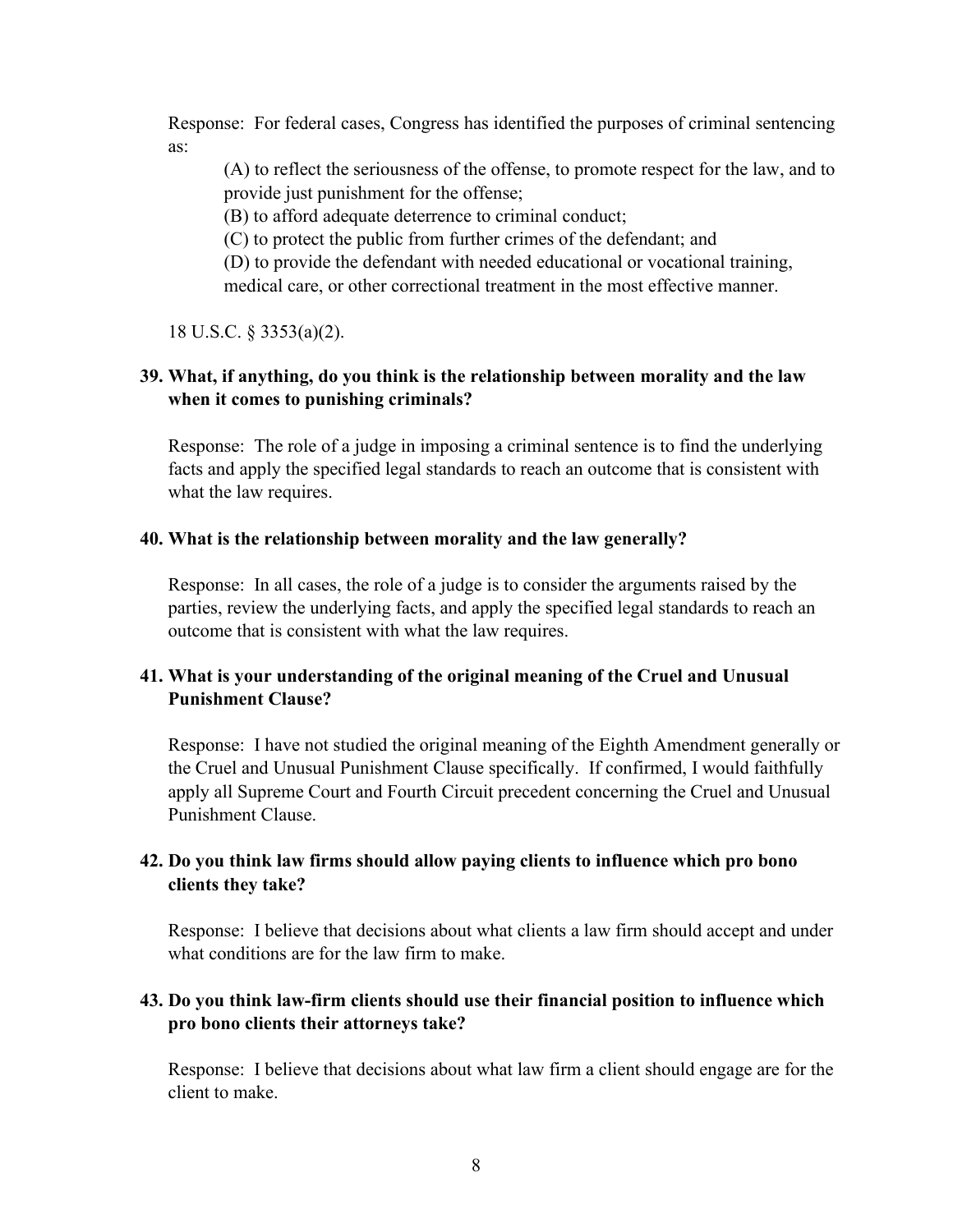# **44. Absent a traditional conflict of interest, should paying clients of a law firm be able to prevent other paying clients from engaging the firm?**

Response: I believe that decisions about what clients a law firm should accept and under what conditions are for the law firm to make.

### **45. As a matter of legal ethics do you agree with the proposition that some civil clients don't deserve representation on account of their identity?**

Response: I do not.

# **46. Do you agree with the Supreme Court that the principle of church autonomy goes beyond a religious organization's right to hire and fire ministers? Please describe your view on whether and/or how the Supreme Court has placed limits on church autonomy.**

Response: Yes. For example, the Supreme Court has also held that "the First and Fourteenth Amendments permit hierarchical religious organizations to establish their own rules and regulations for internal discipline and government, and to create tribunals for adjudicating disputes over these matters" and that "[w]hen this choice is exercised and ecclesiastical tribunals are created to decide disputes over the government and direction of subordinate bodies, the Constitution requires that civil courts accept their decisions as binding upon them." *Serbian Eastern Orthodox Diocese for the United States v. Milivojevich*, 426 U.S. 696, 724-25 (1976).

# **47. What level of scrutiny applies to a Second Amendment challenge in the Fourth Circuit?**

Response: The Fourth Circuit has adopted a two-part test for analyzing Second Amendment challenges. *See Schrader v. Holder*, 704 F.3d 980, 988 (2013). First, the Court considers "whether the challenged law imposes a burden on conduct falling within the scope of the Second Amendment's guarantee." *United States v. Chester*, 628 F.3d 673, 680 (4th Cir. 2010). If the answer to this question is no, the inquiry ends. *Id.* If the answer is yes, the Court "move[s] to the second step of applying an appropriate form of means-end scrutiny," which "depends on the nature of the conduct being regulated and the degree to which the challenged law burdens the right." *Id.* at 680, 682. If the right is "severely buren[ed]," the Court applies strict scrutiny; if not, the Court applies intermediate scrutiny. *Kolbe v. Hogan*, 849 F.3d 114, 133, 145 (4th Cir. 2017) (en banc).

# **48. One of the federal courts' important functions is reading statutes and regulations, determining what they mean, and determining how they apply to the facts at hand.**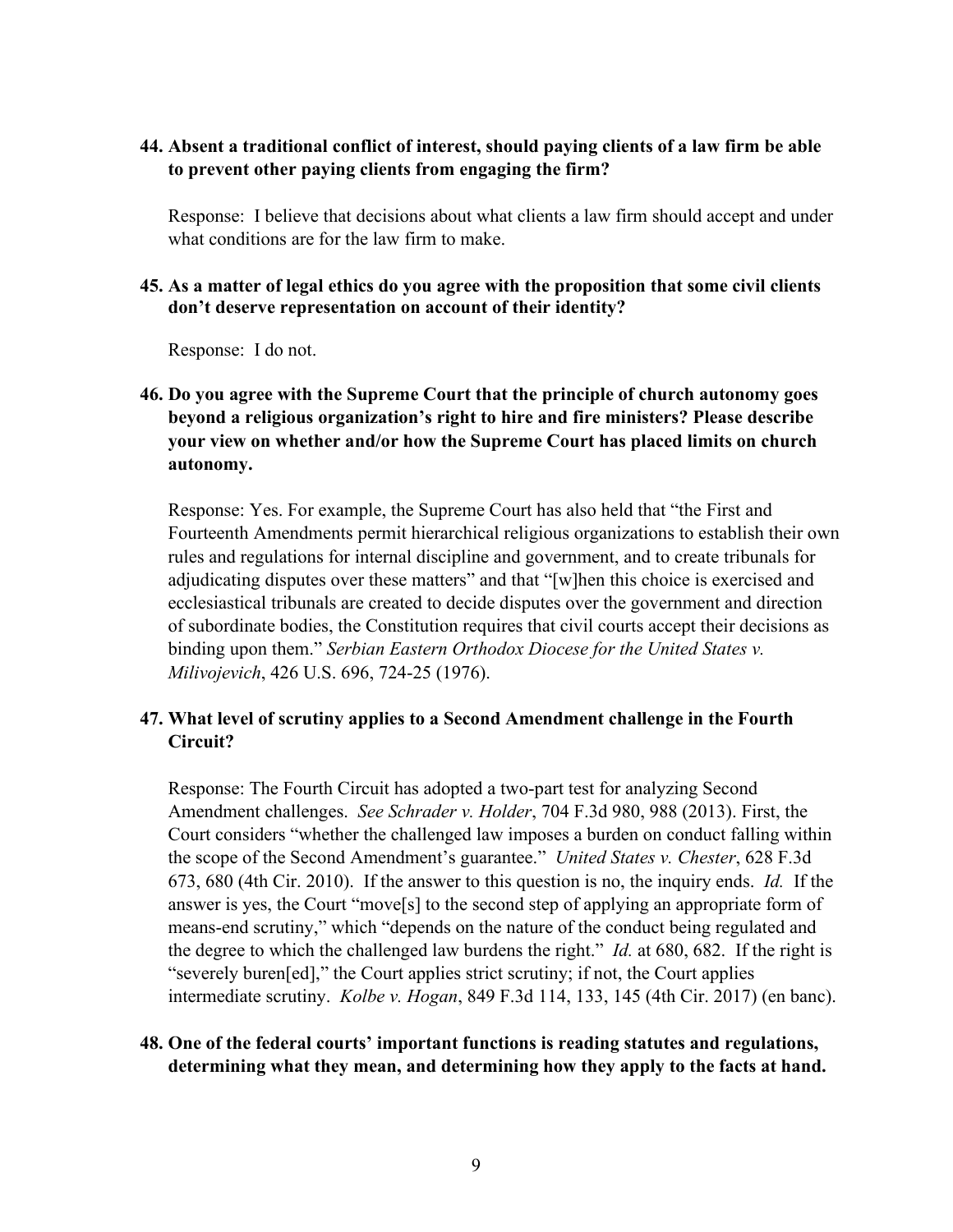### **a. How would you determine whether statutory or regulatory text was ambiguous?**

Response: Assuming that there was no applicable Supreme Court or Fourth Circuit precedent construing the specific provision at issue, I would, if confirmed, begin with the relevant statutory or regulatory text, applying (if necessary) any pertinent canons of construction or clear-statement rules.

## **b. Would you apply different standards to determining whether statutory text and regulatory text were ambiguous? If so, how would the ambiguity standards differ?**

Response: No.

## **c. When interpreting ambiguous text, what tools would you use to resolve the ambiguity?**

Response: If confirmed, I would look to Supreme Court or Fourth Circuit precedent analyzing the same or similar language in other statutes or regulations, as well as legislative history as appropriate. I would also apply any pertinent interpretive principles, including the rule of lenity. Finally, I would consider the relevant views of any agency charged with administering the statute or that issued the regulation in question. *See Kisor v.Wilkie*, 139 S. Ct. 2400 (2019); *Chevron, U.S.A., Inc. v. Natural Resources Defense Council, Inc.*, 467 U.S. 837 (1984).

# **d. When interpreting ambiguous text, how would you handle two competing and contradictory canons of statutory interpretation?**

Response: If confirmed, I would begin by considering whether the Supreme Court or the Fourth Circuit has offered any guidance on the appropriate means of resolving any such apparent conflict. If no such guidance existed, I would consider other interpretive aids, described in Question 4(c), to resolve the issue.

#### **49. Is climate change real?**

Response: If confirmed, and if a case came before me that required me to evaluate claims regarding the existence or extent of climate change, I would carefully review the facts and record of the case and apply any binding Supreme Court and Fourth Circuit precedent.

#### **50. Do people have implicit racial bias?**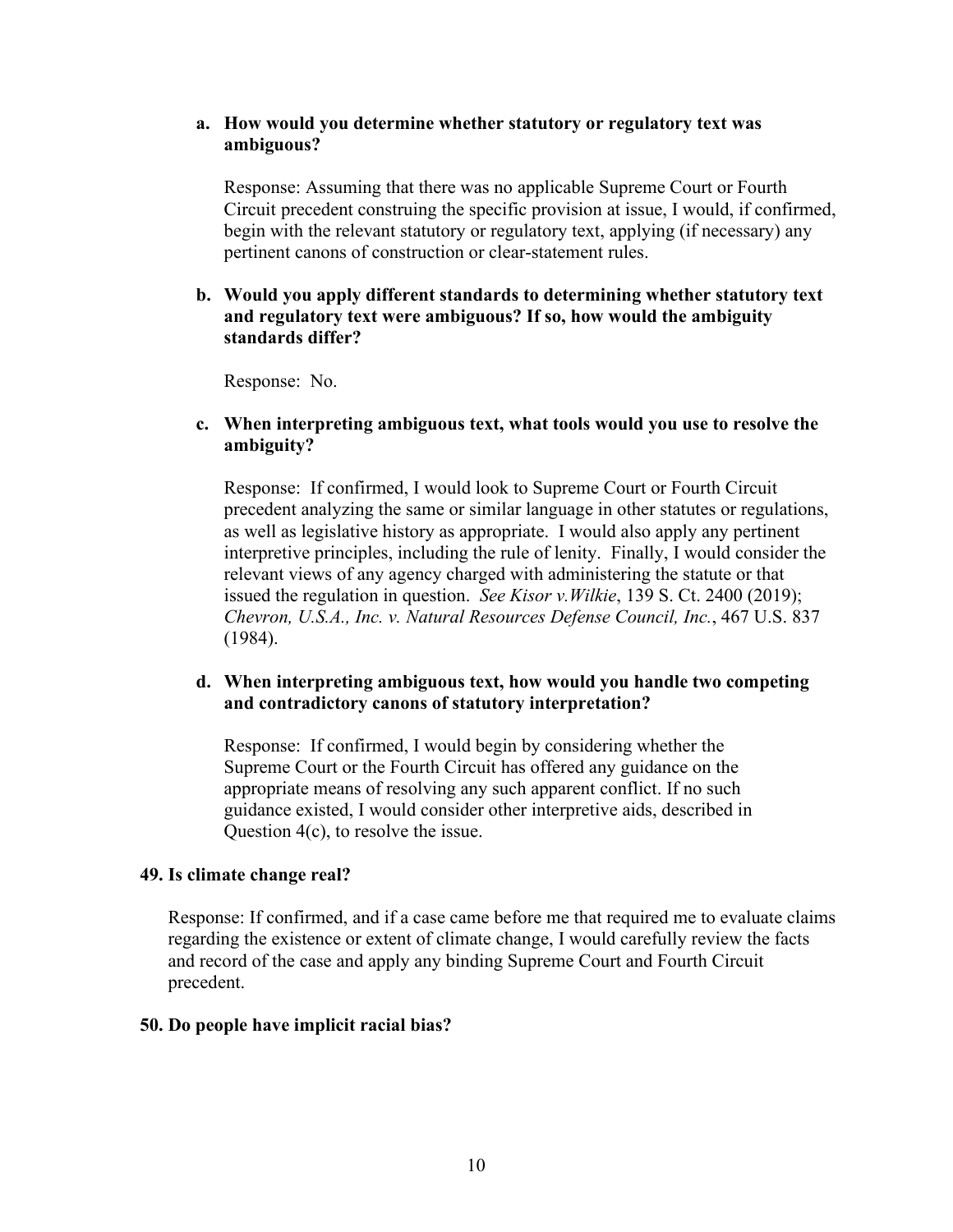Response: I believe that all human beings, including me, have implicit biases that operate below the level of conscious awareness. If confirmed, I would strive to ensure that all parties receive equal justice in all cases that come before me.

# **51. Does human life begin at conception?**

Response: I am not aware of any Supreme Court decision definitely addressing when human life begins. If confirmed, and if a case came before me that required me to evaluate when human life begins, I would scrupulously review the facts and record of the case and apply all relevant Supreme Court and Fourth Circuit precedent.

# **52. The Federalist Society is an organization of conservatives and libertarians dedicated to the rule of law and legal reform. Would you hire a member of the Federalist Society to serve in your chambers as a law clerk?**

Response: If confirmed, I would have no litmus test for hiring law clerks.

**53. The Blackstone Legal Fellowship "prepares Christian law students for careers marked by integrity, excellence, and leadership." Blackstone "is a program of Alliance Defending Freedom. ADF is the world's largest legal organization committed to protecting religious freedom, free speech, and the sanctity of life." Would you hire a Blackstone Fellow to serve in your chambers as a law clerk?**

Response: If confirmed, I would have no litmus test for hiring law clerks.

# **54. Please explain, with detail, the process by which you became a circuit-court nominee.**

Response: On March 3, 2021, Senators Mark Warner and Tim Kaine posted a joint announcement seeking applications to serve as a United States Circuit Judge for the Fourth Circuit. I submitted an application on March 5, 2021. I then interviewed with a committee appointed by the Senators on April 9, 2021, and with the Senators themselves on April 27, 2021. On May 12, 2021, I interviewed with attorneys from the White House Counsel's Office. Since that date, I have been in contact with officials from the Office of Legal Policy at the Department of Justice. On June 30, 2021, the President announced his intent to nominate me.

**55. Have you had any conversations with individuals associated with the group Demand Justice—including, but not limited to, Brian Fallon or Chris Kang—in connection with this or any other potential judicial nomination? If so, please explain the nature of the conversations.**

Response: No.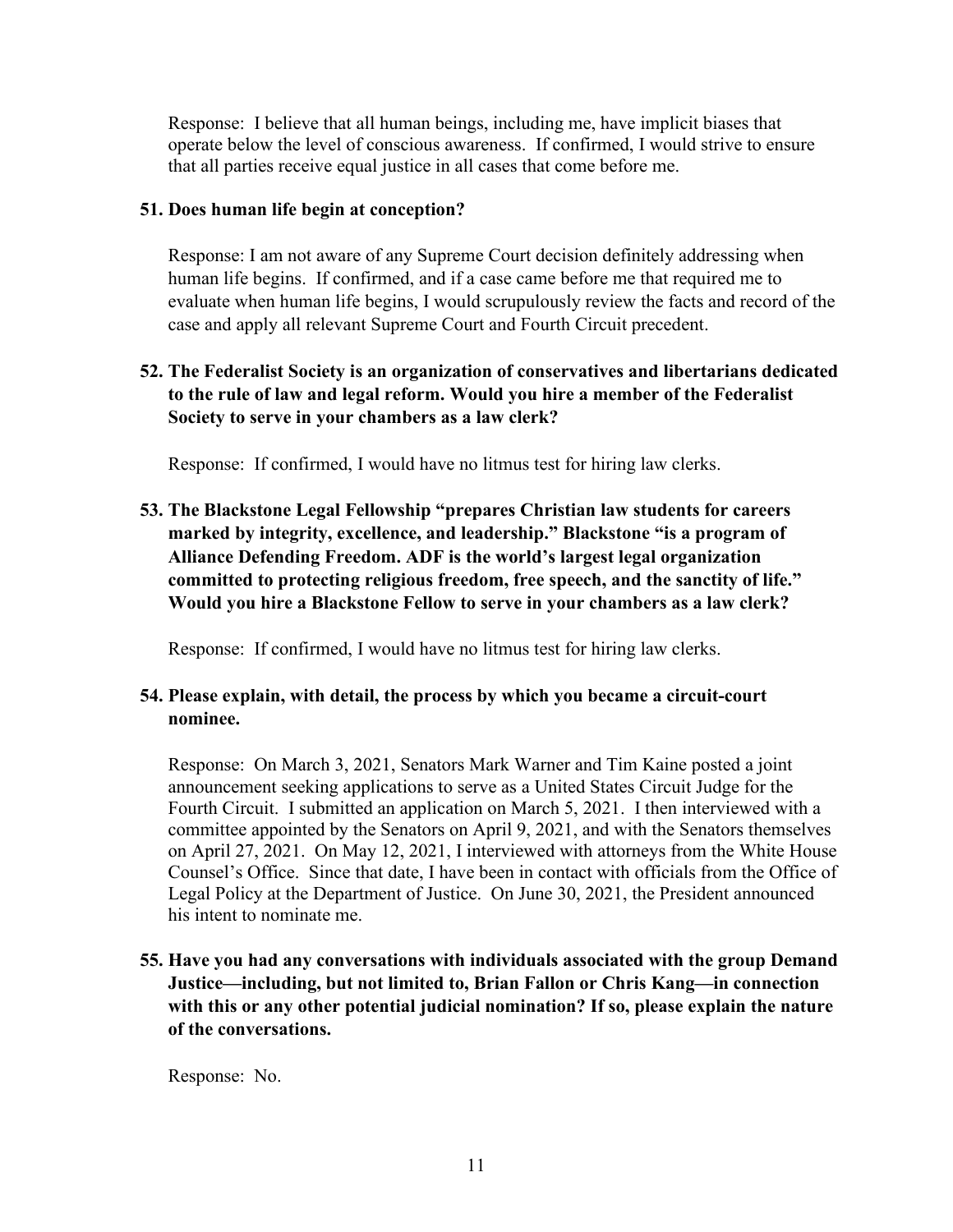#### **a. To your knowledge, has anyone had such conversations on your behalf?**

Response: I did not ask anyone to have conversations with any such individuals on my behalf.

# **56. Have you had any conversations with individuals associated with the American Constitution Society—including, but not limited, to Russ Feingold—in connection with this or any other potential judicial nomination? If so, please explain the nature of the conversations.**

Response: As someone who has been an appellate lawyer and law professor for many years, a large portion of my professional network consists of people who are associated with the American Constitution Society or the Federalist Society for Law and Public Policy, and I have spoken with many of those individuals about my interest in becoming a federal judge and this position in particular. My only contact with Russ Feingold is that he sent me an email congratulating me on my nomination.

#### **a. To your knowledge, has anyone had such conversations on your behalf?**

Response: I did not ask anyone to have conversations with any such individuals on my behalf.

#### **57. Please explain with particularity the process by which you answered these questions.**

Response: I reviewed the questions and drafted my answers, conducting research wherenecessary. I provided my draft responses to the Department of Justice's Office of Legal Policy for review and feedback. After receiving feedback from the Office of Legal Policy, I revised and finalized my responses for submission.

#### **58. Do these answers reflect your true and personal views?**

Response: Yes.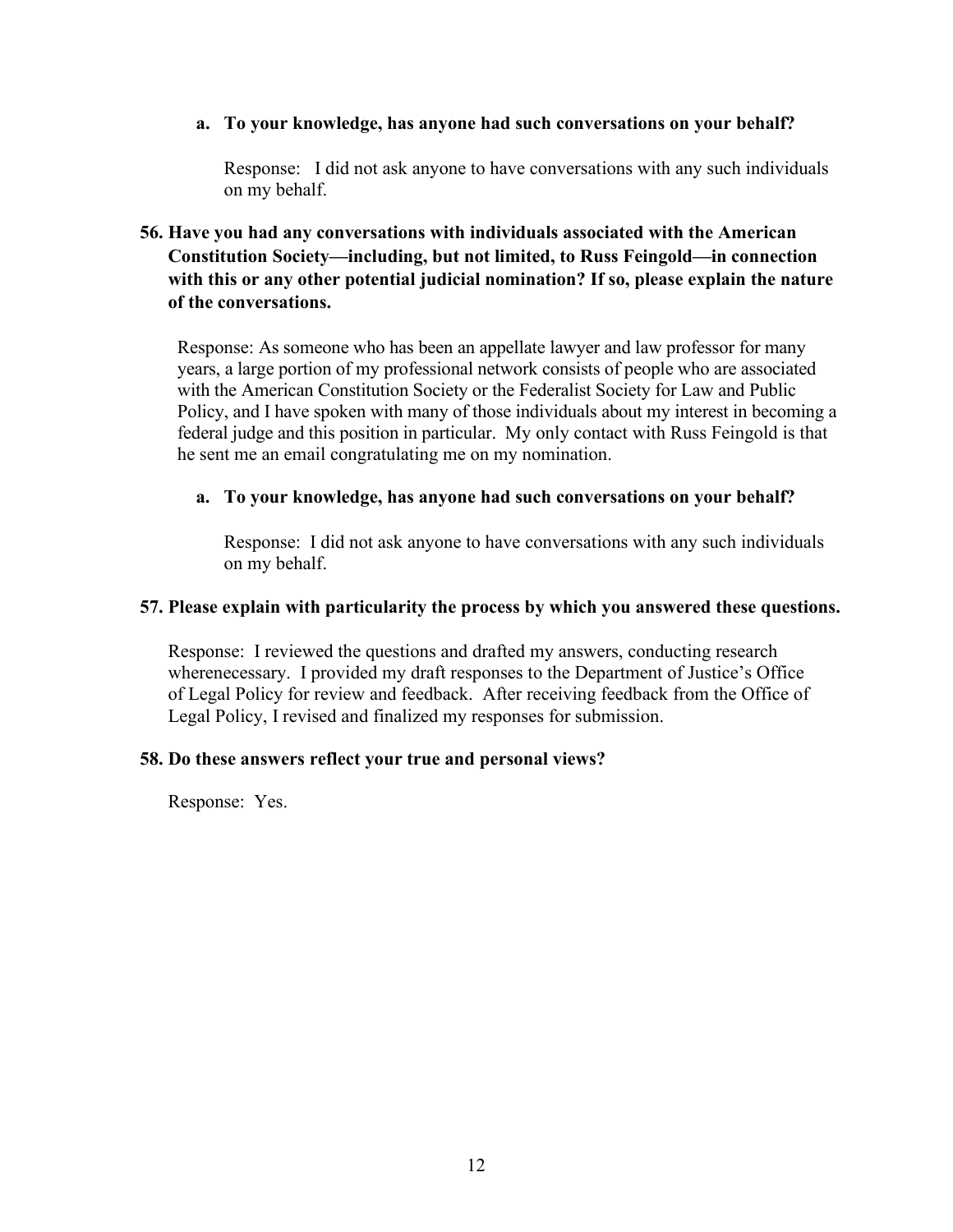# **Senator Marsha Blackburn Questions for the Record Senate Judiciary Committee Toby J. Heytens, Nominee to be United States Circuit Judge for the Fourth Circuit**

# **1. In 2000 as a law student, you wrote that Blaine Amendments—amendments to state constitutions that ban the use of public funds to support religious schools—are possibly unconstitutional under the Equal Protection Clause. Does the position you took on Blaine Amendments in 2000 still reflect your thinking today?**

Response: The argument referenced above is from a paper that I wrote as a law student more than two decades ago and that was published before the Supreme Court's subsequent decisions in *Zelman v. Simmons Harris*, 536 U.S. 649 (2002), *Locke v. Davey*, 540 U.S. 712 (2004), *Trinity Lutheran Church of Columbia, Inc. v. Comer*, 137 S. Ct. 2012 (2017), and *Espinoza v. Montana Department of Revenue*, 140 S. Ct. 2246 (2020). If confirmed as a judge, it would be my obligation to decide any case that came before me under those precedents (as well as other relevant Supreme Court and Fourth Circuit precedent) rather than based on my own personal views.

# **2. Would you describe yourself as an originalist? Do you think it is best to start with the original public meaning of the text when interpreting the Constitution?**

Response: I do not think that there is any single label that accurately captures the approach I would take to the act of judging. In *District of Columbia v. Heller*, 554 U.S. 570 (2008), the Supreme Court stated that "the public understanding of a legal text in the period after its enactment or ratification….is a critical tool of constitutional interpretation," *id.* at 605, and I would follow that guidance if confirmed.

**3. While defending Virginia Governor Ralph Northam's decision to remove the Robert E. Lee statute in Richmond, VA, you stated that there was a "tension between permitting private expression on government property and restricting it" in response to questions about whether the state was responsible for removing graffiti from the statute prior to its removal. Graffiti on government property is vandalism. As a judge, your views of the limits on free speech is important. Do you think that graffiti is an expression of free speech or is it a crime?**

Response: I do not recall making the specific statement quoted in the question. Although I am not aware of any law specifically prohibiting graffiti, there are various laws that prohibit altering the property of another without permission to do so.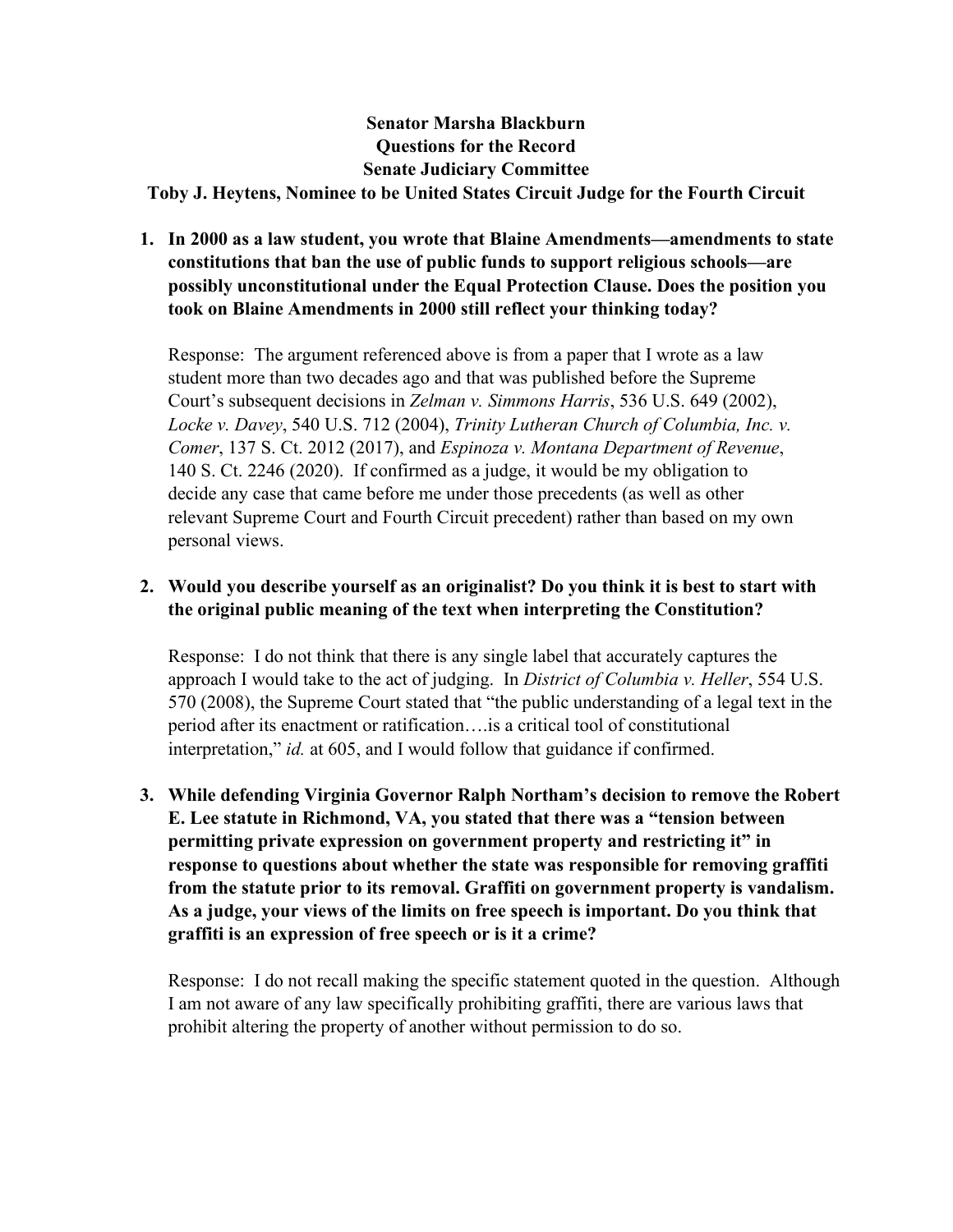**4. Virginia was one of a number of states that banned gatherings of more than 10 people in churches. You supported the state's decision. How do you balance that support with the respect for free religious expression that the constitution demands?**

Response: As Solicitor General of Virginia, it was my duty to advocate for my clients (including the Governor) in various suits challenging measures that the executive branch of government had undertaken to combat the COVID-19 pandemic. No state or federal court in Virginia ever held that any of the challenged orders violated the Constitution by "prohibiting the free exercise" of religion. *See* U.S. Const. amends. I & XIV. However, I would note that, if confirmed as a judge on the U.S. Court of Appeals for the Fourth Circuit, I would apply Supreme Court and Fourth Circuit precedent to any cases that came before me on this issue, including *Tandon v. Newsom*, 141 S. Ct. 1294 (2021), *South Bay United Pentecostal Church v. Newsom*, 141 S. Ct. 716 (2021), and *Roman Catholic Diocese of Brooklyn v. Cuomo*, 141 S. Ct. 63 (2020).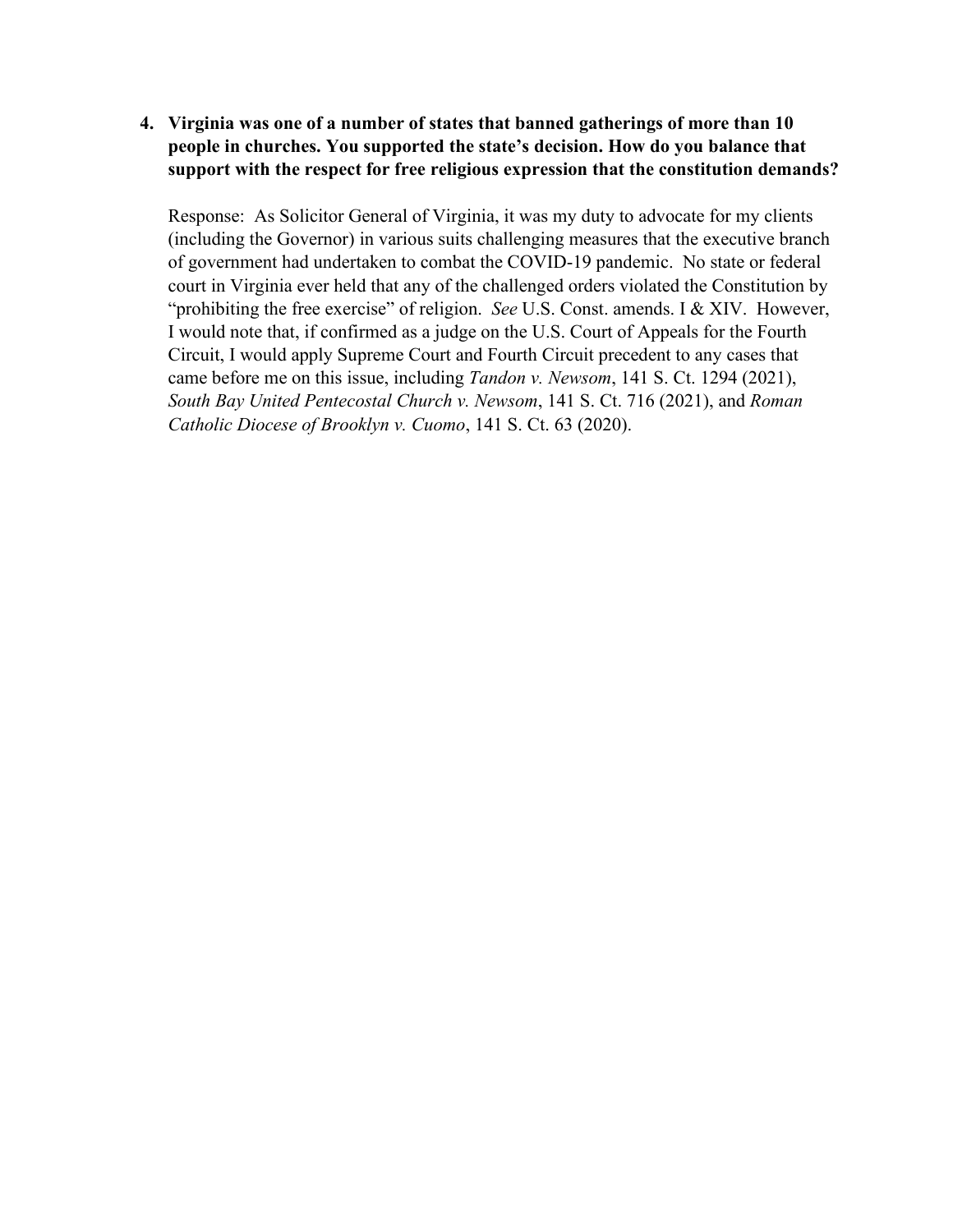# **SENATOR TED CRUZ U.S. Senate Committee on the Judiciary**

# **Questionsfor the Record for Toby Jay Heytens, Nominee for the Fourth Circuit**

# **I. Directions**

**Please provide a wholly contained answer to each question. A question's answer should not cross-reference answers provided in other questions. Because a previousnominee declined to provide any response to discrete subparts of previous questions, they are listed here separately, even when one continues or expands upon the topic in the immediately previous question or relies on facts or context previouslyprovided.**

**If a question asks for a yes or no answer, please provide a yes or no answer first andthen provide subsequent explanation. If the answer to a yes or no question is sometimes yes and sometimes no, please state such first and then describe the circumstances giving rise to each answer.**

**If a question asks for a choice between two options, please begin by stating which option applies, or both, or neither, followed by any subsequent explanation.**

**If you disagree with the premise of a question, please answer the question as-written and then articulate both the premise about which you disagree and the basis for that disagreement.**

**If you lack a basis for knowing the answer to a question, please first describe what efforts you have taken to ascertain an answer to the question and then provide your tentative answer as a consequence of its reasonable investigation. If even a tentative answer is impossible at this time, please state why such an answer is impossible andwhat efforts you, if confirmed, or the administration or the Department, intend to take to provide an answer in the future. Please further give an estimate as to when the Committee will receive that answer.**

**To the extent that an answer depends on an ambiguity in the question asked, pleasestate the ambiguity you perceive in the question, and provide multiple answers whicharticulate each possible reasonable interpretation of the question in light of the ambiguity.**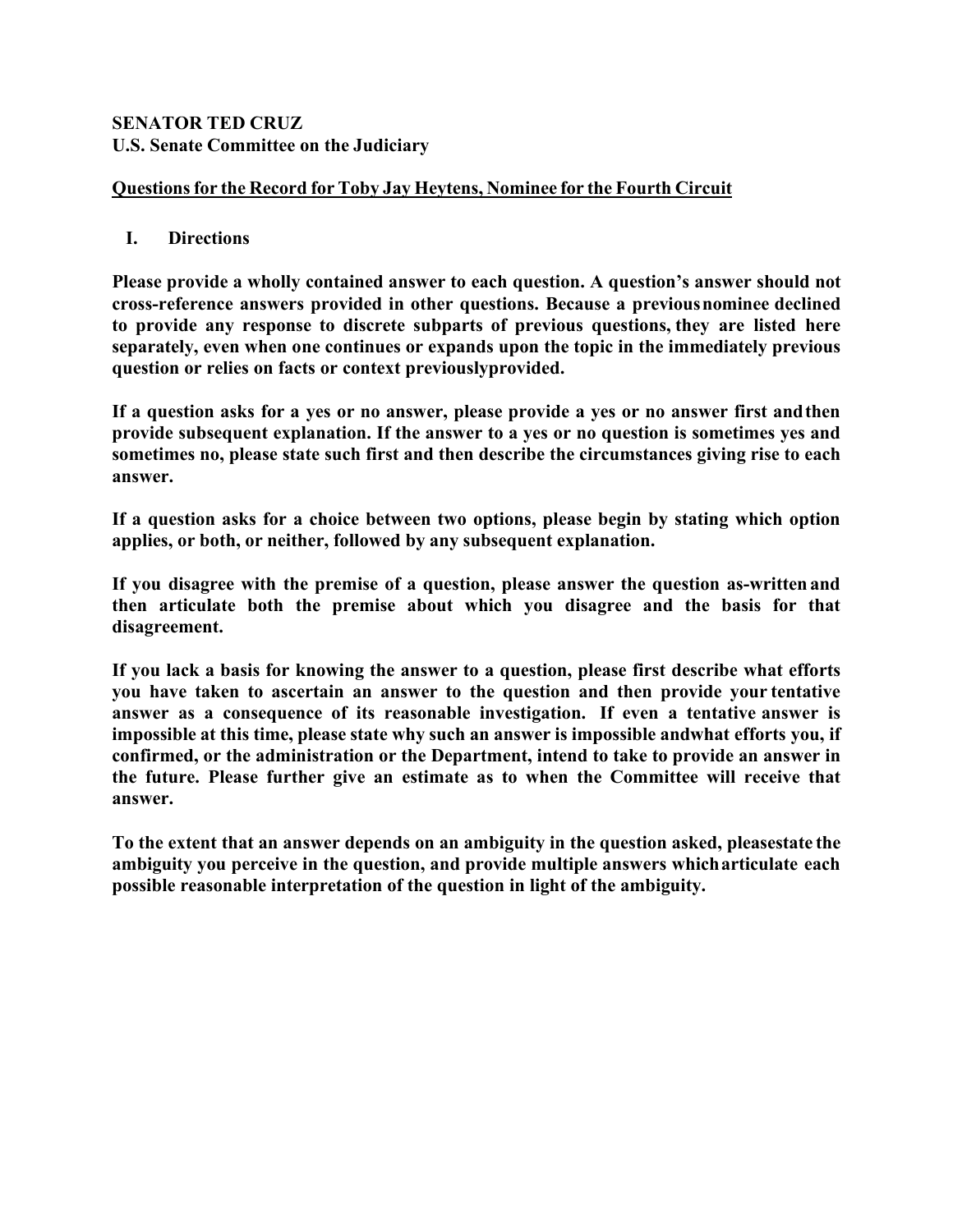## **II. Questions**

# **1. In 2018, you accepted an invitation to speak on a panel entitled, "The Legal Resistance to the Trump Administration."**

**a. Did you ever publicly or privately describe yourself as the "resistance"? Ifso, please state the circumstances.**

Response: Not to the best of my recollection.

**b. In connection with this panel, did you ever criticize the use of the term "legal resistance"?**

Response: Not to the best of my recollection.

**c. Proponents of the term the legal "resistance" presumably mean to invoke the brave individuals in Europe in the first half of the 20th century who fought against Nazi rule. Do you believe that legal efforts to oppose the policies of President Trump were comparable to these individuals fightingagainst Nazi rule?**

Response: I do not recall using the term "legal 'resistance,'" and I do not know what any "[p]roponents of the term" "mean to invoke" by it. I believe that comparisons to the unique historical horrors of the Nazi regime are almost always ill-advised.

#### **d. Do you regret agreeing to serve on this panel given its title?**

Response: The panel referenced above was part of William & Mary Law School's annual Supreme Court Preview, a long-standing and widely attended gathering of lawyers, journalists, law professors, and judges that I have attended several times. I did not choose the title of the panel and I do not regret agreeing to serve on it.

### **2. Are there identifiable limits to what government may impose—or may require—of private institutions, whether it be an religious organization like Little Sisters of the Poor or small businesses operated by observant owners?**

Response: The Supreme Court has issued a number of opinions discussing the limits on government's ability to regulate private institutions, including religious organizations and small businesses operated by observant owners, including *Little Sister of the Poor Saints Peter & Paul Home v. Pennsylvania*, 140 S. Ct. 2367 (2020), *Our Lady of Guadalupe Sch. v. Morrissey-Berru*, 140 S. Ct. 2049 (2020), *Masterpiece Cakeshop, Ltd. v. Colorado Civil Rights Com'n*, 138 S. Ct. 1719 (2018), *Burwell v. Hobby Lobby Stores, Inc.*, 573 U.S. 682 (2014), *Gonzales v. O Centro Espirita Beneficente Uniao do Vegetal*, 546 U.S. 418 (2006), and *Church of Lukumi Babalu Aye, Inc. v. City of Hialeah*, 508 U.S. 520 (1993), among others. If confirmed, I would faithfully follow all Supreme Court and Fourth Circuit precedent.

# **3. The First Amendment guarantees churches and religious institutions the freedom to determine their own religious leaders without government interference. Yet, as**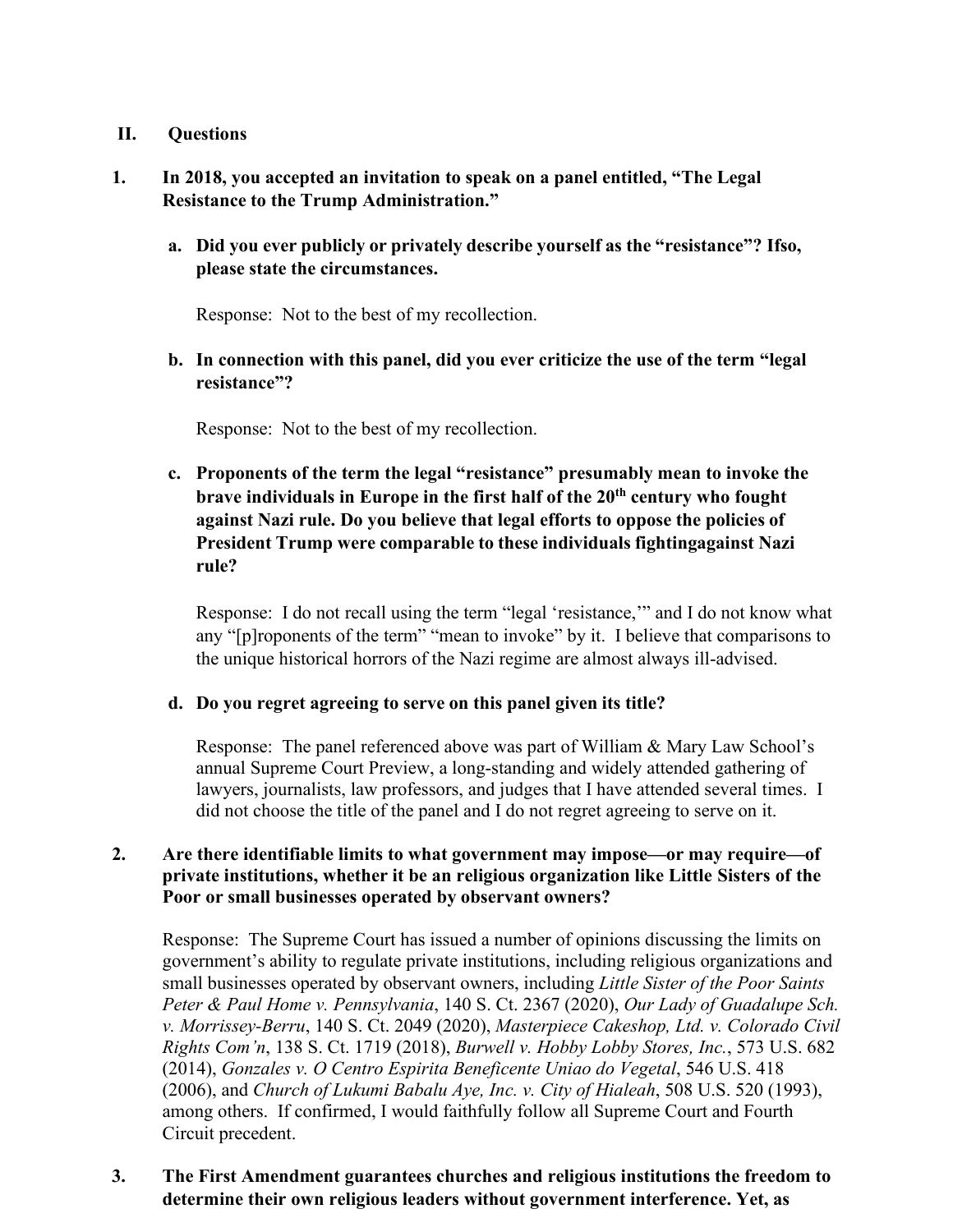**Solicitor General of Virginia, you led an amicus brief in** *Our Lady of Guadalupe School v. Morrissey-Berru***. In that brief, you argued that the government has the right to tell a Catholic school whether it can fire ateacher, even though we all know that teachers at Catholic schools teach muchmore than the three Rs—they teach children about the Catholic faith. This amicus brief wasn't about defending Virginia law.**

# **a. Why did Virginia lead an amicus brief opposing religious freedom in this case?**

Response: As with all Supreme Court amicus briefs for which I served as Counsel of Record in my role as Solicitor General of Virginia, the decision for the Commonwealth of Virginia to author that particular brief was made by its elected Attorney General.

# **b. Were you instructed to write this amicus brief, or did you recommend taking this position?**

Response: As with all Supreme Court amicus briefs for which I served as Counsel of Record in my role as Solicitor General of Virginia, the decision for the Commonwealth to author that particular brief was made by its elected Attorney General. Because I was a lawyer for a client in that case, the duty of confidentiality prohibits me from disclosing any recommendations I made to or instructions I received from my client.

# **4. In the amicus brief referenced in question 3, you argued that applying the so- called "ministerial exception" to Catholic school teachers would be "overly broad" and would threaten to "severely undermine workplace protections at both the federal and state level." Do you believe that argument was correct?**

Response: My role in the case referenced above was as an advocate for my client, the Commonwealth of Virginia, acting through its duly elected Attorney General. As a lawyer, my ethical obligations prevent me from expressing a personal opinion about whether any of my client's arguments—in any case—were or were not correct. In every case where I have represented a client, I have made good-faith arguments based on the current state of the law on behalf of my client's legal position. If confirmed as a judge, my role would be not to advocate for one side but instead decide each case consistently with the facts and the law.

# **5. Do Americans have the right to their religious beliefs outside the walls of their houses of worship and homes?**

Response: Yes.

**6. During the pandemic, Virginia banned churches from having gatherings of more than 10 people while allowing businesses like liquor stores and professional offices to remain open. The Department of Justice filed a statement in support of the churches suing Virginia. The Supreme Court later ruled in a case addressing another state's**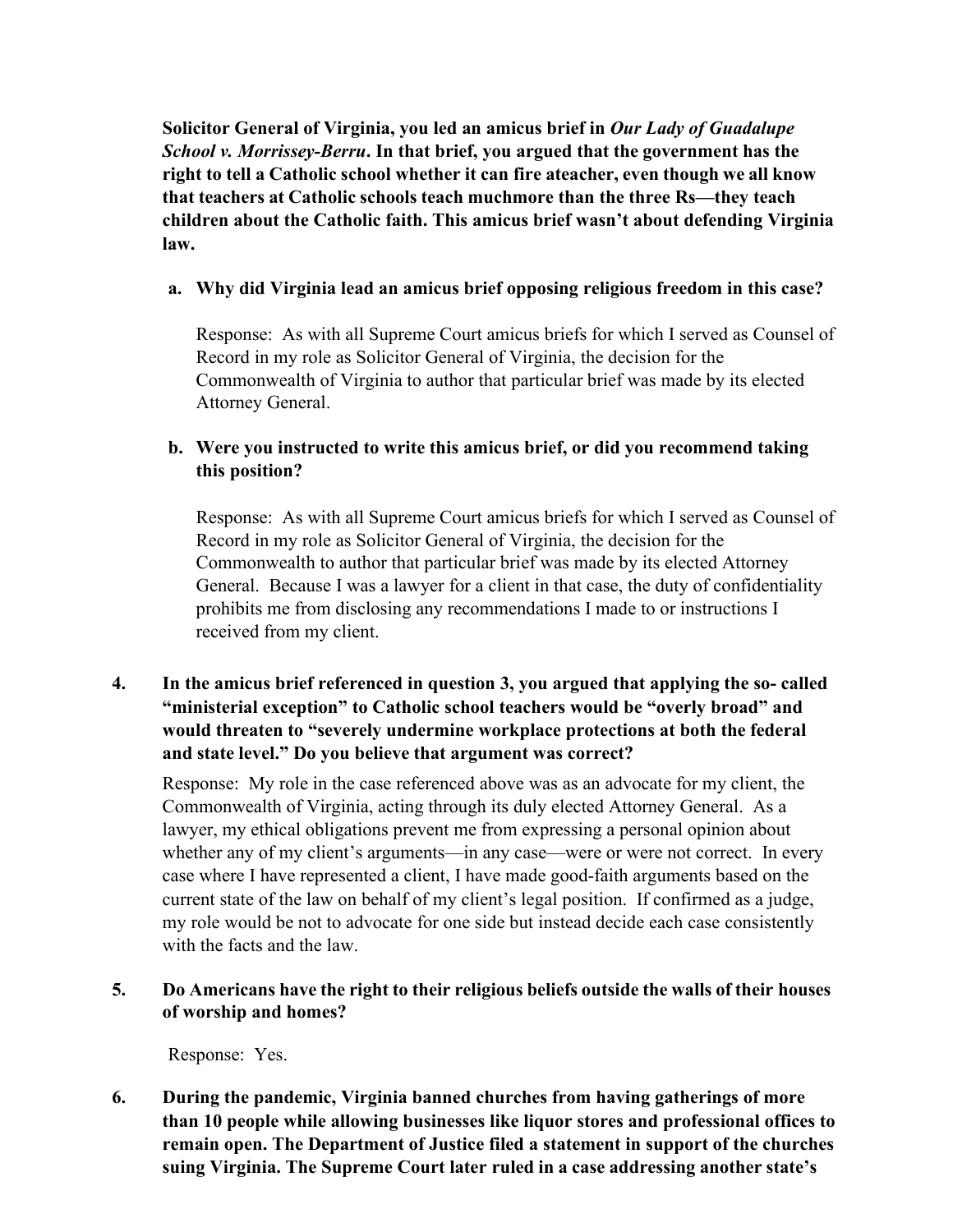**laws, that this discrimination againstchurches violated the First Amendment. But as Solicitor General, you defended these orders.**

# **a. Is it ever permissible for the government to discriminate against religious organizations or religious people?**

Response: The Supreme Court has stated that laws that discriminate on basis of religion are subject to strict scrutiny. *See, e.g.*, *Church of the Lukumi Babalu Aye, Inc. v. City of Hialeah*, 508 U.S. 520, 546 (1993). To survive that standard, the challenged law "must advance interests of the highest order and must be narrowly tailored in pursuit of those interests." *Id.* (internal quotation marks and citation omitted).

# **b. In your brief defending Virginia against allegations of religiousdiscrimination, you wrote that Virginia's actions were "evidence-based." Is there an "evidencebased" exception to the freedom of religion?**

Response: The First Amendment states that "Congress shall make no law … prohibiting the free exercise" of religion. U.S. Const. amend. I. This command is incorporated against the States via the Due Process Clause of the Fourteenth Amendment. *See Cantwell v. Connecticut*, 310 U.S. 296 (1940). The Supreme Court has stated that "[a] law burdening religious practice that is not neutral or not of general application must undergo the most rigorous of scrutiny" and that, to satisfy that standard, such a law "must advance interests of the highest order and must be narrowly tailored in pursuit of those interests." *Church of the Lukumi Babalu Aye, Inc. v. City of Hialeah*, 508 U.S. 520, 546 (1993).

# **7. In 2018, the Supreme Court held in** *Janus v. American Federation of State, County, and Municipal Employees***, that it violates the First Amendment for a state to require its employees to donate to a union. Shortly after that decision was handed down, you wrote an article for SCOTUSblog saying the decision would "severely undermine the ability of public-sector unions to provide protections, benefits, and fair pay to working people." Should the Court have considered these policy consequences when deciding** *Janus***?**

Response: In *Janus*, the Supreme Court specifically "assume[d] that 'labor peace' … is a compelling state interest" and extensively considered whether "designation of a union as the exclusive representative of all the employees in a unit and the exaction of agency fees are inextricably interlinked." 138 S. Ct. 2448, 2465 (2018).

## **8. Is it appropriate for the executive under the Constitution to refuse to enforce a law, absent constitutional concerns? Please explain.**

Response: The Constitution states that the President "shall take Care that the Laws be faithfully executed." U.S. Const. art. II, § 3.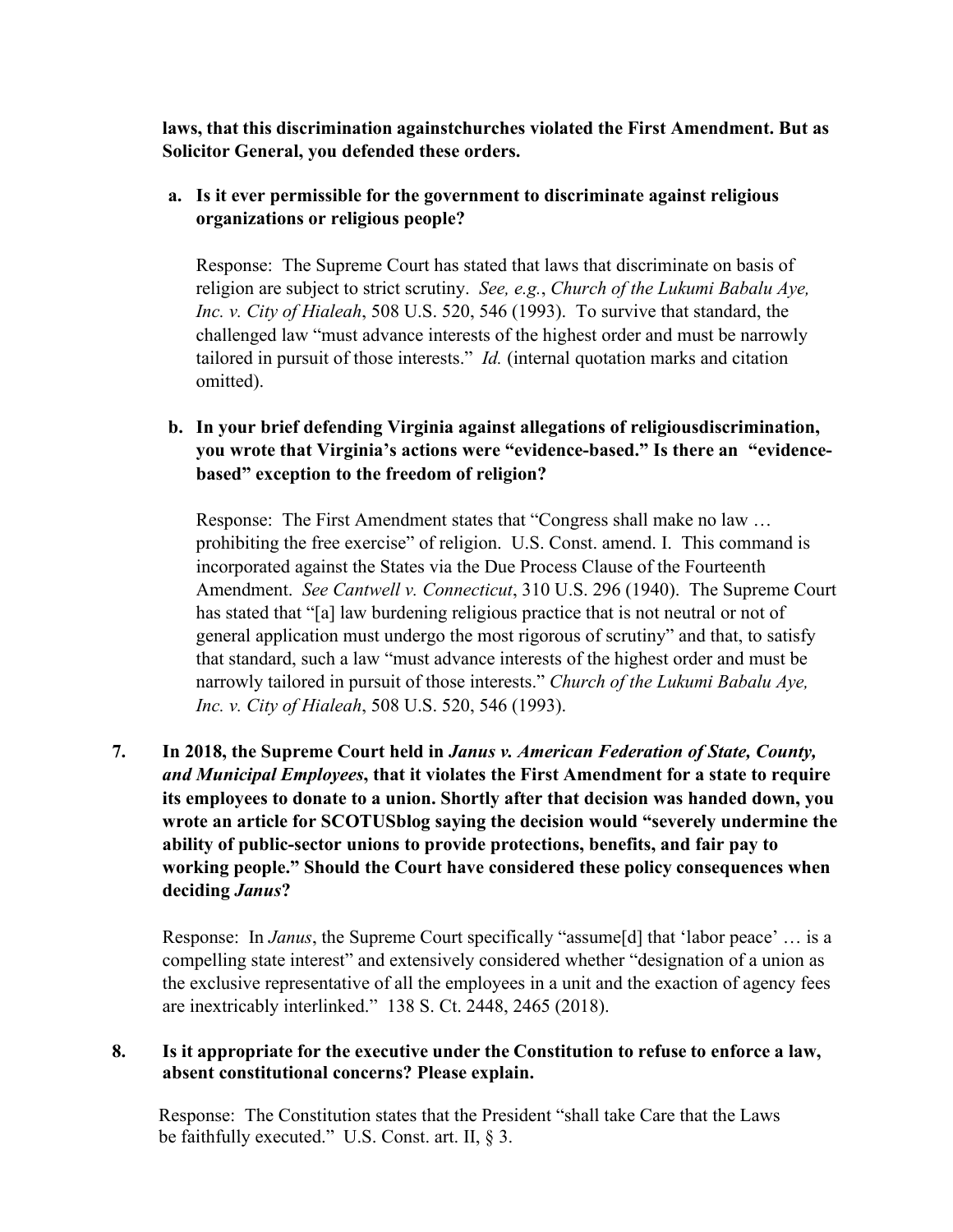# **9. Describe how you would characterize your judicial philosophy, and identify which U.S. Supreme Court Justice's philosophy from Warren, Burger, Rehnquist, or Robert's Courts is most analogous with yours.**

Response: There is no single label I would use to describe the approach I would take to judging. Although I admire many past and current members of the Supreme Court, my admiration does not flow from their jurisprudence or how they may have voted in any particular case. I admire Justices Thurgood Marshall and Ruth Bader Ginsburg for their trailblazing work in advancing equality before they joined the bench, and, as an appellate advocate, I admire the craft they demonstrated in written and oral advocacy. I admire Justices Antonin Scalia and Elena Kagan for their writing ability. I also admire Justices John Paul Stevens and Samuel Alito for their skill in crafting incisive questions that cut to the heart of cases before them.

# **10. Do you believe the meaning of the Constitution changes over time absent changes through the Article V amendment process?**

Response: The Supreme Court's understanding of certain constitutional provisions has changed over time. *Compare, e.g.*, *Plessy v. Ferguson*, 163 U.S. 537 (1896) (interpreting the Equal Protection Clause as permitting "separate but equal"), *with Brown v. Board of Education*, 347 U.S. 483, 495 (1954) (stating that the Court "cannot turn the clock back to 1868 when the [Fourteenth] Amendment was adopted, or even to 1896 when *Plessy v. Ferguson* was written" and concluding "that in the field of public education the doctrine of 'separate but equal' has no place"). If confirmed, I would follow all applicable Supreme Court and Fourth Circuit precedent concerning the meaning of the Constitution in applying its provisions.

# **11. Is the ability to own a firearm a personal civil right?**

Response: Yes. *See, e.g., District of Columbia v. Heller*, 554 U.S. 570 (2008); *McDonald v. City of Chicago*, 561 U.S. 742 (2010).

# **12. Doesthe right to own a firearm receive less protection than the other individualrights specifically enumerated in the Constitution?**

Response: In *District of Columbia v. Heller*, 554 U.S. 570 (2008), the Supreme Court stated that: "Like most rights, the Second Amendment right is not unlimited." *Id.* at 595. If confirmed, I will faithfully follow all Supreme Court and Fourth Circuit precedent about the meaning and scope of the Second Amendment.

## **13. Does the right to own a firearm receive less protection than the right to vote under the Constitution?**

Response: In *District of Columbia v. Heller*, 554 U.S. 570 (2008), the Supreme Court stated that: "Like most rights, the Second Amendment right is not unlimited." *Id.* at 595. If confirmed, I will faithfully follow all Supreme Court and Fourth Circuit precedent about the meaning and scope of the Second Amendment.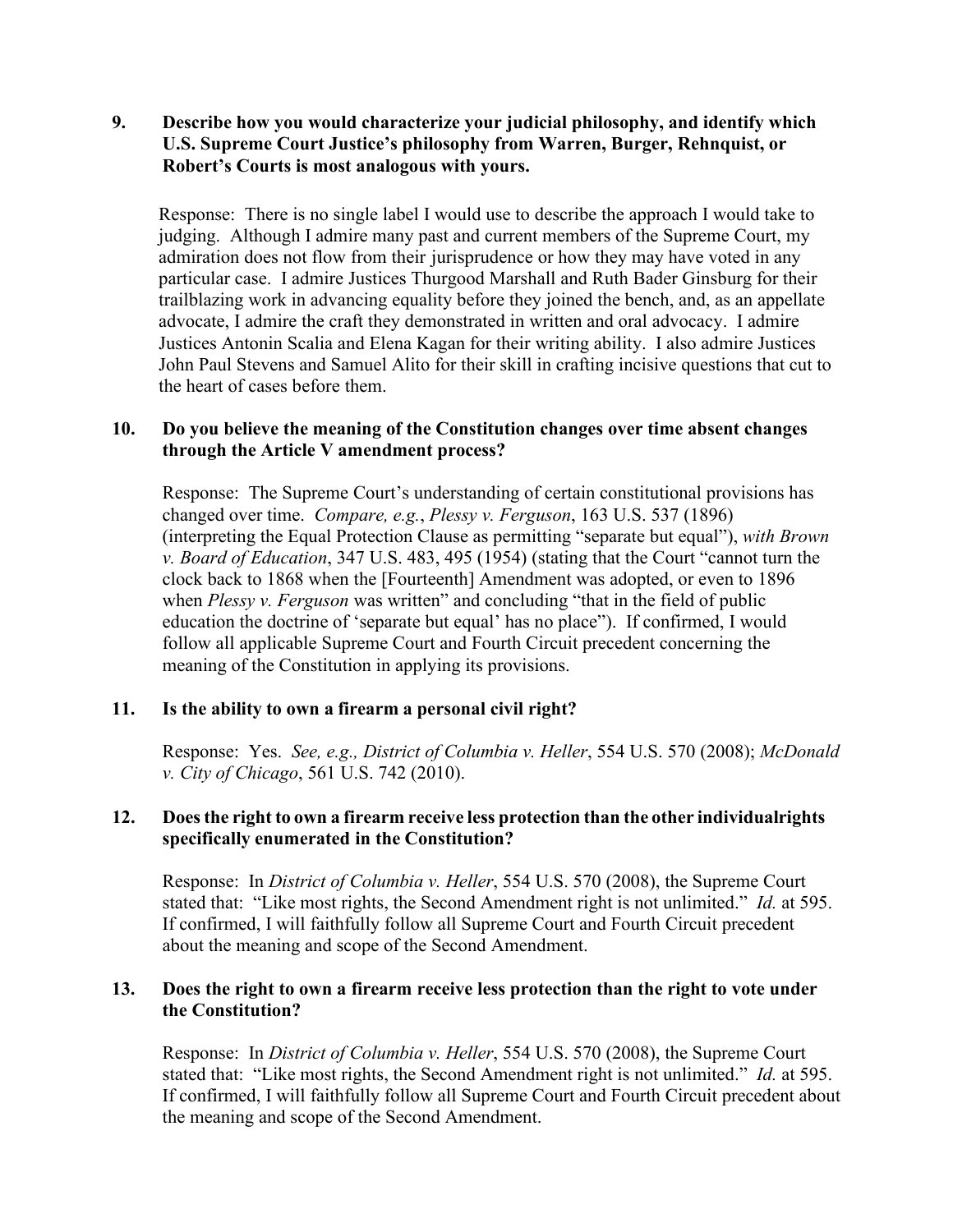# **14. Will you commit that your court, so far as you have a say, will not provide trainings that teach that meritocracy, or related values such as work ethic and self-reliance, are racist or sexist?**

Response: I am not aware what training programs are or are not provided by the United States Court of Appeals for the Fourth Circuit or what roles the judges of the court play in determining their existence or content. Any trainings programs that exist must be consistent with the Constitution and laws of the United States and should be consistent with sound pedagogy.

# **15. Is the criminal justice system systemically racist?**

Response: I have never studied the criminal justice system as a whole or had occasion to conduct quantitative or qualitative research about whether it is systemically racist. If confirmed as a judge, it would be my job to make sure that no one involved in any matters before me is treated unfairly because of their race.

## **16. Is it appropriate to consider skin color or sex when making a political appointment? Is it constitutional?**

Response: The executive and legislative branches are responsible for making political appointments and are required to follow the Constitution in doing so. If confirmed and called on to rule on the constitutionality of a particular executive appointment, I would follow all Supreme Court and Fourth Circuit precedent in resolving that case.

# **17. Does the President have the authority to abolish the death penalty?**

Response: Article I of the Constitution vests Congress with "[a]ll legislative Powers herein granted." U.S. Const. art. I,  $\S$  1. The Constitution further states that "[t[he executive Power shall be vested in a President," U.S. Const. art. II, § 1, and specifically grants the President the "Power to grant Reprieves and Pardons for Offenses against the United States," U.S. Const. art. II, § 2.

# **18. In** *Van Buren v. United States***, the Court was asked to clarify the scope of Section 1030(a)(2) of the Computer Fraud and Abuse Act of 1986. Please explain the Court's holding in that case.**

Response: In *Van Buren*, the Supreme Court held that the provision in question "covers those who obtain information from particular areas in the computer—such as files, folders, or databases—to which their computer access does not extend." 141 S. Ct. 1648, 1652 (2021). The Court further held that the provision "does not cover those who, like Van Buren, have improper motives for obtaining information that is otherwise available to them." *Id.*

**19. In** *Americansfor Prosperity Foundation v. Bonta,* **the Court majority ruled that California's disclosure requirement was facially invalid because it burdens donors' First Amendment rights to freedom of association. However, the majority was evenly split as to which standard of scrutiny should apply to suchcases. Please explain**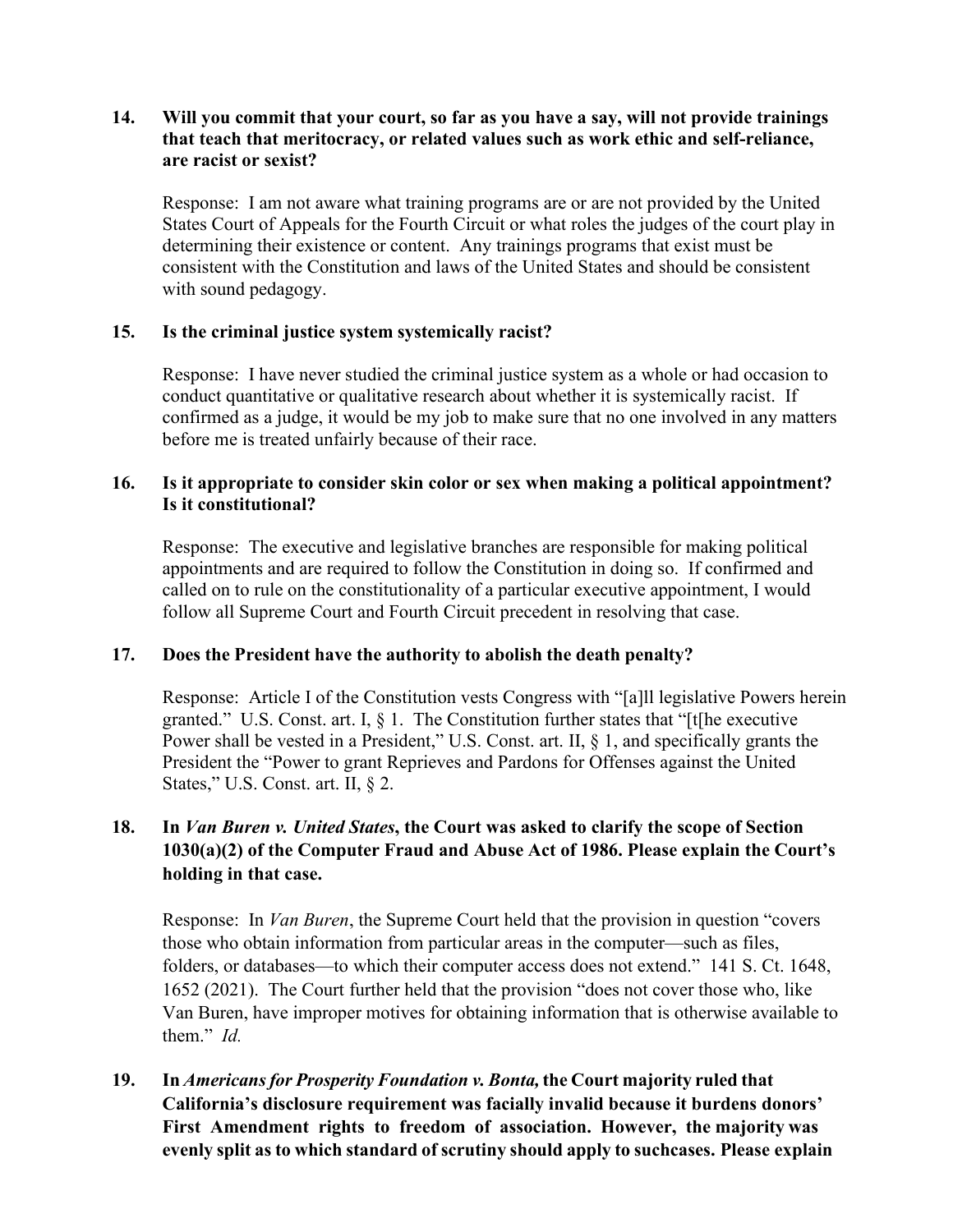# **your understanding of the two major arguments, and which of the two standards an appellate judge is bound to apply?**

Response: In *Americans for Prosperity Foundation v. Bonta*, 141 S. Ct. 2373 (2021), the Chief Justice wrote for a plurality of the Court that "[r]egardless of the type of association, compelled disclosure requirements are reviewed under exacting scrutiny." *Id.* at 2384. Justice Thomas wrote a separate opinion concurring in part and concurring in the judgment, arguing that the challenged law should be subject to strict scrutiny. *Id.* at 2390 (Thomas, J., concurring in part and concurring in the judgment). Justice Alito wrote a separate opinion concurring in part and concurring in the judgment that was joined by Justice Gorsuch, stating that he saw "no need to decide which standard should be applied here or whether the same level of scrutiny should apply in all cases in which the compelled disclosure of associations is challenged under the First Amendment." *Id.* at 2392 (Alito, J., concurring in part and concurring in the judgment). In *Marks v. United States*, 430 U.S. 188 (1977), the Supreme Court provided guidance for determining a case's holding "[w]hen a fragmented Court decides a case and no single rationale explaining the result enjoys the assent of five Justices," *id.* at 193, and I would follow that guidance if confirmed as a judge.

# **20. In the Supreme Court's decision in** *Carpenter v. United States,* **what criteria did the Supreme Court use to distinguish between phenomena that are covered by the 4th Amendment 3rd Party Doctrine and those that are not?**

Response: In *Carpenter*, the Supreme Court cited "the unique nature of cell phone location records"—which convey "not just dialed digits, but a detailed and comprehensive record of the person's movements"—for its decision to "decline to extend" its previous third-party doctrine cases "to cover these novel circumstances." 138 S. Ct. 2206, 2217 (2018).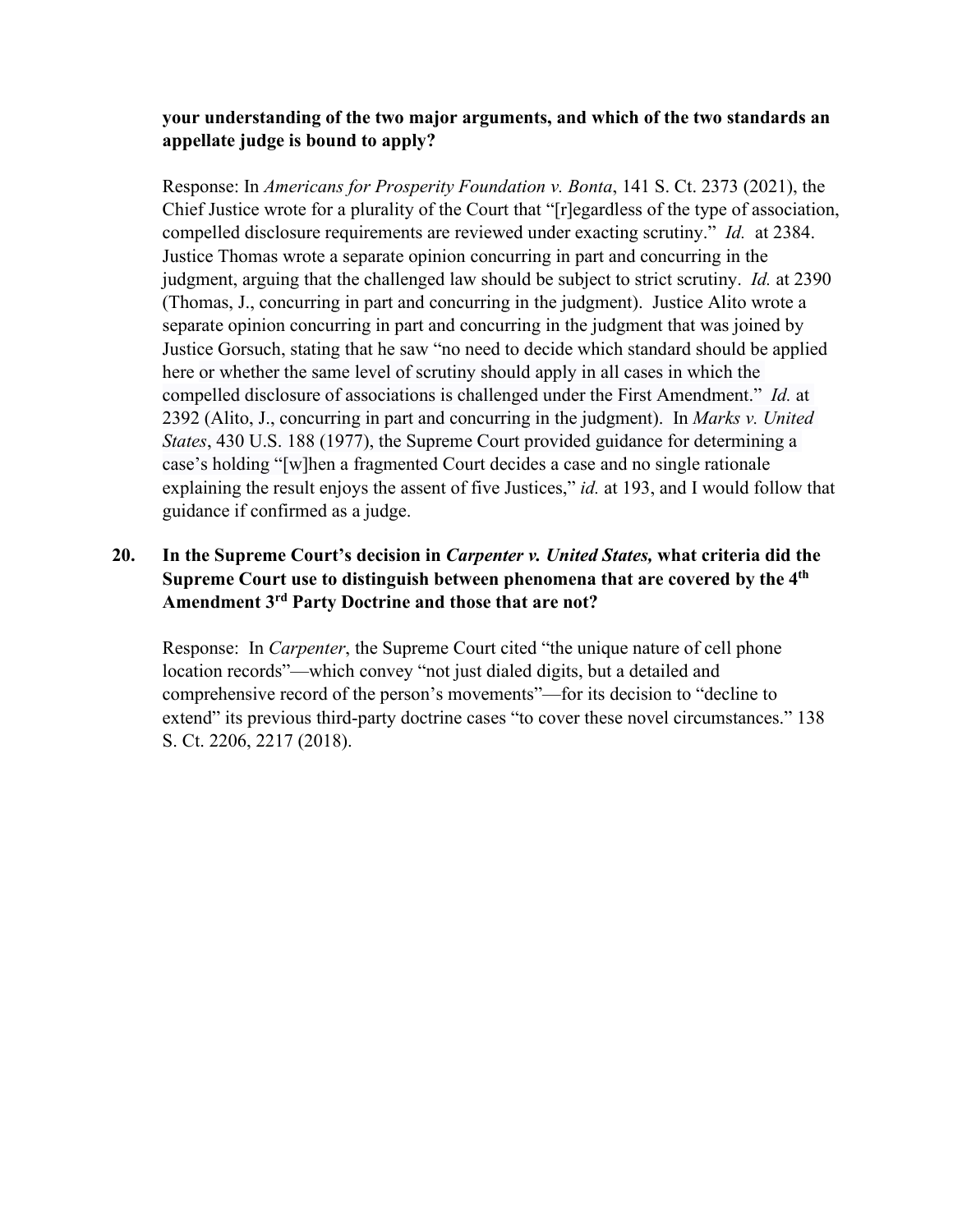### **Senator Josh Hawley Questions for the Record**

### **Toby Heytens Nominee, U.S. Court of Appeals for the Fourth Circuit**

# **1. Have you ever worked on a legal case or representation in which you opposed a party's religious liberty claim?**

Response: I do not recall any such cases before becoming Solicitor General of Virginia. In my role as Solicitor General of Virginia, I was responsible for overseeing all of the Commonwealth's appellate litigation (including claims brought by incarcerated individuals, which sometimes involved religious liberty claims), as well as defending constitutional challenges to Virginia statutes and various actions taken in response to the COVID-19 pandemic.

### **a. If so, please describe the nature of the representation and the extent of your involvement. Please also include citations or reference to the cases, as appropriate.**

Response: The cases I am able to specifically recall are:

Argued cases *Greenhill v. Clarke*, 944 F.3d 243 (4th Cir. 2019)

*Diaz-Bonilla v. Northam*, 1:20-cv-00377-AJT (E.D. Va., June 5, 2020)

*Hughes v. Northam*, Case No. CL20-415 (Russell County Cir. Ct., April 9, 2020)

Other briefed cases *Our Lady of Guadalupe School v. Morrissey-Berru*, 140 S. Ct. 2049 (2020)

*Burke v. Clarke*, 842 F. App'x 828 (4th Cir. 2021)

*Gentry v. Robinson*, 837 F. App'x 952 (4th Cir. 2020)

*Updegrove v. Herring*, No. 1:20-CV-1141, 2021 WL 1206805 (E.D. Va., Mar. 30, 2021), appeal pending (4th Cir. Case No. 21-1506)

*Lighthouse Fellowship Church v. Northam*, No. 2:20CV204, 2021 WL 302446 (E.D. Va. Jan. 27, 2021), appeal pending (4th Cir. Case No. 21-1153)

*Calvary Road Baptist Church v. Herring*, Case No. CL20006499 (Loudoun Cir. Ct.)

*Young v. Northam*, Case No. CL-20-2010 (Culpeper Cir. Ct., Feb. 27, 2021)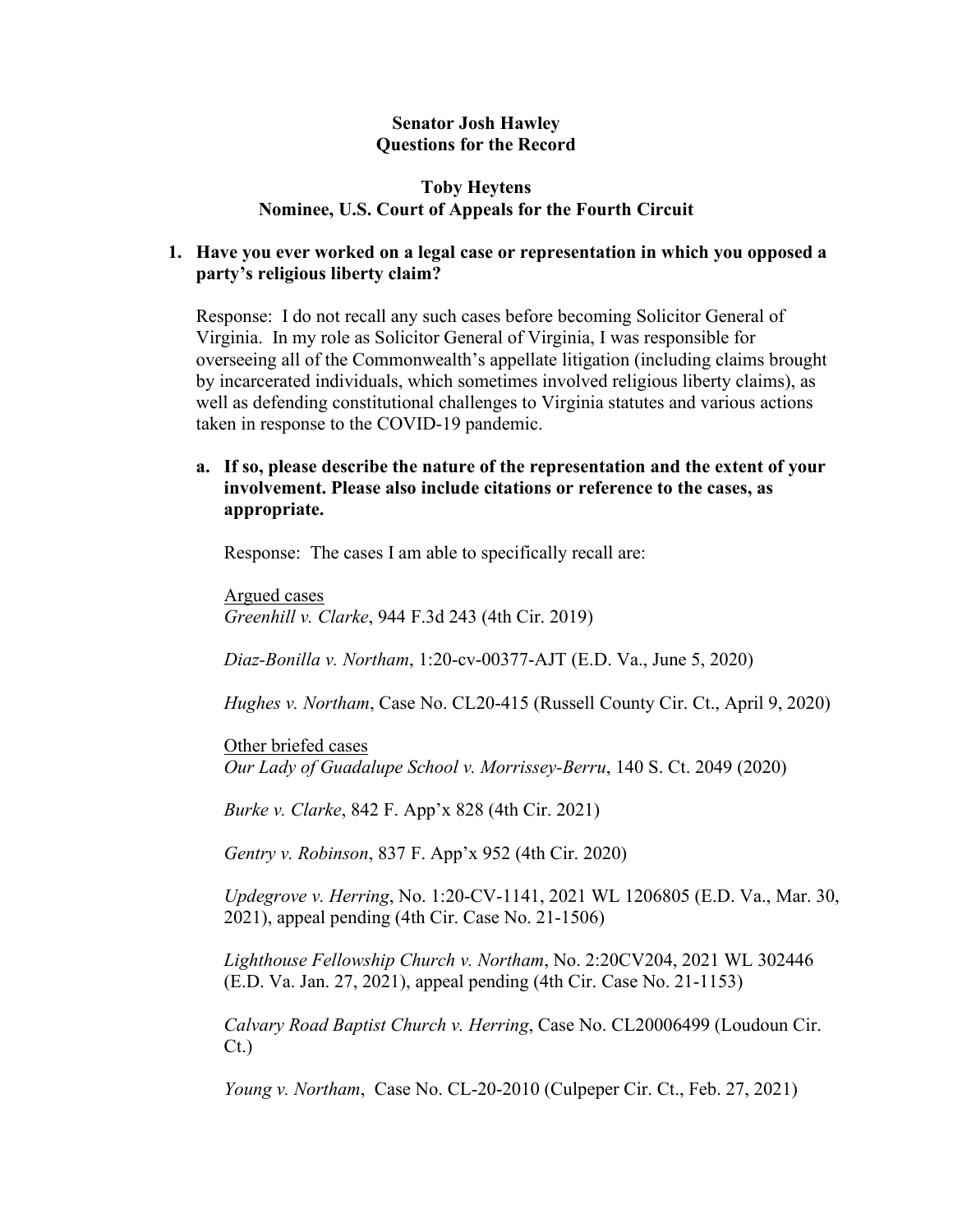### *Hermsmeier v. Northam*, Case No. 20004844 (Madison Cty. Cir. Ct.)

### **2. What role should the original public meaning of the Constitution's text play in the courts' interpretation of its provisions?**

Response: In *District of Columbia v. Heller*, 554 U.S. 570 (2008), the Supreme Court stated that "the public understanding of a legal text in the period after its enactment or ratification . . . is a critical tool of constitutional interpretation." *Id*. at 605.

## **3. Do you consider legislative history when interpreting legal texts?**

Response: The Supreme Court has stated that legislative history can sometimes be helpful in interpreting ambiguous statutory text and I would follow that guidance if confirmed.

### **a. If so, do you treat all legislative history the same or do you believe some legislative history is more probative of legislative intent than others?**

Response: The Supreme Court has stated that certain forms of legislative history are more persuasive than others. For example, the Court has stated that "failed legislative proposals are a particularly dangerous ground on which to rest an interpretation of a prior statute." *United States v. Craft*, 535 U.S. 274, 285 (2002) (internal quotation marks and citation omitted).

# **b. When, if ever, is it appropriate to consult the laws of foreign nations when interpreting the provisions of the U.S. Constitution?**

Response: The Constitution is a domestic document. If confirmed, I would look to the text, structure, and background of the Constitution itself in carrying out the task of constitutional interpretation.

## **4. Under the precedents of the Supreme Court and U.S. Court of Appeals for the Circuit to which you have been nominated, what is the legal standard that applies to a claim that an execution protocol violates the Eighth Amendment's prohibition on cruel and unusual punishment?**

Response: To prevail on such a claim, a claimant must show that the challenged method creates a substantial risk of severe pain when compared to known and available alternatives that present a significantly reduced risk of severe pain. *Glossip v. Gross*, 576 U.S. 863, 877-78 (2015); *see also Baze v. Rees*, 553 U.S. 35, 51-52 (2008).

**5. Under the Supreme Court's holding in** *Glossip v. Gross***, 135 S. Ct. 824 (2015), is a petitioner required to establish the availability of a "known and available alternative method" that has a lower risk of pain in order to succeed on a claim against an execution protocol under the Eighth Amendment?**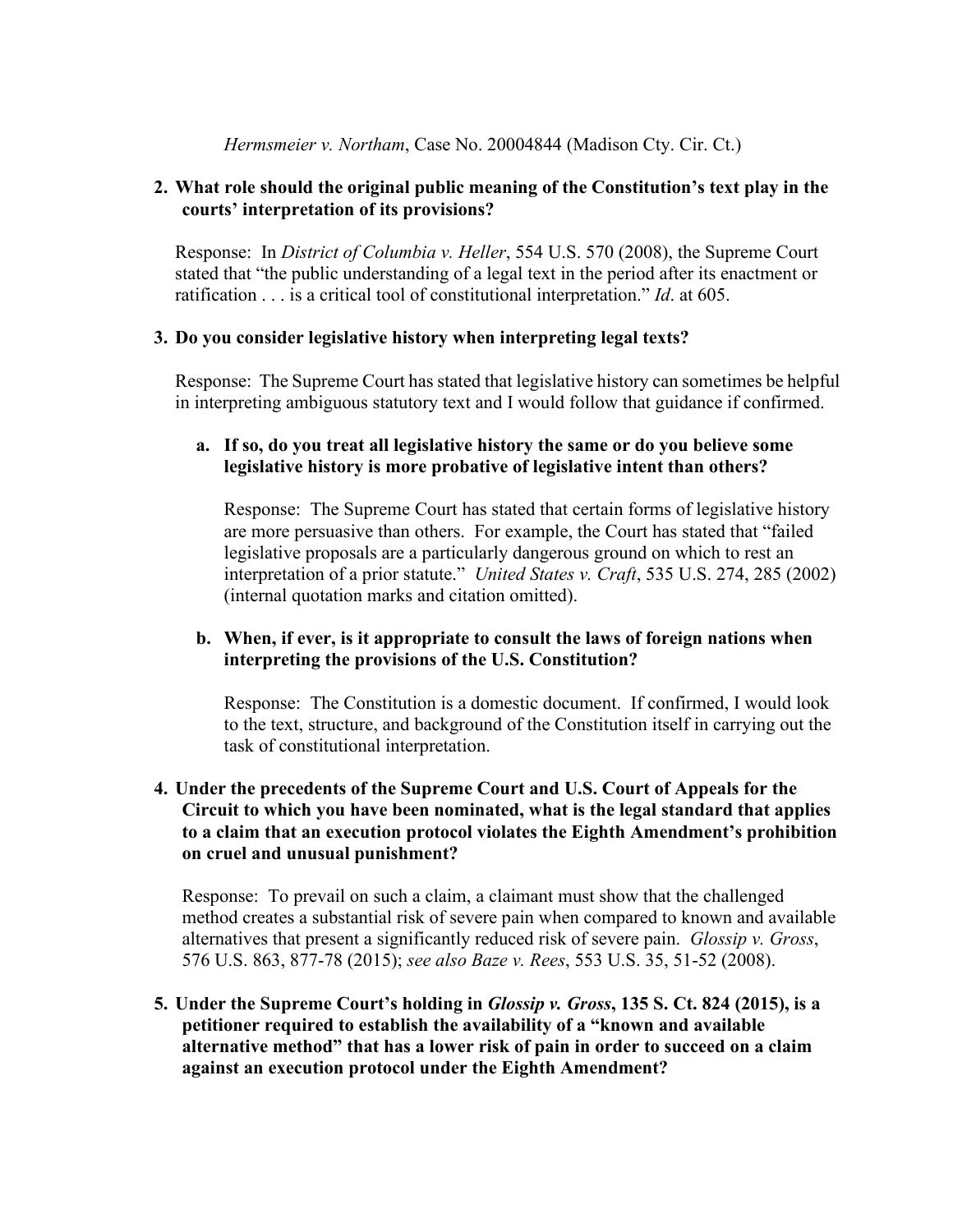Response: Yes. *See Glossip v. Gross*, 135 S. Ct. 824, 867 (2015).

**6. Has the Supreme Court or the U.S. Court of Appeals for the Circuit to which you have been nominated ever recognized a constitutional right to DNA analysis for habeas corpus petitioners in order to prove their innocence of their convicted crime?**

Response: Neither the Supreme Court nor the Fourth Circuit has recognized a freestanding constitutional right to DNA analysis for habeas corpus petitioners alleging actual innocence. *See, e.g., District Attorney's Off. for Third Jud. Dist. v. Osborne*, 557 U.S. 52, 72 (2009) (finding no substantive due process right to DNA evidence). Both the Supreme Court and the Fourth Circuit have recognized that state law can create "a liberty interest in demonstrating [a prisoner's] innocence with new evidence under state law." *Id.* at 68; *see also Lamar v. Ebert*, 681 F. App'x 279, 288 (4th Cir. 2017) (per curiam).

**7. Do you have any doubt about your ability to consider cases in which the government seeks the death penalty, or habeas corpus petitions for relief from a sentence of death, fairly and objectively?**

Response: No.

**8. Under Supreme Court and U.S. Court of Appeals for the Circuit to which you have been nominated, what is the legal standard used to evaluate a claim that a facially neutral state governmental action is a substantial burden on the free exercise of religion? Please cite any cases you believe would be binding precedent.**

Response: Under current free exercise doctrine, "laws incidentally burdening religious are ordinarily not subject to strict scrutiny under the Free Exercise Clause so long as they are neutral and generally applicable." *Fulton v. City of Philadelphia*, 141 S. Ct. 1868, 1876 (2021). "Government fails to act neutrally when it proceeds in a manner intolerant of religious beliefs or restricts practices because of their religious nature." *Id.*  at 1877. "A law is not generally applicable if," among other things, "it invites the government to consider the particular reasons for a person's conduct by providing a mechanism for individualized exemptions." *Id.* (internal quotation marks, brackets, and citation omitted). "A law also lacks general applicability if it prohibits religious conduct while permitting secular conduct that undermines the government's asserted interests in a similar way." *Id.*; *see also Tandon v. Newsom*, 141 S. Ct. 1294 (2021) (per curiam) (addressing COVID gathering restrictions).

**9. Under Supreme Court and U.S. Court of Appeals for the Circuit to which you have been nominated, what is the legal standard used to evaluate a claim that a state governmental action discriminates against a religious group or religious belief? Please cite any cases you believe would be binding precedent.**

Response: Please see my answer to Question 8.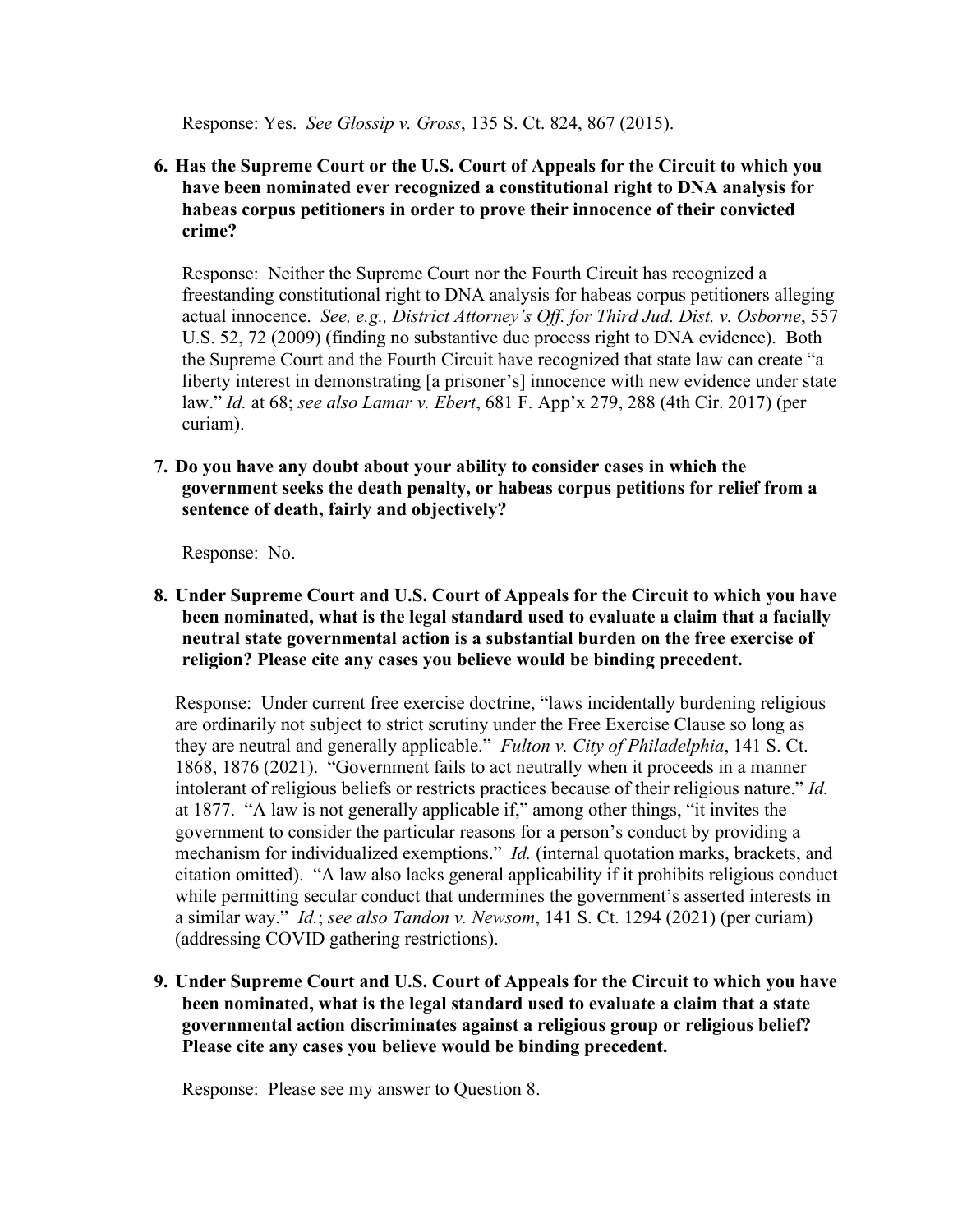### **10. What is the standard in the U.S. Court of Appeals for the Circuit to which you have been nominated for evaluating whether a person's religious belief is held sincerely?**

Response: The Fourth Circuit has cautioned that "[i]t is not [the] place" of a court "to question the correctness or even the plausibility of [a claimant's] religious understanding." *United States Equal Employment Opportunity Comm'n v. Consol Energy, Inc.*, 860 F.3d 131, 142 (4th Cir. 2017). "So long as there is sufficient evidence that [the] beliefs are sincerely held[,] . . . that is the end of the matter." *Id.* at 143.

- **11. The Second Amendment provides that, "A well regulated Militia, being necessary to the security of a free State, the right of the people to keep and bear Arms, shall not be infringed."**
	- **a. What is your understanding of the Supreme Court's holding in** *District of Columbia v. Heller***, 554 U.S. 570 (2008)?**

Response: In *Heller*, the Supreme Court held that the Second Amendment protects an individual right to possess a firearm unconnected with service in a militia, and to use that arm for traditionally lawful purposes, such as self-defense within the home. *See* 554 U.S. at 576-628.

**b. Have you ever issued a judicial opinion, order, or other decision adjudicating a claim under the Second Amendment or any analogous state law? If yes, please provide citations to or copies of those decisions.**

Response: No.

- **12. Dissenting in** *Lochner v. New York***, Justice Oliver Wendell Holmes, Jr. wrote that, "The 14th Amendment does not enact Mr. Herbert Spencer's Social Statics." 198 U.S. 45, 75 (1905).**
	- **a. What do you believe Justice Holmes meant by that statement, and do you agree with it?**

Response: As Justice Holmes explained in that same opinion, I believe he meant that the "Constitution is not intended to embody a particular economic theory." *Lochner*, 197 U.S. at 75 (Holmes, J., dissenting).

## **b. Do you believe that** *Lochner v. New York***, 198 U.S. 45 (1905), was correctly decided? Why or why not?**

Response: If confirmed, I would be bound to follow all governing Supreme Court and Fourth Circuit precedent. *Lochner* was largely abrogated by *West Coast Hotel v. Parrish*, 300 U.S. 379 (1937).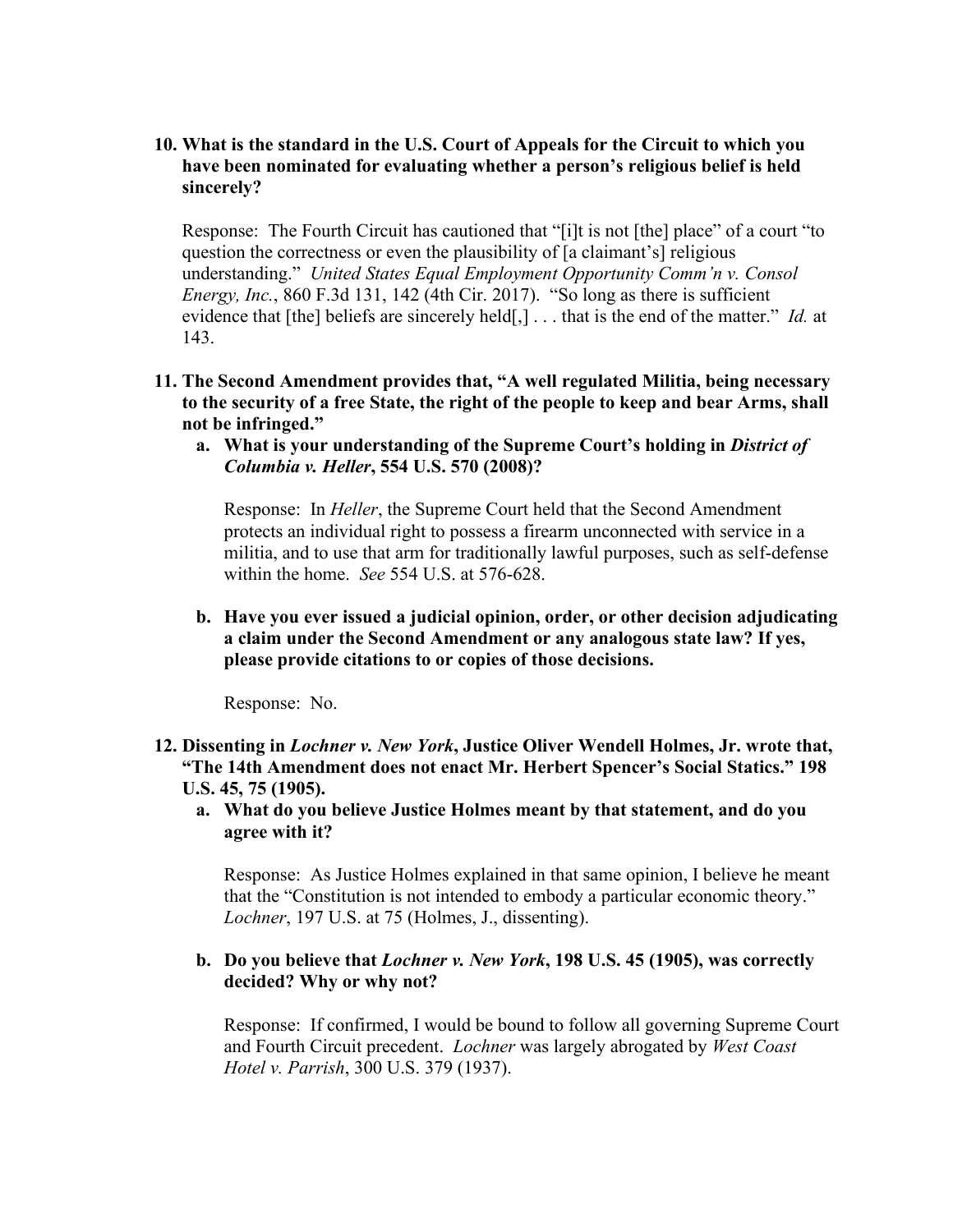**13. In** *Trump v. Hawaii***, the Supreme Court overruled** *Korematsu v. United States***, 323 U.S. 214 (1944), saying that the decision—which had not been followed in over 50 years—had "been overruled in the court of history." 138 S. Ct. 2392, 2423 (2018). What is your understanding of that phrase?**

Response: As the Court elsewhere explained, "*Korematsu* was gravely wrong the day it was decided" and "has no place in law under the Constitution." *Trump v. Hawaii*, 138 S. Ct. 2392, 2423 (2018).

### **14. Are there any Supreme Court opinions that have not been formally overruled by the Supreme Court that you believe are no longer good law? a. If so, what are they?**

Response: I do not believe that *Prigg v. Pennsylvania*, 41 U.S. 539 (1843), or *Dred Scott v. Sandford*, 60 U.S. 393 (1857), have been "formally overruled by the Supreme Court" but both have been superseded by the Reconstruction Amendments. I suspect that the same may be true of certain other pre-Civil War decisions as well.

**b. With those exceptions noted, do you commit to faithfully applying all other Supreme Court precedents as decided?**

Response: Yes.

- **15. Judge Learned Hand famously said 90% of market share "is enough to constitute a monopoly; it is doubtful whether sixty or sixty-four percent would be enough; and certainly thirty-three per cent is not."** *United States v. Aluminum Co. of America***, 148 F.2d 416, 424 (2d Cir. 1945).**
	- **a. Do you agree with Judge Learned Hand?**

Response: I am not familiar with the quoted statement by Judge Learned Hand. If confirmed, I would be required to—and would—faithfully apply governing Supreme Court and Fourth Circuit precedent about what constitutes a monopoly.

**b. If not, please explain why you disagree with Judge Learned Hand.**

Response: Please see my answer to Question 15(a).

# **c. What, in your understanding, is in the minimum percentage of market share for a company to constitute a monopoly? Please provide a numerical answer or appropriate legal citation.**

Response: If confirmed, I would be required to—and would—faithfully apply governing Supreme Court and Fourth Circuit precedent regarding what constitutes a monopoly.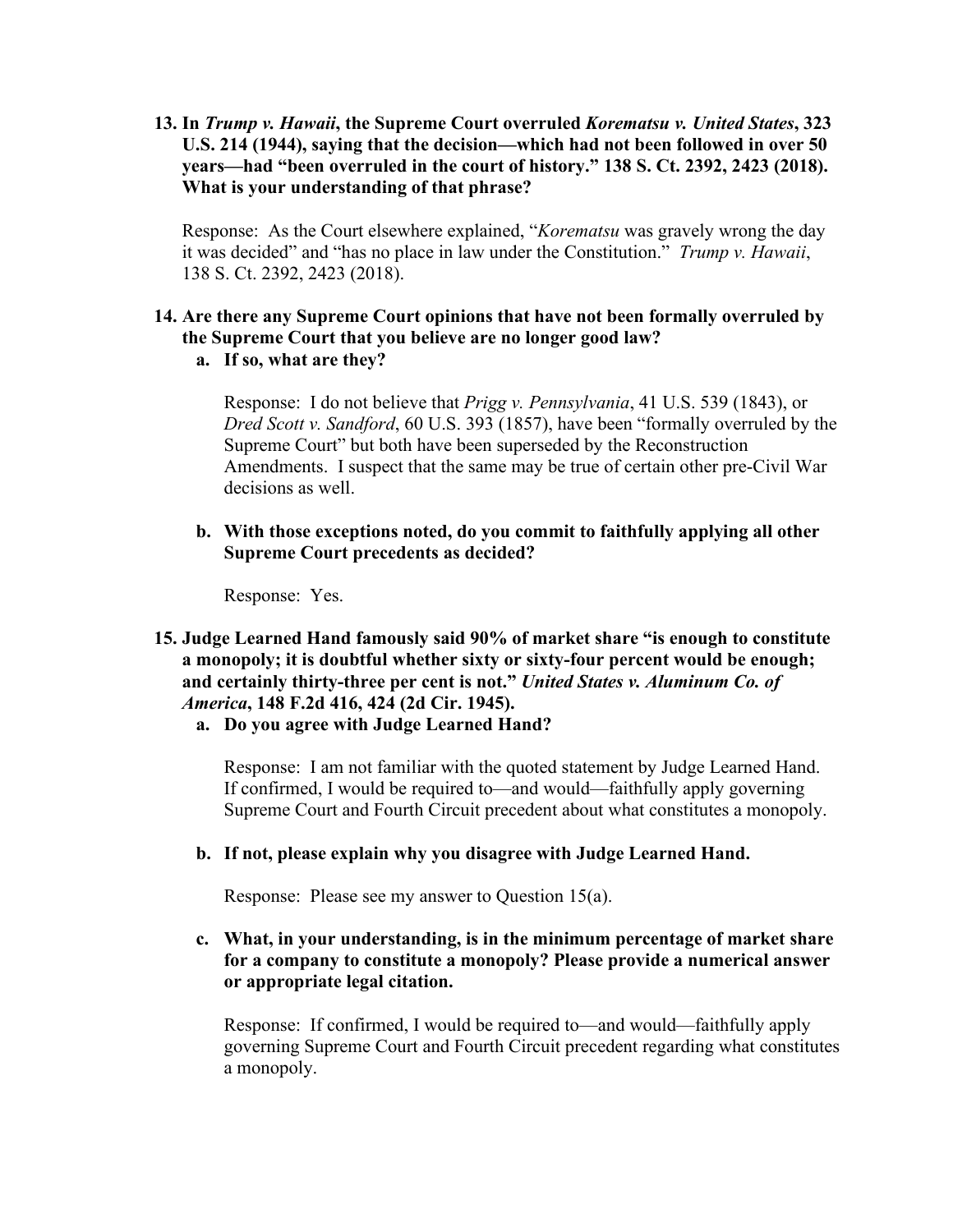#### **16. Please describe your understanding of the "federal common law."**

Response: Broadly speaking, I understand federal common law to refer to rules of decision that are formulated by federal courts as part of their Article III authority to decide cases and controversies that come before them. The Supreme Court has long emphasized, however, that "[t]here is no federal general common law." *Erie R. Co. v. Tompkins*, 304 U.S. 64, 78 (1938).

# **17. If a state constitution contains a provision protecting a civil right and is phrased identically with a provision in the federal constitution, how would you determine the scope of the state constitutional right?**

Response: The meaning of a state constitutional provision is ultimately a matter of state law upon which federal courts must defer to the decisions of the highest court of the relevant State. *See generally Erie R. Co. v. Tompkins*, 304 U.S. 64 (1938).

#### **a. Do you believe that identical texts should be interpreted identically?**

Response: Please see my response to Question 17(a).

# **b. Do you believe that the federal provision provides a floor but that the state provision provides greater protections?**

Response: Because the Federal Constitution is the "supreme Law of the Land," U.S. Const., art. VI, ¶ 2, its protections are binding on the States, regardless of what a State's own constitution provides. The meaning of a state constitutional provision is ultimately a matter of state law upon which federal courts must defer to the decisions of the highest court of the state. *See generally Erie R. Co. v. Tompkins*, 304 U.S. 64 (1938).

#### **18. Do you believe that** *Brown v. Board of Education***, 347 U.S. 483 (1954) was correctly decided?**

Response: Yes.

#### **19. Do federal courts have the legal authority to issue nationwide injunctions?**

Response: The Fourth Circuit has stated that "[a] district court may issue a nationwide injunction so long as the court molds its decree to meet the exigencies of the particular case." *Hias, Inc. v. Trump*, 985 F.3d 309, 326 (4th Cir. 2021).

#### **a. If so, what is the source of that authority?**

Response: The Fourth Circuit has noted that "[d]istrict courts have broad discretion to craft remedies based on the circumstances of a case." *Hias, Inc. v. Trump*, 985 F.3d 309, 326 (4th Cir. 2021).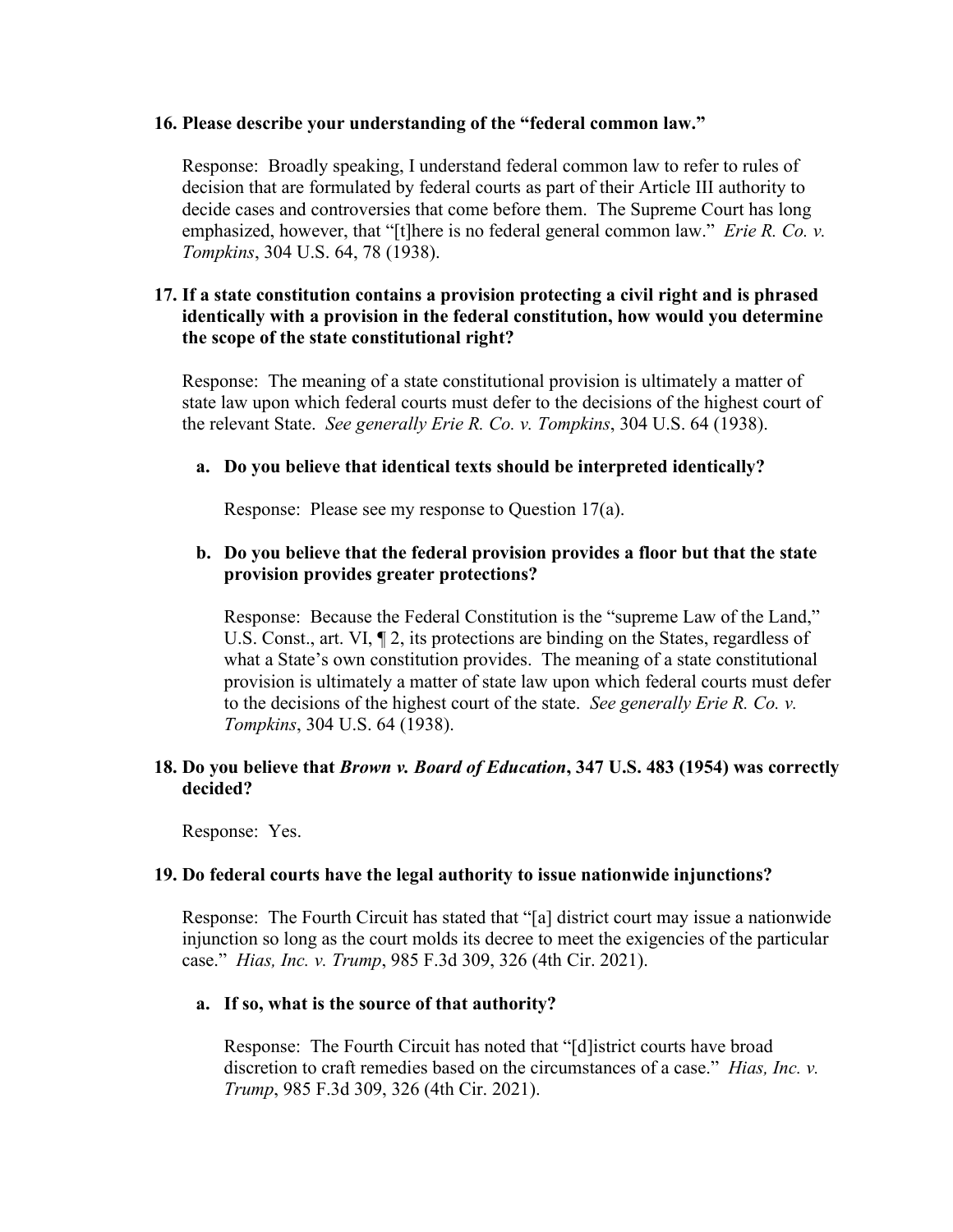## **b. In what circumstances, if any, is it appropriate for courts to exercise this authority?**

Response: The Fourth Circuit has emphasized that although "[d]istrict courts have broad discretion to craft remedies based on the circumstances of a case," they "likewise must ensure that" an injunction "is no more burdensome to the defendant than necessary to provide complete relief to the plaintiffs." *Hias, Inc. v. Trump*, 985 F.3d 309, 326 (4th Cir. 2021) (internal quotation marks and citation omitted).

# **20. Under what circumstances do you believe it is appropriate for a federal district judge to issue a nationwide injunction against the implementation of a federal law, administrative agency decision, executive order, or similar federal policy?**

Response: The Fourth Circuit has stated that "a nationwide injunction may be appropriate when the government relies on a categorical policy, and when the facts would not require different relief for others similarly situated to the plaintiffs." *Hias, Inc. v. Trump*, 985 F.3d 309, 326 (4th Cir. 2021) (internal quotation marks and citation omitted).

## **21. What is your understanding of the scope of qualified immunity?**

Response: The Supreme Court has stated that "government officials performing discretionary functions generally are granted a qualified immunity and are 'shielded from liability for civil damages insofar as their conduct does not violate clearly established statutory or constitutional rights of which a reasonable person would have known.'" *Wilson v. Layne*, 526 U.S. 603, 609 (1999) (quoting *Harlow v. Fitzgerald*, 457 U.S. 800, 818 (1982)).

#### **22. What is your understanding of the role of federalism in our constitutional system?**

Response: The Supreme Court has stated that "allocation of powers between the National Government and the States enhances freedom, first by protecting the integrity of the governments themselves, and second by protecting the people, from whom all governmental powers are derived." *Bond v. United States*, 564 U.S. 211, 221 (2011).

## **23. Under what circumstances should a federal court abstain from resolving a pending legal question in deference to adjudication by a state court?**

Response: The Supreme Court has held that federal courts should generally refrain from intervening in ongoing state criminal proceedings. *See Younger v. Harris*, 401 U.S. 37 (1971). The Court has also held that abstention may sometimes be appropriate in other situations, including "pending determination in state court of state-law issues central to [a] constitutional dispute," *Moore v. Sims*, 442 U.S. 415, 427-28 (1979) (citing *Railroad Comm'n v. Pullman*, 312 U.S. 496 (1941)), or "where the exercise of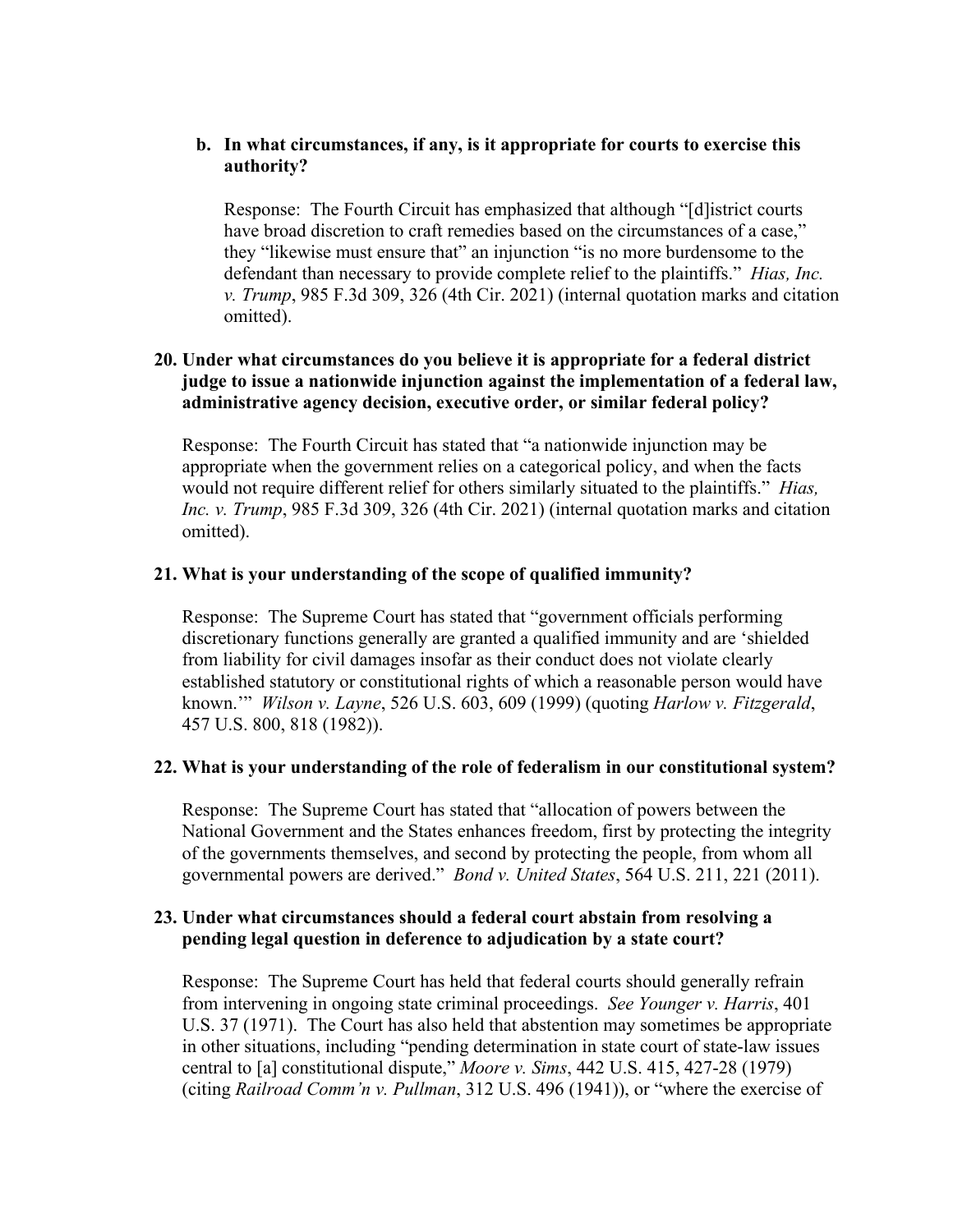jurisdiction by the federal court would disrupt a state administrative process," *County of Allegheny v. Frank Mashuda Co.*, 360 U.S. 185, 189 (1959) (citing *Burford v. Sun Oil Co.*, 319 U.S. 315 (1943)).

# **24. What in your view are the relative advantages and disadvantages of awarding damages versus injunctive relief?**

Response: The Supreme Court has described an injunction as "extraordinary remedy" whose issuance requires "irreparable injury and the inadequacy of legal remedies," including damages. *Weinberger v. Romero-Barcelo*, 456 U.S. 305, 312 (1982).

# **25. What is your understanding of the Supreme Court's precedents on substantive due process?**

Response: The Supreme Court has held that the Fifth and Fourteenth Amendments protect certain unenumerated "fundamental rights and liberties which are, objectively, deeply rooted in this Nation's history and tradition"and "implicit in the concept of ordered liberty." *Washington v. Glucksberg*, 521 U.S.702, 720-21 (1997) (internal quotation marks and citations omitted). In *Glucksberg*, the Court collected cases previously recognizing such rights, including the rights to marry, *Loving v. Virginia*, 388 U.S. 1 (1967), have children, *Skinner v. Oklahoma ex rel. Williamson*, 316 U.S. 535 (1942), direct the education and upbringing of one's children, *Meyer v. Nebraska*, 262 U.S. 390 (1923), *Pierce v. Society of Sisters*, 268 U.S. 510 (1925), use contraception, *Griswold v. Connecticut*, 381 U.S. 479 (1965), *Eisenstadt v. Baird*, 405 U.S. 438 (1972), bodily integrity, *Rochin v. California*, 342 U.S. 165 (1952), and abortion, *Planned Parenthood of Southeastern Pennsylvania v. Casey*, 505 U.S. 833 (1992). *Id*. at 720; *see also Obergefell v. Hodges*, 576 U.S. 644 (2015) (recognizing a right of same-sex couples to marry); *Saenz v. Roe*, 526 U.S. 489 (1999) (recognizing a right to travel). The Supreme Court has also "assumed, and strongly suggested" that there is a "right to refuse unwanted lifesaving medical treatment." *Glucksberg*, 521 U.S. at 720.

- **26. The First Amendment provides "Congress shall make no law respecting an establishment of religion, or prohibiting the free exercise thereof; or abridging the freedom of speech, or of the press; or the right of the people peaceably to assemble, and to petition the Government for a redress of grievances."**
	- **a. What is your view of the scope of the First Amendment's right to free exercise of religion?**

Response: Please see my response to Question 8.

**b. Is the right to free exercise of religion synonymous and coextensive with freedom of worship? If not, what else does it include?**

Response: No. For example, the Supreme Court has stated that "[t]he Free Exercise Clause protects against laws that impose special disabilities on the basis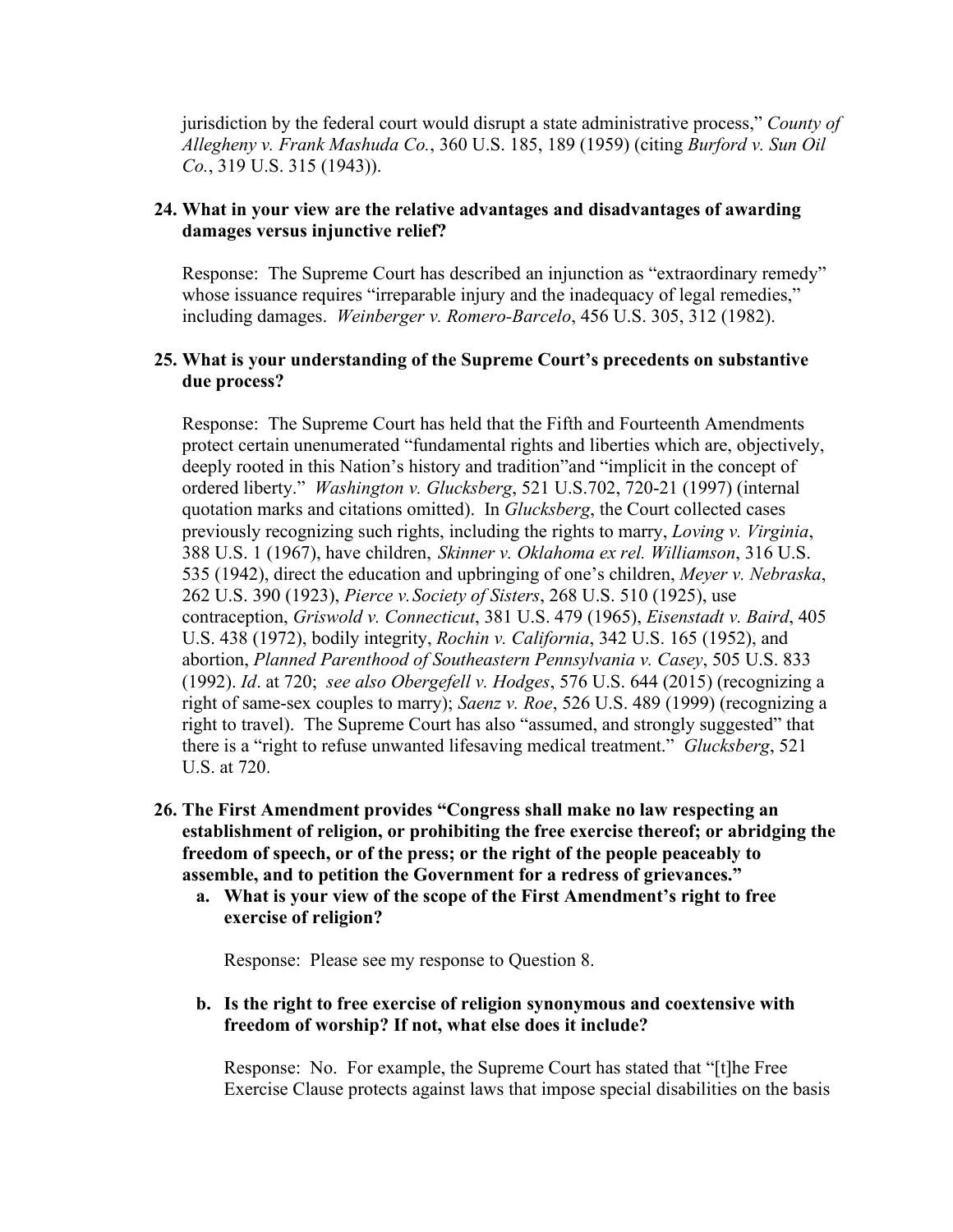of religious status." *Trinity Lutheran Church of Columbia, Inc. v. Comer*, 137 U.S. 2012, 2021 (2007) (internal quotation marks, brackets, and citations omitted).

# **c. What standard or test would you apply when determining whether a governmental action is a substantial burden on the free exercise of religion?**

Response: Please see my response to Question 8

**d. Under what circumstances and using what standard is it appropriate for a federal court to question the sincerity of a religiously held belief?**

Response: Please see my response to Question 10.

**e. Describe your understanding of the relationship between the Religious Freedom Restoration Act and other federal laws, such as those governing areas like employment and education?**

Response: The Supreme Court has stated that, where it applies, "RFRA operates as a kind of super statute, displacing the normal operation of other federal laws." *Bostock v. Clayton County*, 140 S. Ct. 1731, 1754 (2020). If confirmed, I would follow all relevant precedent of the Supreme Court and the Fourth Circuit construing RFRA and other federal statutes.

**f. Have you ever issued a judicial opinion, order, or other decision adjudicating a claim under the Religious Freedom Restoration Act, the Religious Land use and Institutionalized Person Act, the Establishment Clause, the Free Exercise Clause, or any analogous state law? If yes, please provide citations to or copies of those decisions.**

Response: No.

**27. Under American law, a criminal defendant cannot be convicted unless found to be guilty "beyond a reasonable doubt." On a scale of 0% to 100%, what is your understanding of the confidence threshold necessary for you to say that you believe something "beyond a reasonable doubt." Please provide a numerical answer.**

Response: I am not aware of any Supreme Court or Fourth Circuit decision expressing the beyond a reasonable doubt standard in terms of a numerical confidence threshold.

**28. Under American law, a law enforcement officer may obtain a warrant to conduct a search or seizure only for "probable cause." On a scale of 0% to 100%, what is your understanding of the confidence threshold necessary for you to say that a police officer has "probable cause"? Please provide a numerical answer.**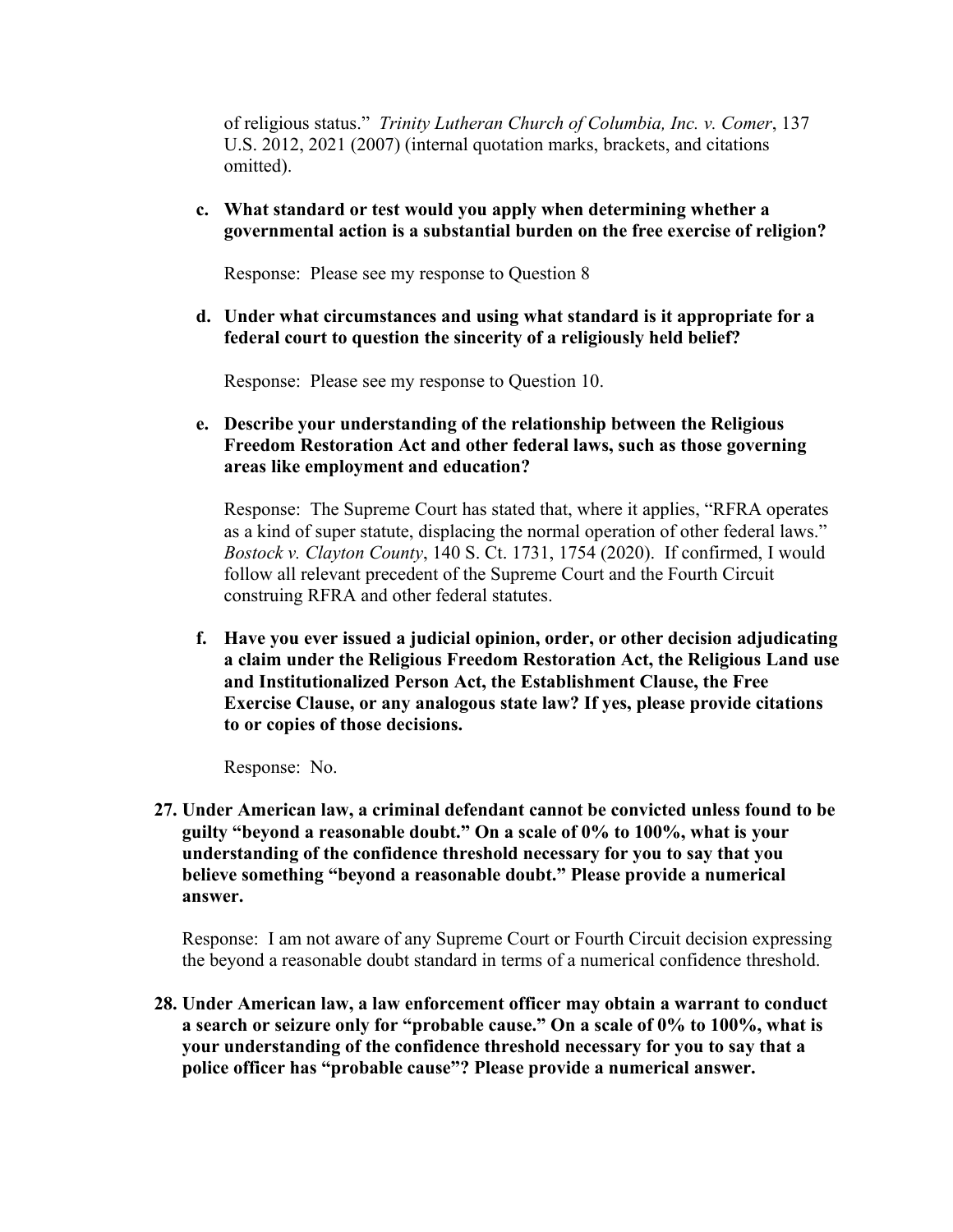Response: I am not aware of any Supreme Court or Fourth Circuit decision expressing the probable cause standard in terms of a numerical confidence threshold. The Supreme Court has stated that "an effort to fix some general, numerically precise degree of certainty corresponding to 'probable cause' may not be helpful." *Illinois v. Gates*, 462 U.S. 213, 235 (1983).

**29. Under American law, a law enforcement officer may stop and detain an individual based on "reasonable suspicion" that criminal activity is afoot. On a scale of 0% to 100%, what is your understanding of the confidence threshold necessary for you to say that someone has "reasonable suspicion"?**

Response: I am not aware of any Supreme Court or Fourth Circuit decision expressing the reasonable suspicion standard in terms of a numerical confidence threshold. The Supreme Court has stated that "[a]lthough a mere 'hunch' does not create reasonable suspicion, the level of suspicion the standard requires is considerably less than proof of wrongdoing by a preponderance of the evidence, and obviously less than is necessary for probable cause." *Kansas v. Glover*, 140 S. Ct. 1183, 1187 (2020) (citations omitted).

- **30. The Supreme Court has held that a state prisoner may only show that a state decision applied federal law erroneously for the purposes of obtaining a writ of habeas corpus under 28 U.S.C. § 2254(d) if "there is no possibility fairminded jurists could disagree that the state court's decision conflicts with th[e Supreme] Court's precedents."** *Harrington v. Richter***, 562 U.S. 86, 102 (2011).**
	- **a. Do you agree that if there is a circuit split on the underlying issue of federal law, that by definition "fairminded jurists could disagree that the state court's decision conflicts with the Supreme Court's precedents"?**

Response: I am not aware of any Supreme Court or Fourth Circuit decisions addressing the situation presented in this question. In confirmed, I will faithfully follow all precedent of the Supreme Court and the Fourth Circuit.

**b. In light of the importance of federalism, do you agree that if a state court has issued an opinion on the underlying question of federal law, that by definition "fairminded jurists could disagree that the state court's decision conflicts if the Supreme Court's precedents"?**

Response: Please see my response to Question 30(a).

**c. If you disagree with either of these statements, please explain why and provide examples.**

Response: Please see my response to Question 30(a).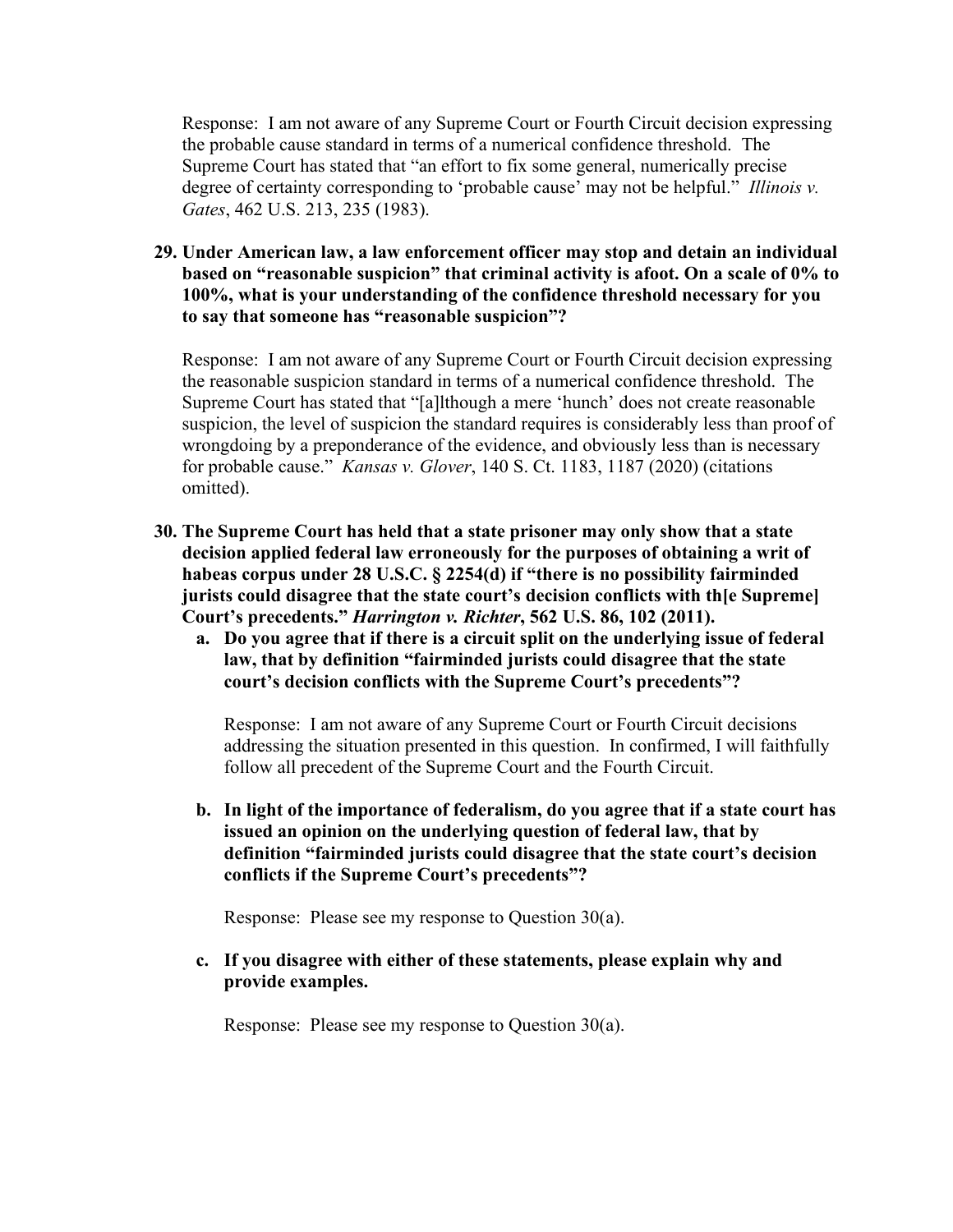- **31. U.S. Courts of Appeals sometimes issue "unpublished" decisions and suggest that these decisions are not precedential.** *Cf.* **Rule 32.1 for the U.S. Court of Appeals for the Tenth Circuit.**
	- **a. Do you believe it is appropriate for courts to issue "unpublished" decisions?**

Response: Federal Rule of Appellate Procedure 32.1(a)(i) specifically recognizes the ability of federal courts of appeals to designate certain dispositions as "unpublished."

## **b. If yes, please explain if and how you believe this practice is consistent with the rule of law.**

Response: Please see answer to Question 31(a).

## **c. If confirmed, would you treat unpublished decisions as precedential?**

Response: Fourth Circuit Local Rule 32.1 specifically recognizes that unpublished opinions may have "precedential value." 4th Cir. Local R. 32.1. If confirmed, I would follow that rule.

#### **d. If not, how is this consistent with the rule of law?**

Response: Please see answer to Question 31(c).

# **32. If confirmed, would you consider unpublished decisions cited by litigants when hearing cases?**

Response: Yes. *See* 4th Cir. Local R. 32.1.

# **a. Would you take steps to discourage any litigants from citing unpublished opinions?** *Cf.* **Rule 32.1A for the U.S. Court of Appeals for the Eighth Circuit.**

Response: The local rules of the Fourth Circuit provide that citation of unpublished opinions issued prior to January 1, 2007, is disfavored except for certain limited purposes, but contain no similar admonition with respect to unpublished opinions issued on or after January 1, 2007. *See* 4th Cir. Local R. 32.1.

## **b. Would you prohibit litigants from citing unpublished opinions?** *Cf.* **Rule 32.1 for the U.S. Court of Appeals for the District of Columbia.**

Response: The local rules of the Fourth Circuit do not prohibit litigants from citing any unpublished opinions. *See* 4th Cir. Local Rule 32.1.

#### **33. "The judge who always likes the result he reaches is a bad judge."**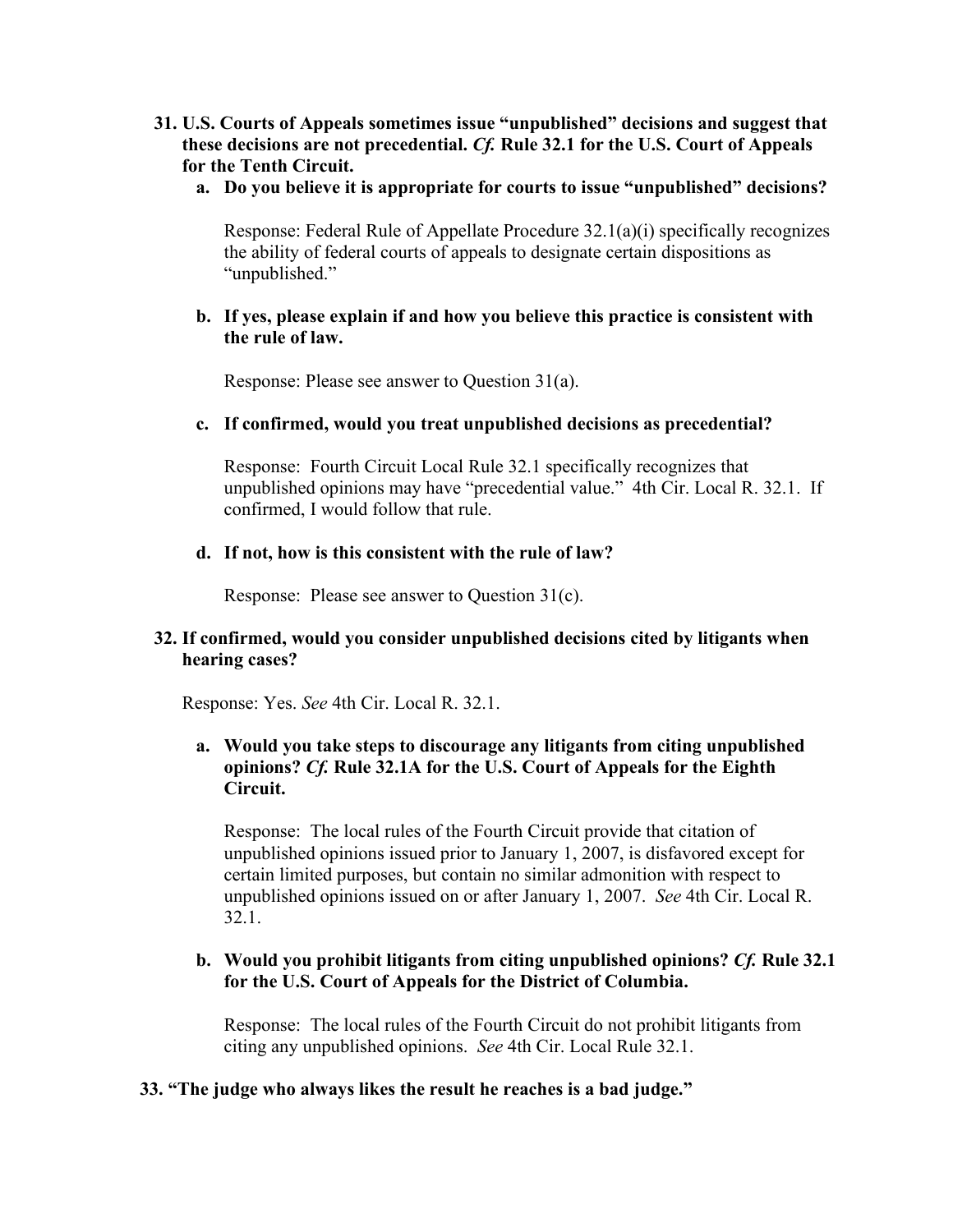#### **a. What do you understand this statement to mean?**

Response: I am not familiar with the specific statement quoted above. I understand it to mean that a judge who is faithfully interpreting and applying the law will sometimes reach a result that is, in the judge's personal opinion, an undesirable outcome.

# **34. "Judges are like umpires. Umpires don't make the rules, they apply them." a. What do you understand this statement to mean?**

Response: I am not familiar with the specific statement quoted above. Broadly speaking, I understand it to mean that there is an important difference between the power to make general rules and the duty to apply those rules in particular situations and that the job of a judge is to apply the law rather than to make the law.

#### **b. Do you agree or disagree with this statement?**

Response: Based on the understanding set out in the previous subpart, I agree with the statement.

# **35. When encouraged to "do justice," Justice Holmes is said to have replied, "That is not my job. It is my job to apply the law."**

### **a. What do you think Justice Holmes meant by this?**

Response: I believe that Justice Holmes meant that it is the duty of a judge to set aside any personal views and decide cases consistent with what the facts and law requires.

#### **b. Do you agree or disagree with Justice Holmes? Please explain.**

Response: Based on the understanding set out in the previous subpart, I agree with Justice Holmes's statement.

# **36. Have you ever taken the position in a publication that a federal or state statute was unconstitutional?**

Response: To the best of my recollection, no.

#### **a. If yes, please provide appropriate citation.**

## **37. Have you ever taken the position in litigation that a federal statute was unconstitutional?**

Response: To the best of my recollection, I have never argued as a lawyer that a federal statute was unconstitutional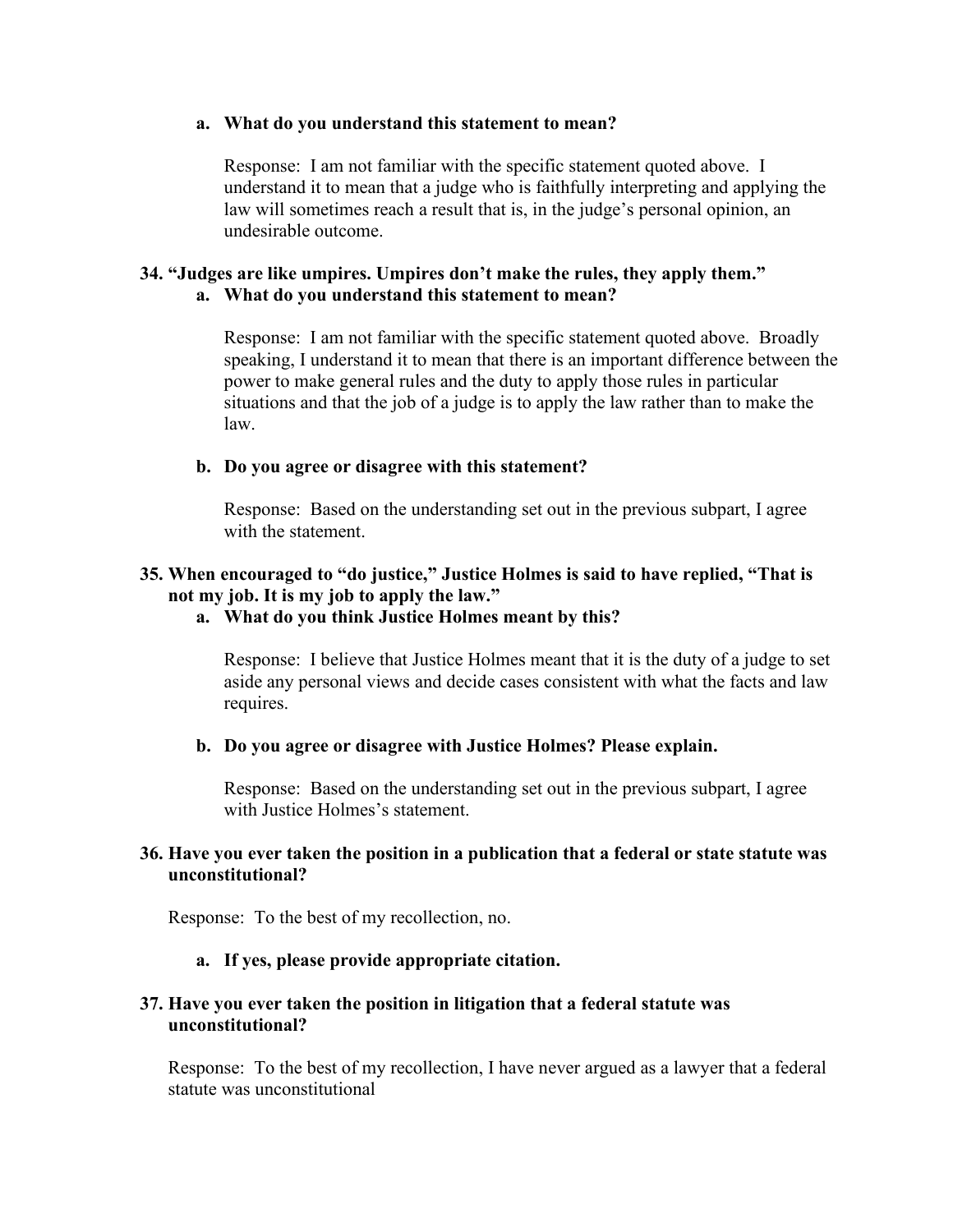### **a. If yes, please provide appropriate citation.**

#### **38. Have you ever taken the position in litigation that a state statute was unconstitutional?**

Response: To the best of my recollection, I have never argued as a lawyer that a state statute was unconstitutional.

### **a. If yes, please provide appropriate citation.**

# **39. Have you ever taken a position in litigation that conflicted with your personal views?**

Response: Although my ethical obligations prohibit me from identifying specific matters where a position I took as an advocate on behalf of a client was inconsistent with my personal views, I can confirm that such cases have existed.

#### **a. How did you handle the situation?**

Response: I fulfilled my duty to advocate zealously on behalf of my client's position and made good-faith, legally supported arguments to that end.

## **b. If confirmed, do you commit to applying the law written, regardless of your personal beliefs concerning the policies embodied in legislation?**

Response: Yes.

#### **40. What three law professors' works do you read most often?**

Response: For the last three and a half years, I have been engaged in full-time legal practice and have not read a significant amount of work by law professors. I have, however, frequently consulted the work of Professor A.E. (Dick) Howard, who served as the executive director of Virginia's Commission on Constitutional Revision and wrote a two-volume "Commentaries on the Constitution of Virginia."

#### **41. Which of the Federalist Papers has most shaped your views of the law?**

Response: *Federalist* No. 78 (Hamilton).

#### **42. What is a judicial opinion, law review article, or other legal opinion that made you change your mind?**

Response: Although I do not recall a specific judicial opinion, law review article, or other legal opinion that cause me to change my mind about an opinion that I had already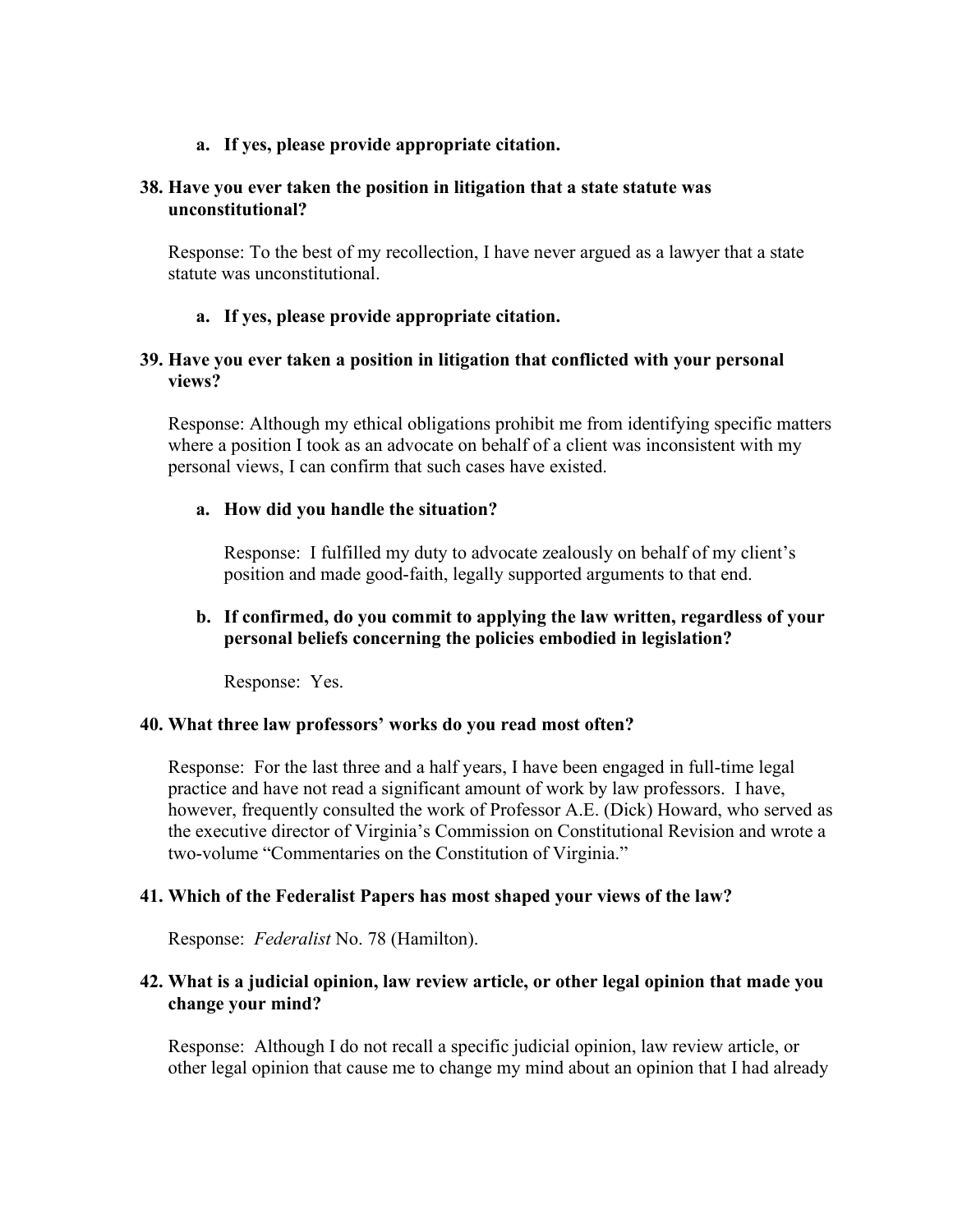formed, I remember finding Charles Black's article "The Lawfulness of the Segregation Decisions" particularly persuasive the first time I read it.

- **43. In a Notre Dame Law Review article, you drew a contrast between the behavior of the modern Supreme Court and "the fact that the Justices of the Warren era were willing to bear enormous costs to achieve even partial compliance with their vision of a better, fairer, criminal justice system." You also stated that their willingness to bear costs "suggests that [the Justices] were enormously committed to that goal."[1](#page-36-0)**
	- **a. Does your understanding of judicial power allow for judges to push for their "vision of a better, fairer" system?**

Response: The article referenced in the question was written more than a decade ago in my role as a law professor and focused on the U.S. Supreme Court. If confirmed as a judge on the U.S. Court of Appeals for the Fourth Circuit, it would be my duty to apply the law to the facts to reach the legally correct answer in specific cases that came before me.

**b. Under your conception of the judicial power, what do you believe are appropriate goals for judges?**

Response: I believe that the appropriate goals for judges consist of correctly applying the law to the facts while treating those who come before the courts with fairness and respect.

**c. If you are confirmed, the opinions you write will be binding precedent in the Fourth Circuit. As a judge, how would you approach the question of what costs are worth bearing in order to achieve compliance with the rules laid out in your opinions?**

Response: If confirmed a judge, my role would be to apply the law to the facts to reach the legally correct result in specific cases that came before me.

#### **44. You authored an article in the Stanford Law Review on the practice of judges on Courts of Appeals remanding a case and reassigning the lower court judge[.2](#page-36-1) a. If you are confirmed, how would you approach reassignment?**

Response: The Fourth Circuit has stated that it considers three factors in deciding whether reassignment is warranted in a particular case:

(1) [W]hether the original judge would reasonably be expected upon remand to have substantial difficulty in putting out of his or her mind previously expressed views or findings determined to be erroneous or based on evidence that must be rejected;

<span id="page-36-0"></span><sup>1</sup> Toby Heytens, *Doctrine Formulation and Distrust*, 83 Notre Dame L. Rev. 2045, 2102 (2008).

<span id="page-36-1"></span><sup>2</sup> Toby Heytens, *Reassingment*, Toby J. Heytens, 66 Stan. L. Rev. 1 (2014).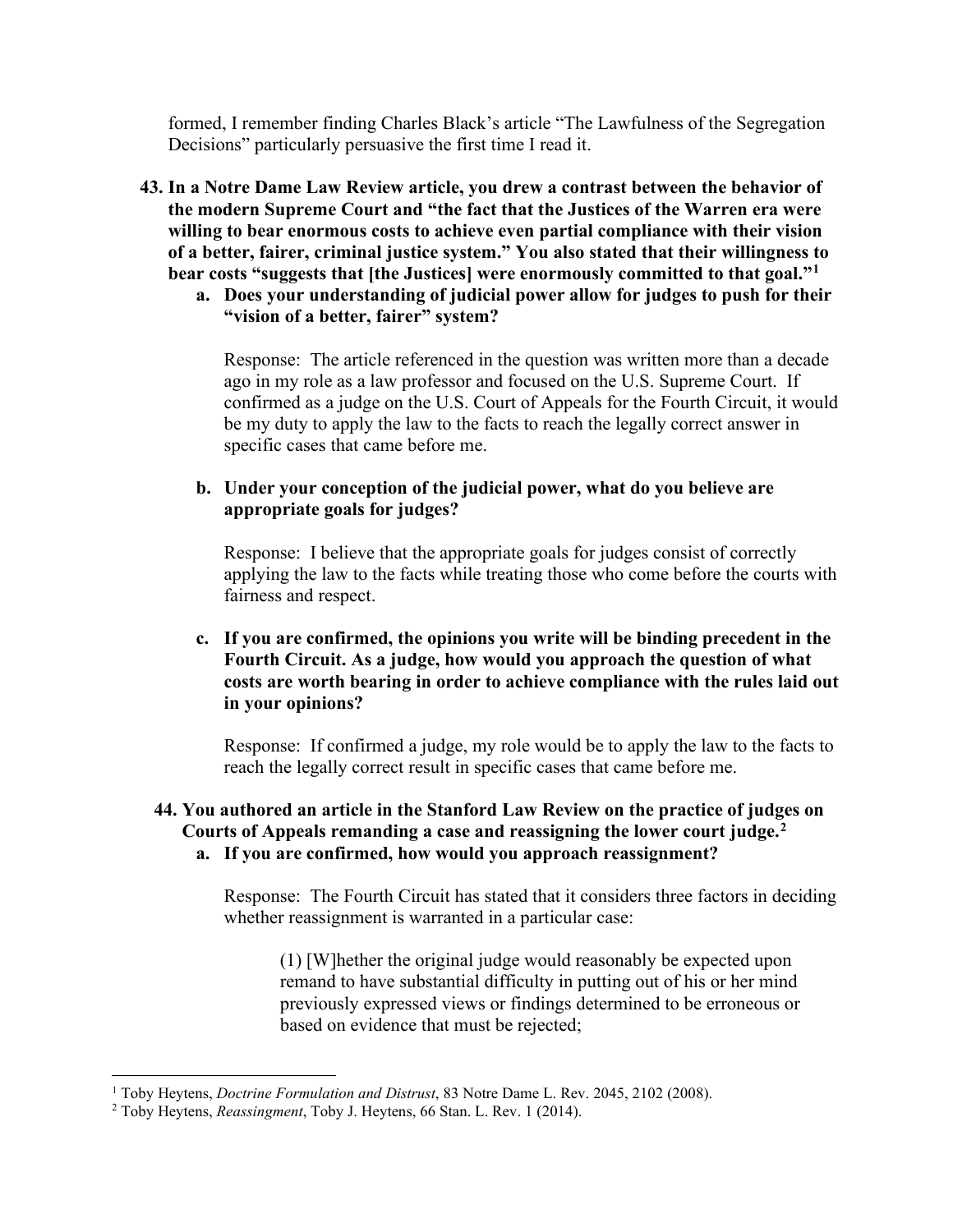(2) whether reassignment is advisable to preserve the appearance of justice; and

(3) whether reassignment would entail waste and duplication out of proportion to any gain in preserving the appearance of fairness.

*United States v. Martinovich*, 810 F.3d 232, 245 (4th Cir. 2016). If confirmed, I would follow that precedent.

### **b. Under what circumstances would you advocate for reassigning a trial court judge?**

Response: Please see my response to Question 44(a).

## **c. What other tools (other than precedent) do Court of Appeals judges have to "control" trial judges?**

Response: Federal courts of appeals have jurisdiction to review the decisions of federal district courts. Such review must be conducted in accordance with governing legal principles.

## **d. Under what circumstances is it appropriate for those tools to be used?**

Response: Please see my response to Question 44(c).

- **45. On behalf of Virginia and several other states, you filed an amicus brief in** *Our Lady of Guadalupe School v. Morrissey-Berru.***[3](#page-37-0) In section III of that brief, you argued that "the approach advocated by petitioners and the federal government would undermine workplace anti-discrimination protections."**
	- **a. This case was focused on interpreting the First Amendment. Can you explain what bearing the effect on anti-discrimination laws has had on interpreting the scope of the First Amendment?**

Response: The brief referenced in the question was filed on behalf sixteen States and the District of Columbia. The brief argued that, "regardless of how the federal government chooses to draw the line in its own statutes and policies[,] States have a strong interest in preserving the ability to strike their own balance between employers' claims to religious autonomy and employees' right to be free from invidious discrimination."

**b. In that brief, you wrote that "progress towards eradicating discrimination in the workplace requires sustained investment and consistent enforcement of the full panopoly of anti-discrimination protections." Why did you think it was appropriate to treat religious institutions as mere "employers," in light** 

<span id="page-37-0"></span><sup>3</sup> Brief of Amicus Curiae of the States of Virginia, California and 15 Other States Supporting Respondents, *Our Lady of Guadalupe School v. Morrissey-Berru*, 591 U.S. **\_\_\_\_** (2020), 2020 WL 1478592.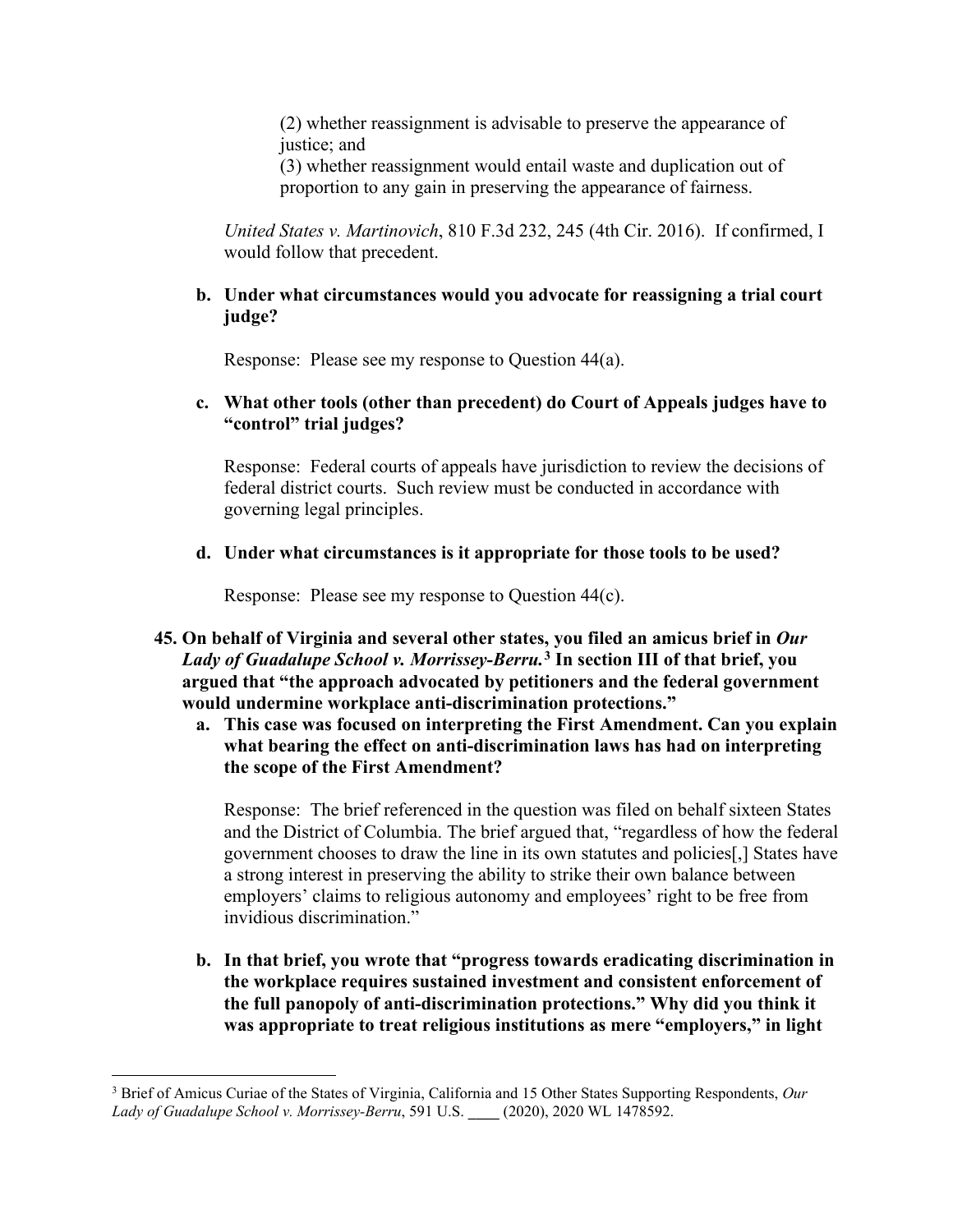### **of our nation's history and the protections enshrined in the First Amendment?**

Response: The federal statutes at issue in the two cases referenced in the questions contained specific provisions defining the term "employer." *See* 28 U.S.C. § 630(b); 42 U.S.C. § 12111(5)(A).

## **46. You authored a student note in the Virginia Law Review arguing that "many (if not all) [Blaine Amendments] violate the Equal Protection Clause."[4](#page-38-0)**

**a. What is the difference between the views articulated in this note and the Supreme Court's eventual decision in** *Espinoza v. Montana Dep't of Revenue***, 140 S.Ct. 2246 (2020)?**

Response: The student note in question was written more than two decades before the Supreme Court's decision in *Espinoza* and before numerous other Supreme Court decisions handed down between 2000 and 2020. I have not specifically considered the differences (if any) between the arguments I made as a law student and the conclusions reached by the Supreme Court in *Espinoza.* If confirmed, I would faithfully follow all Supreme Court and Fourth Circuit precedent, including *Espinoza.* 

#### **b. What prompted your early interest in religious liberties in law school?**

Response: To the best of my recollection, one of my professors suggested the topic for my student note.

## **c. How would you describe the importance of religious liberties in your professional career?**

Response: The protection of religious liberty is a vitally important part of our constitutional system. If confirmed, I would faithfully apply all Supreme Court and Fourth Circuit precedent, including precedent involving religious liberty.

# **47. After the Supreme Court released its opinion in** *Trump v. Vance***, 140 S.Ct. 2412 (2020), you co-authored a portion of a symposium on the decision for SCOTUSblog.[5](#page-38-1) At the end of this symposium entry, you stated "the fact that the court reached the right result on presidential immunity shouldn't obscure our indignation that the question was asked in the first place."**

**a. What did you mean by this?**

Response: I do not recall specifically what my co-author and I meant by that specific statement from a blog post written more than a year ago. As we

<span id="page-38-0"></span><sup>4</sup> Toby Heytens, *School Choice & State Constitutions*, 86 Va. L. Rev. 117 (2000).

<span id="page-38-1"></span><sup>5</sup> Martine Cicconi and Toby Heytens, *Symposium: Channeling an old chief to reject a new* 

*immunity*, SCOTUSblog (Jul. 10, 2020, 4:59 PM), https://www.scotusblog.com/2020/07/symposium-channeling-anold-chief-to-reject-a-new-immunity/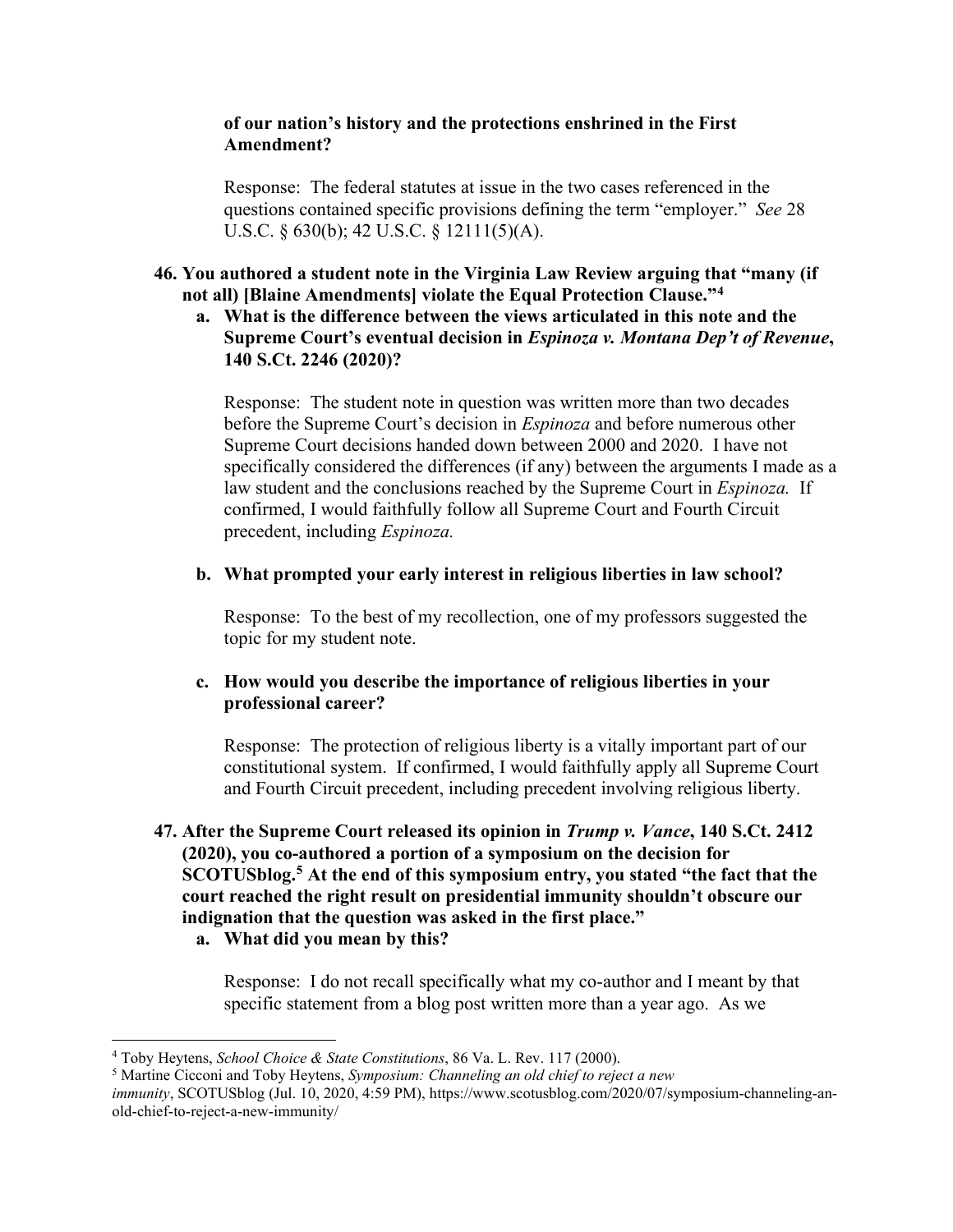explained in that post, however, our view was that the question before the Court in that case had been already been answered by Chief Justice Marshall "more than two centuries ago."

# **b. Under what circumstances should we be indignant when an individual asserts what they perceive to be their rights?**

Response: Under our adversarial system, individuals have the power to assert what they perceive to be their rights and courts have a responsibility to adjudicate those claims in accordance with the law.

# **48. When evaluating restrictions on firearms ownership under the Second Amendment, some U.S. Courts of Appeals seem to have adopted tests that resemble intermediate scrutiny.[6](#page-39-0)**

**a. Please articulate your understanding of the test for evaluating restrictions of firearm ownership that the Supreme Court explained in the** *Heller* **decision.**

Response: Because *District of Columbia v. Heller*, 554 U.S. 570 (2008), was the Supreme Court's "first in-depth examination of the Second Amendment," the Court specifically declined to attempt "to clarify the entire field" or adopt a single test for evaluating all conditions on firearm ownership. *Id.* at 635. Instead, the Court held that the law before it failed "any of the standards of scrutiny that we have applied to enumerated constitutional rights." *Id.* at 628.

#### **b. How is this test similar or dissimilar from intermediate scrutiny?**

Response: Please see my response to Question 48(a).

#### **c. How is this test similar or dissimilar from a cost-benefit analysis?**

Response: Please see my response to Question 48(a).

- **49. Many States, including Virginia, imposed strict COVID-19 restrictions without making appropriate exceptions for religious institutions. The Supreme Court ultimately struck down restrictions of this type in** *South Bay United Pentecostal Church v. Newsom***, 141 S.Ct. 716 (2021) and in** *Roman Catholic Diocese of Brooklyn v. Cuomo***, 141 S.Ct. 63 (2020).**
	- **a. When you handled cases defending Virginia's COVID-19 restrictions, what steps did you take to make sure that Virginia's restrictions adequately took into consideration the religious liberties of its citizens?**

Response: My role in the cases referenced above was an advocate defending the legality of actions taken my clients, including the Governor of Virginia and the State Health Commissioner. To the best of my knowledge, no court has ever held

<span id="page-39-0"></span><sup>6</sup> *See Silvester v. Becerra*, 138 S.Ct. 945 (2018) (Thomas, J., dissenting from denial of certiorari) (discussing lower court decisions).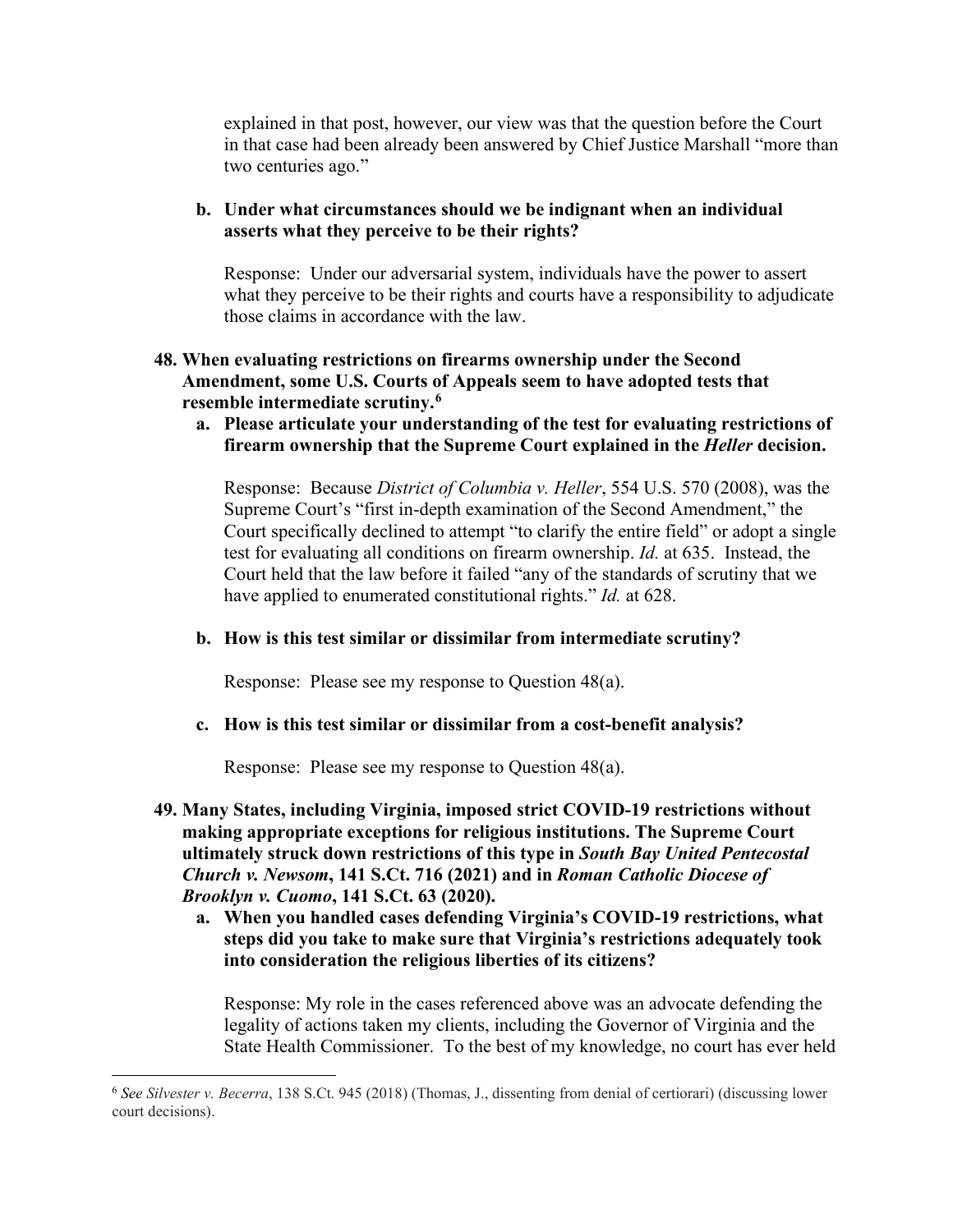that any of Virginia's COVID-19 mitigation measures unlawfully infringed religious liberty.

## **b. Were you involved in the promulgation of these regulations?**

Response: The regulations were promulgated by my clients, the Governor of Virginia and/or the State Health Commissioner.

## **c. What solicitude was made for religious liberties?**

Response: Throughout the COVID-19 pandemic, Virginia has made special accommodations for religious practices. In-person worship services were never suspended and even the temporary stay-at-home order specifically permitted traveling to and from places of worship. Virginia lifted all numerical attendance limits on in-person religious services on July 1, 2020—more than four months before the Supreme Court's decision in *Roman Catholic Diocese of Brooklyn v. Cuomo*, 141 S. Ct. 63 (2020), and more than eight months before the Supreme Court's decision in *South Bay United Pentecostal Church v. Newsom*, 141 S. Ct. 716 (2021).

#### **50. Please provide a detailed summary of the process that led to your nomination.**

Response: On March 3, 2021, Senators Mark Warner and Tim Kaine posted a joint announcement seeking applications to serve as a United States Circuit Judge for the Fourth Circuit. I submitted an application on March 5, 2021. I interviewed with a committee appointed by the Senators on April 9, 2021, and with the Senators themselves on April 27, 2021. On May 12, 2021, I interviewed with attorneys from the White House Counsel's Office. Since that date, I have been in contact with officials from the Office of Legal Policy at the Department of Justice. On June 30, 2021, the President announced his intent to nominate me.

#### **a. Who first raised the possibility of your nomination?**

Response: I do not recall who specifically "first raised the possibility of [my] nomination," but I was aware of the vacancy soon after it was reported that Judge Barbara Keenan was taking senior status.

#### **b. Have you spoken with any interest groups, such as Demand Justice, concerning your nomination?**

Response: No.

**c. How many conversations did you have with White House staff leading up to your nomination?**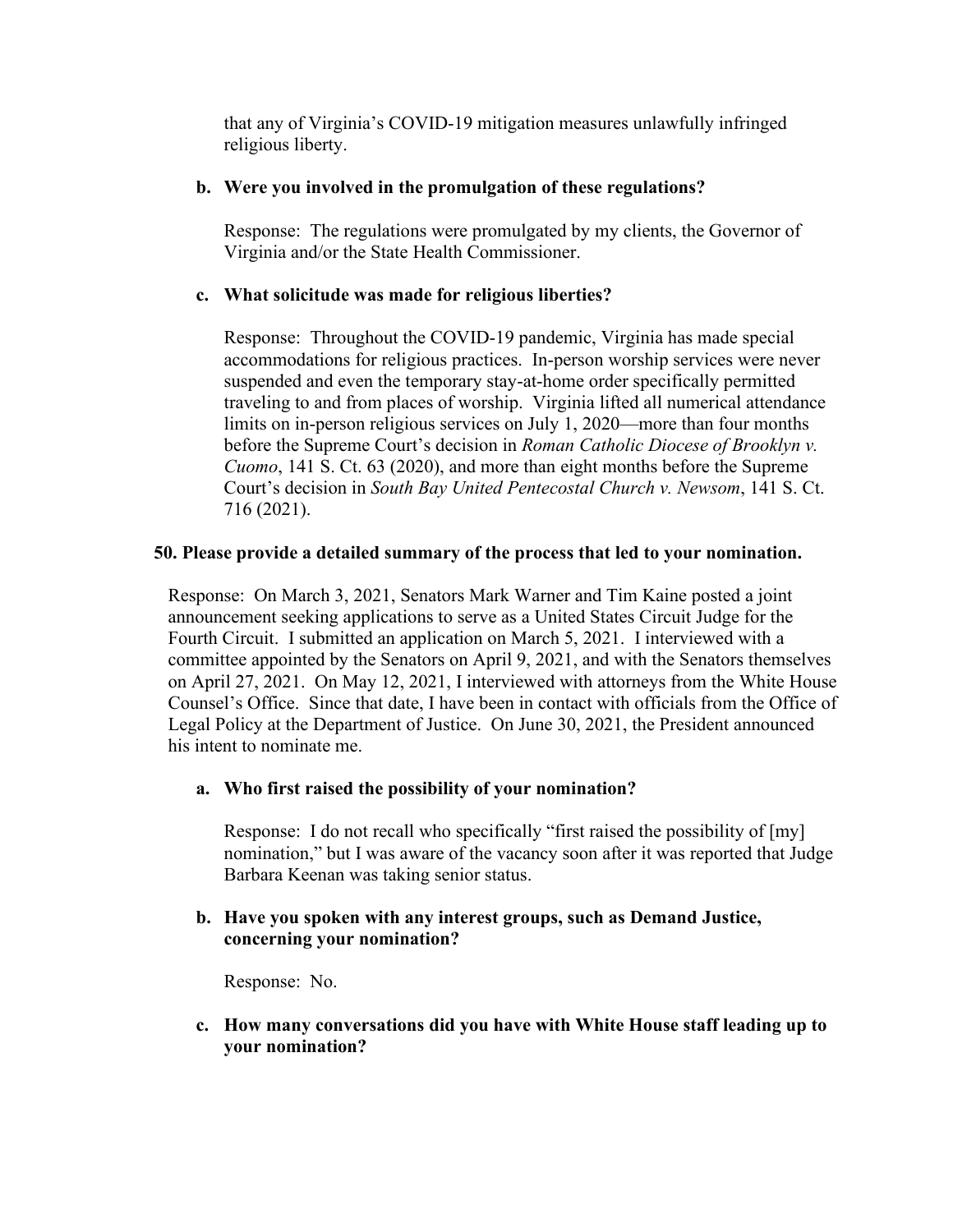Response: On May 12, 2021, I interviewed with attorneys from the White House Counsel's Office. Shortly thereafter, I was informed by a member of the White House staff that they wished to begin a formal vetting process. On June 29, 2021, a member of the White House staff told me that the President would be announcing his intent to nominate me the next day.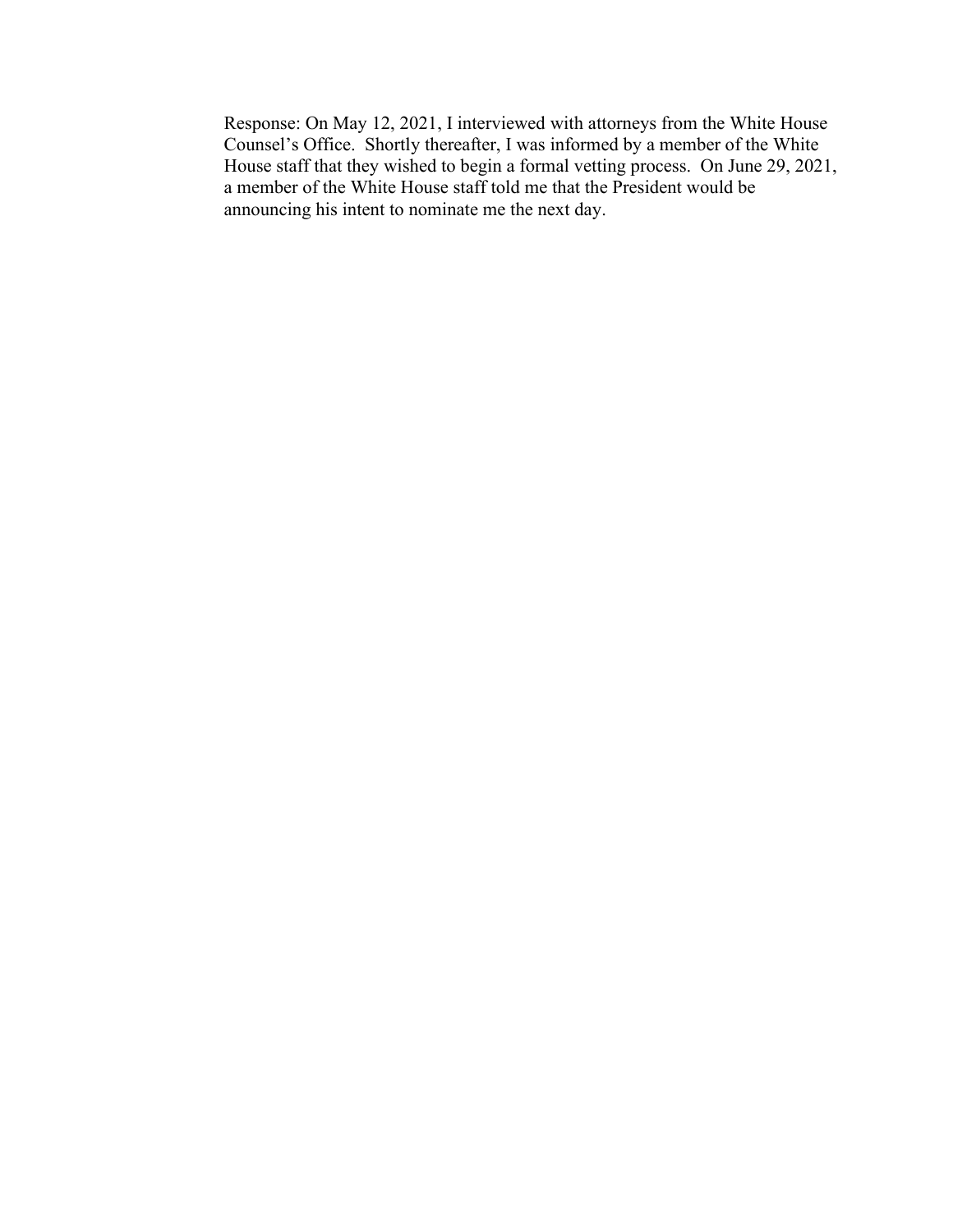#### **Questions for the Record for Toby Heytens From Senator Mazie K. Hirono**

- 1. **As part of my responsibility as a member of the Senate Judiciary Committee and to ensure the fitness of nominees, I am asking nominees to answer the following two questions:** 
	- **a. Since you became a legal adult, have you ever made unwanted requests for sexual favors, or committed any verbal or physical harassment or assault of a sexual nature?**

Response: No.

**b. Have you ever faced discipline, or entered into a settlement related to this kind of conduct?** 

Response: No.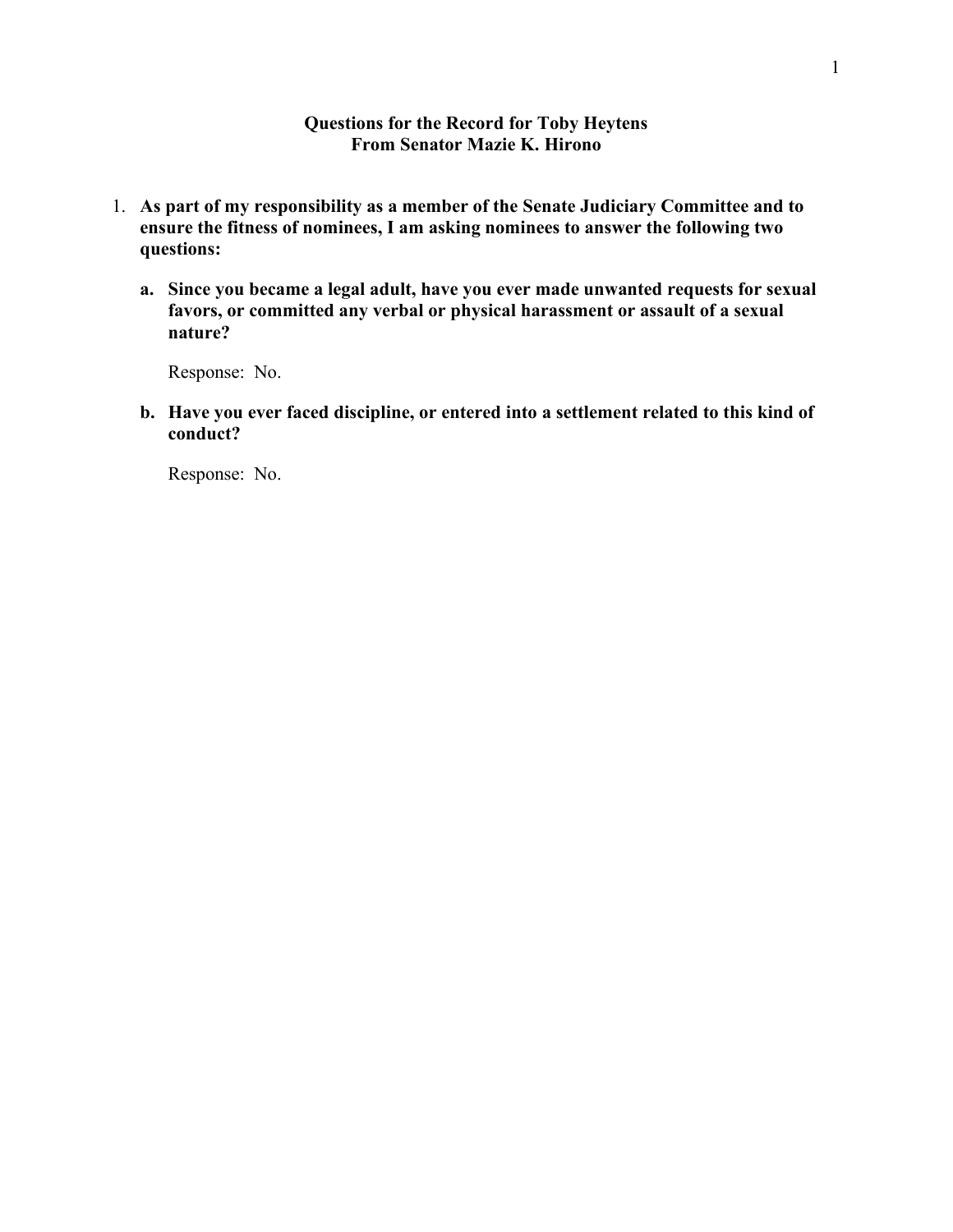## **Senator Mike Lee Questions for the Record Toby Heytens, Fourth Circuit Court of Appeals**

# **1. What sources would you consult when deciding a case that turned on the interpretation of a federal statute?**

Response: If confirmed, I would first determine whether the Supreme Court or Fourth Circuit had previously interpreted the specific statutory provision at issue. If there was no such precedent, I would begin with the text of the statute, including any relevant statutory definitions, and also consider any applicable canons of construction or other interpretive principles. In appropriate cases, I also would consider persuasive authority from other courts, as well as legislative history.

# **2. What sources would you consult when deciding a case that turned on the interpretation of a constitutional provision?**

Response: If confirmed, I would first determine whether the Supreme Court or Fourth Circuit had previously interpreted the specific constitutional provision at issue. Although I believe it would be rare to confront a constitutional issue of true first impression as a circuit court judge, if such a situation were to arise, I would consider the text of the provision and the meaning of the terms at issue, as well as the method of interpretation that the Supreme Court or Fourth Circuit has used in the most analogous circumstance and any persuasive authority from other jurisdictions.

# **3. What role do the text and original meaning of a constitutional provision play when interpreting the Constitution?**

Response: In *District of Columbia v. Heller*, 554 U.S. 570 (2008), the Supreme Court stated that "the public understanding of a legal text in the period after its enactment or ratification . . . is a critical tool of constitutional interpretation." *Id.* at 605.

# **4. If a constitutional provision is ambiguous, and there is no controlling precedent, would it be appropriate to consult—as Justice Stephen Breyer contends—"the values" underlying the provision's language?**

Response: I am not familiar with the statement by Justice Breyer quoted above or the context in which it was made. If I were confirmed as a judge and confronted such a case, I would examine the overall structure of the provision; the use of similar language (and previous constructions) in other portions of the Constitution or predecessor documents; historical materials; case law considering analogous questions; and any other guidance the Supreme Court has provided for construing constitutional provisions. In any such case, I also would be bound by the record created by the parties.

## **5. How would you describe your approach to reading statutes? Specifically, how much weight do you give to the plain meaning of the text?**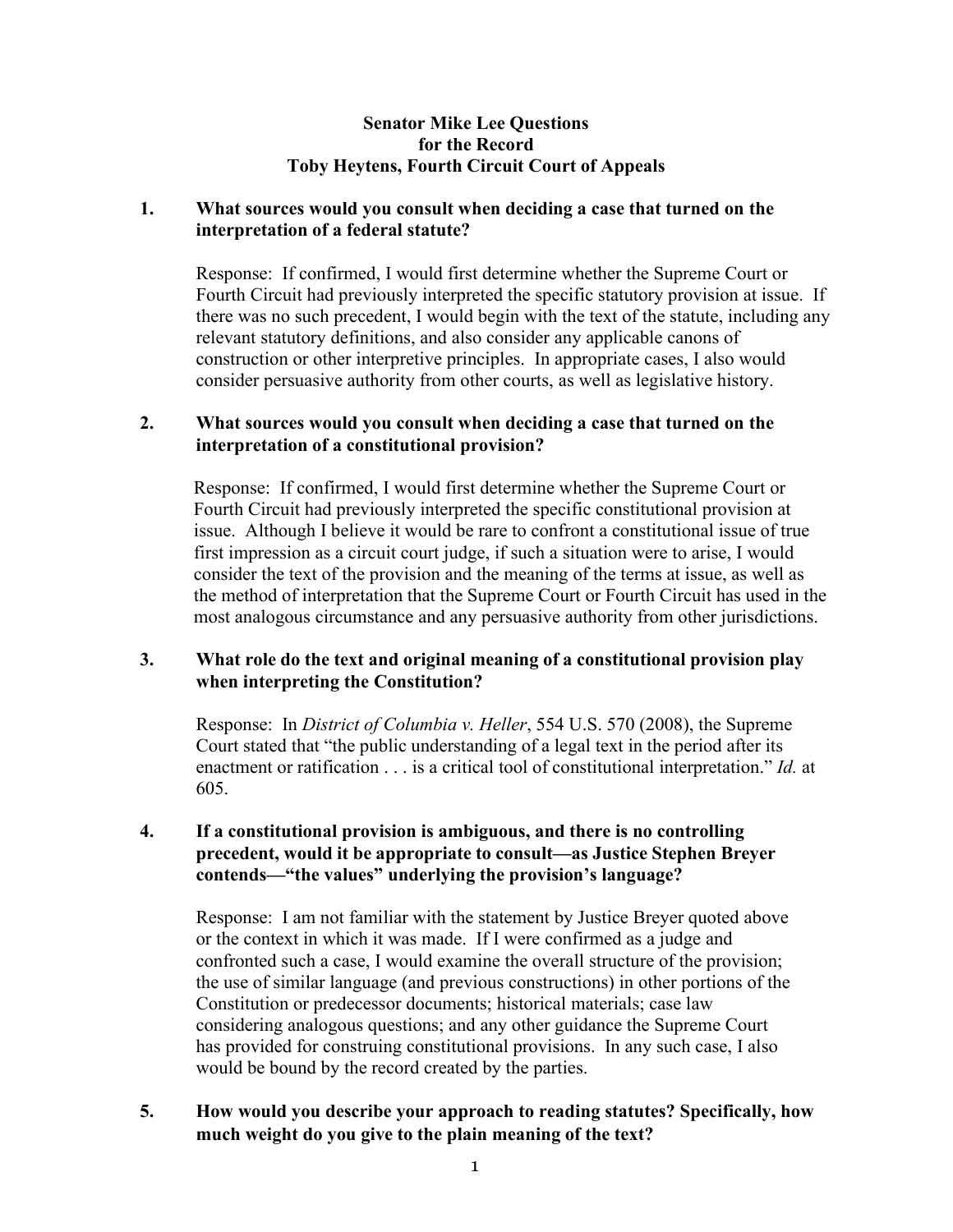Response: The Supreme Court has repeatedly stated that statutory interpretation begins with the text and that, when the text is clear, it ends there as well. *See, e.g., National Ass'n of Manufacturers v. Department of Defense*, 138 S. Ct. 617, 631 (2018). If confirmed, I would faithfully follow that guidance.

# **6. Does the "plain meaning" of a statute or constitutional provision refer to the public understanding of the relevant language at the time of enactment, or does the meaning change as social norms and linguistic conventions evolve?**

Response: My understanding is that "plain meaning" generally refers to a term's ordinary meaning at the time of its enactment.

# **7. If confirmed, would you consult legislative history when interpreting ambiguous statutory terms?**

Response: The Supreme Court has considered legislative history in interpreting ambiguous statutory text, *see County of Maui v. Hawaii Wildlife Fund*, 140 S. Ct. 1462, 1471-72 (2020), and I would follow that guidance if confirmed.

# **8. If confirmed, would you look to the underlying purpose of a Congressional statute to construe ambiguous provisions?**

Response: If confirmed, I would first look at the text of the statute and the binding precedent of the Supreme Court or Fourth Circuit. If I needed to go beyond those sources to rule on a case, I would look at the context in which the text was found (including any express "purpose" section in the statute), apply any relevant canons or other principles of interpretation, consult any pertinent legislative history, and review any relevant case law in other circuits. In so doing, I would be bound by the record put before me by the parties.

# **9. Do you believe Congress has implied powers beyond those enumerated in the Constitution? If so, what are those implied powers?**

Response: Since at least *McCulloch v. Maryland*, 17 U.S. 316 (1819), the Supreme Court has recognized that Congress has powers beyond those expressly enumerated in the Constitution by virtue of the Necessary and Proper Clause.

# **10. Where Congress enacts a law without reference to a specific Constitutional enumerated power, how would you evaluate the constitutionality of that law?**

Response: I would apply the relevant Supreme Court and Fourth Circuit precedent to evaluate the constitutionality of the law. For example, I would look to *United States v. Lopez*, 514 U.S. 549 (1995), and *United States v. Morrison*, 529 U.S. 598 (2000), in evaluating whether Congress had the authority to enact a law under the Commerce Clause.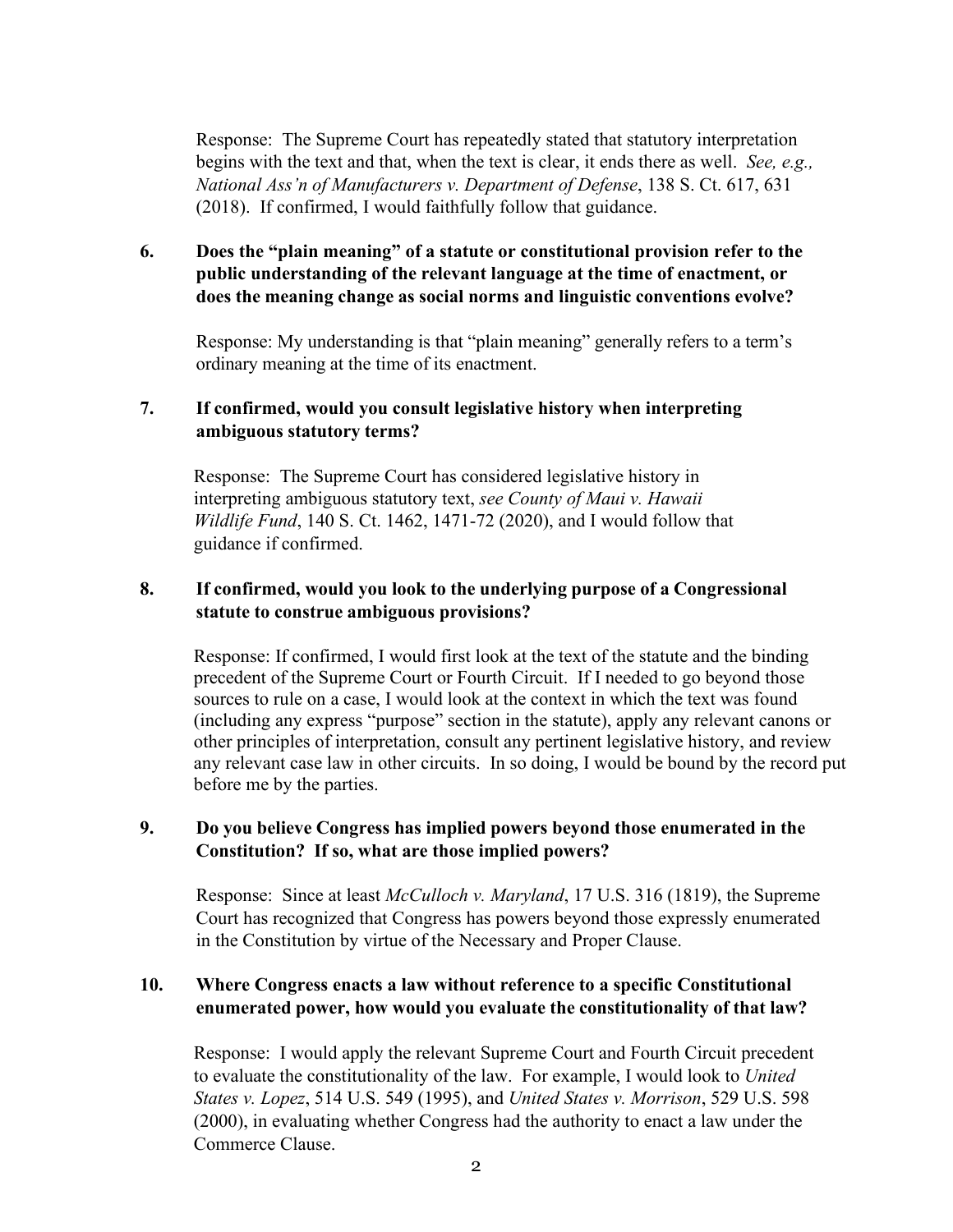# **11. Does the Constitution protect rights that are not expressly enumerated in the Constitution? Which rights?**

Response: The Supreme Court has held that the Fifth and Fourteenth Amendments protect certain unenumerated "fundamental rights and liberties which are, objectively, deeply rooted in this Nation's history and tradition"and "implicit in the concept of ordered liberty." *Washington v. Glucksberg*, 521 U.S.702, 720-21 (1997) (internal quotation marks and citations omitted). In *Glucksberg*, the Court collected cases previously recognizing such rights, including the rights to marry, *Loving v. Virginia*, 388 U.S. 1 (1967), have children, *Skinner v. Oklahoma ex rel. Williamson*, 316 U.S. 535 (1942), direct the education and upbringing of one's children, *Meyer v. Nebraska*, 262 U.S. 390 (1923); *Pierce v. Society of Sisters*, 268 U.S. 510 (1925), use contraception, *Griswold v. Connecticut*, 381 U.S. 479 (1965), *Eisenstadt v. Baird*, 405 U.S. 438 (1972), bodily integrity, *Rochin v. California*, 342 U.S. 165 (1952), and abortion, *Planned Parenthood of Southeastern Pennsylvania v. Casey*, 505 U.S. 833(1992). *Id*. at 720; *see also Obergefell v. Hodges*, 576 U.S. 644 (2015) (recognizing a right of same-sex couples to marry); *Saenz v. Roe*, 526 U.S. 489 (1999) (recognizing a right to travel). The Supreme Court has also "assumed, and strongly suggested" that there is a "right to refuse unwanted lifesaving medical treatment." *Glucksberg*, 521 U.S. at 720.

#### **12. What rights are protected under substantive due process?**

Response: Please see my response to Question 11.

## **13. If you believe substantive due process protects some personal rights such as a right to abortion, but not economic rights such as those at stake in** *Lochner v. New York***, on what basis do you distinguish these types of rights for constitutional purposes?**

Response: My response to Question 11 is not based on my personal beliefs, but rather my understanding of current Supreme Court's precedent. If confirmed, I will faithfully apply all Supreme Court precedent, regardless of any opinion I may have about the merits of the Court's decisions.

## **14. How would you describe the role that checks and balances and separation of powers play in the Constitution's structure?**

Response: The Supreme Court has emphasized that "the system of separated powers and checks and balances established in the Constitution was regarded by the Framers as a self-executing safeguard against the encroachment or aggrandizement of one branch at the expense of the other." *Morrison v. Olson*, 487 U.S. 654, 693 (1988) (internal quotation marks and citation omitted).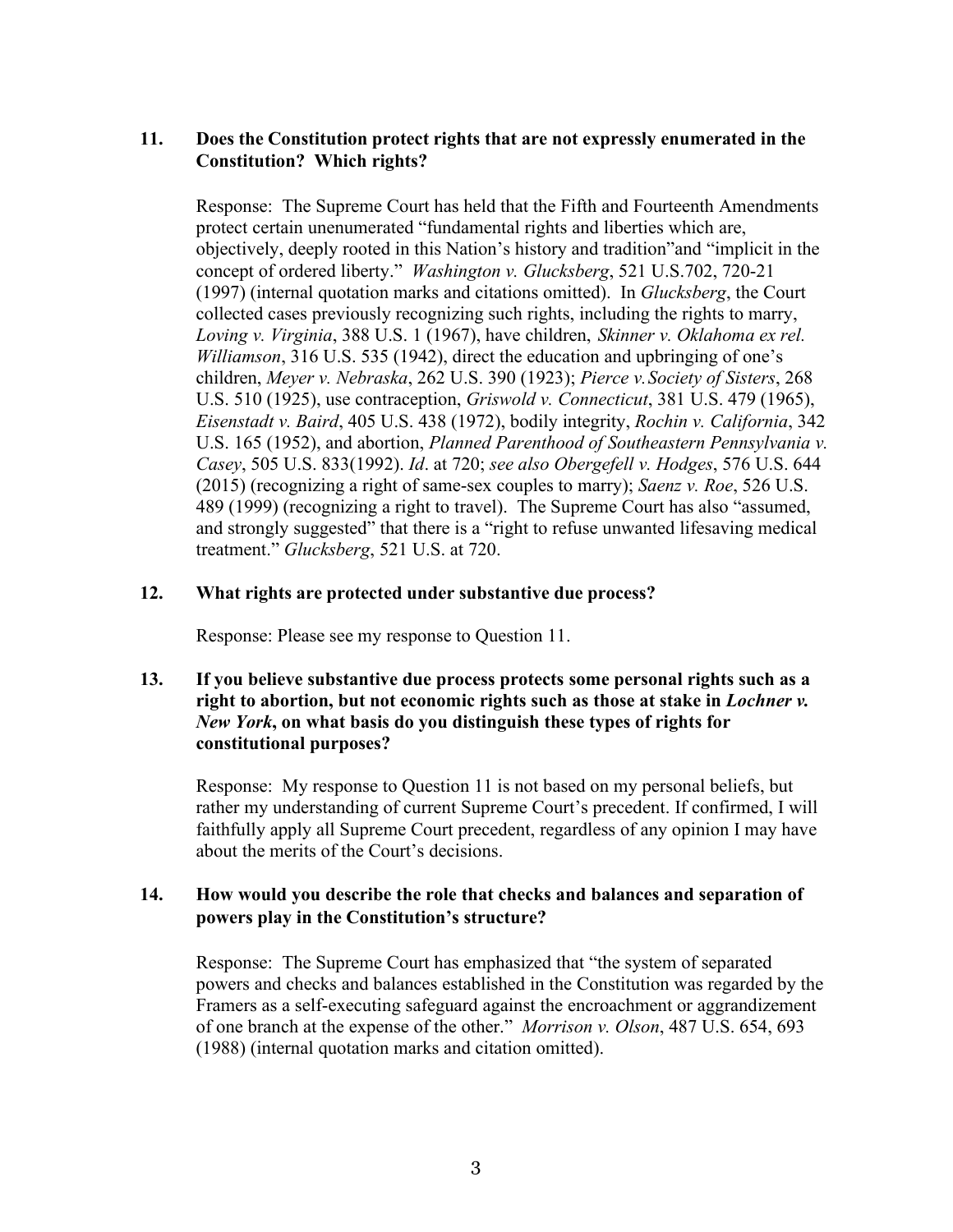## **15. How would you go about deciding a case in which one branch assumed an authority not granted it by the text of the Constitution?**

Response: In *Marbury v. Madison*, 5 U.S. 137 (1803), the Supreme Court emphasized that "[i]t is emphatically the province and duty of the judicial department to say what the law is." *Id.* at 177. If another branch of government purports to assume an authority not granted to it by the Constitution, it is duty of the judicial department to disregard the improper exercise of power.

#### **16. What role should empathy play in a judge's consideration of a case?**

Response: A judge is duty bound to apply the law to the case in question regardless of personal feelings. If confirmed, I would faithfully discharge that duty.

# **17. What's worse: Invalidating a law that is, in fact, constitutional, or upholding alaw that is, in fact, unconstitutional?**

Response: Both outcomes are equally undesirable.

# **18. How would you explain the difference between judicial review and judicial supremacy?**

Response: I understand judicial review to refer to the ability of the judicial branch to assess the legality of actions taken by the legislative or executive branch. Although others may have a different view, I understand judicial supremacy to refer to the (in my view, incorrect) view that courts have the sole ability or obligation to interpret the Constitution.

**19. Abraham Lincoln explained his refusal to honor the Dred Scott decision by asserting that "If the policy of the Government upon vital questions affectingthe whole people is to be irrevocably fixed by decisions of the Supreme Court . . . the people will have ceased to be their own rulers, having to that extent practically resigned their Government into the hands of that eminent tribunal." How do you think elected officials should balance their independentobligation to follow the Constitution with the need to respect duly rendered judicial decisions?**

Response: Elected officials swear an oath to uphold the Constitution. They are also required to follow properly issued judicial decisions about the meaning of the Constitution. *See, e.g., Cooper v. Aaron*, 358 U.S. 1, 18 (1958).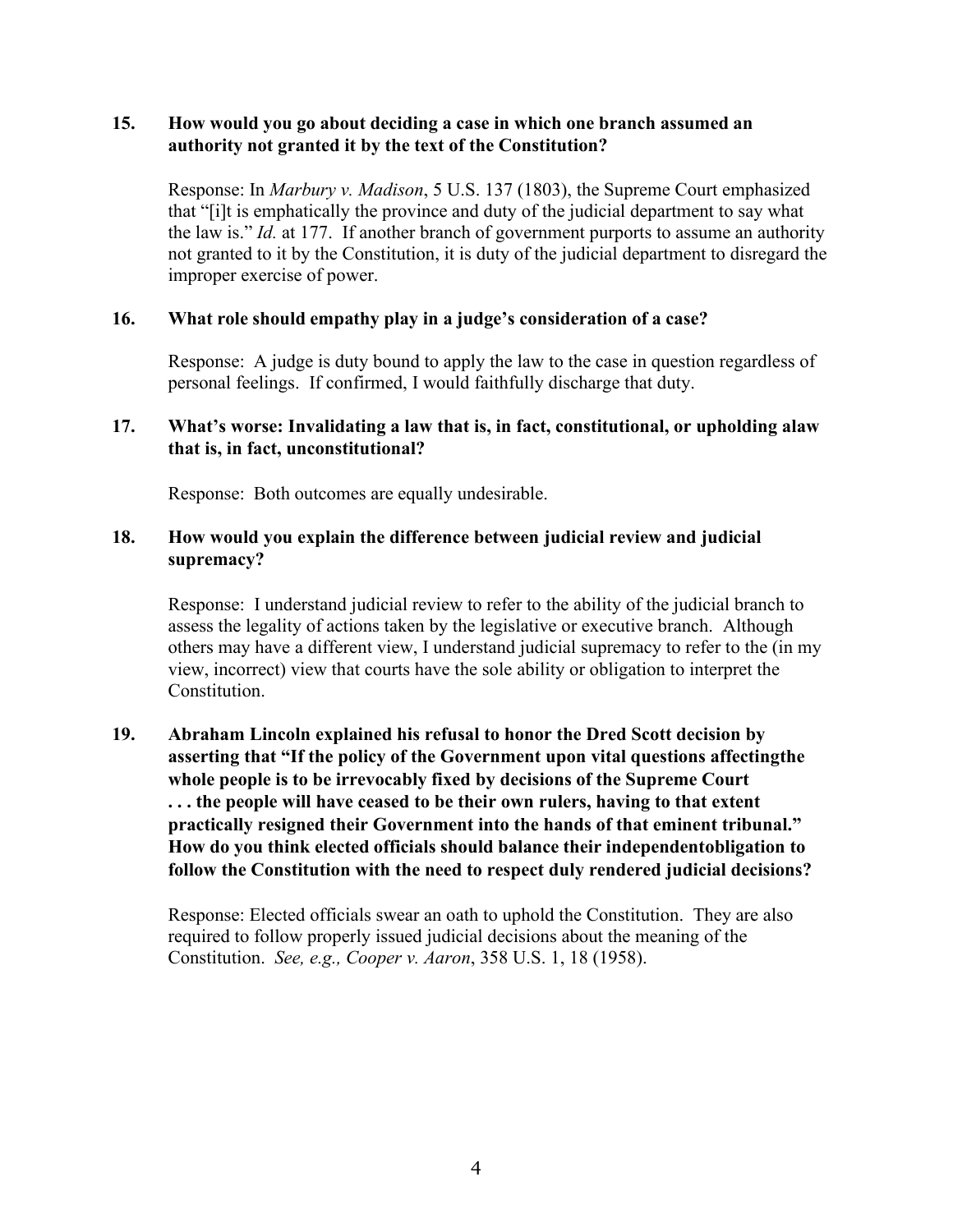**20. In Federalist 78, Hamilton says that the courts are the least dangerous branch because they have neither force nor will, but only judgment. Explain why that's important to keep in mind when judging.**

Response: Federal courts do not share the legislature's power to decide what the law should be or the executive's power to enforce the law. A court's role is limited to interpreting what the law is, and only in cases involving actual controversies that are brought before it.

**21. As a circuit court judge, you would be bound by both Supreme Court precedent and prior circuit court precedent. What is the duty of a lower court judge when confronted with a case where the precedent in question does not seem to be rooted in constitutional text, history, or tradition and also does notappear to speak directly to the issue at hand? In applying a precedent that has questionable constitutional underpinnings, should a lower court judge extendthe precedent to cover new cases, or limit its application where appropriate and reasonably possible?**

Response: If confirmed as a circuit court judge, it will not be within my purview to question the constitutional underpinnings of binding precedent or limit its applicability beyond what Supreme Court or Fourth Circuit precedent requires. If confirmed, I will be bound to fully and faithfully apply binding precedent to the cases before me regardless whether I agree with it.

**22. Do you believe it is ever appropriate to look past jurisdictional issues if they prevent the court from correcting a serious injustice?**

Response: No.

**23. When sentencing an individual defendant in a criminal case, what role, if any, should the defendant's group identity(ies) (e.g., race, gender, nationality, sexual orientation or gender identity) play in the judges' sentencing analysis?**

Response: 18 U.S.C. § 3553(a) specifies the factors a federal judge shall consider when imposing a sentence. No sentencing judge should discriminate when sentencing based on race, gender, nationality, sexual orientation, or gender identity.

**24. The Biden Administration has defined "equity" as: "the consistent and systematic fair, just, and impartial treatment of all individuals, including individuals who belong to underserved communities that have been denied such treatment, such as Black, Latino, and Indigenous and Native American persons, Asian Americans and Pacific Islanders and other persons of color; members of religious minorities; lesbian, gay, bisexual, transgender, and**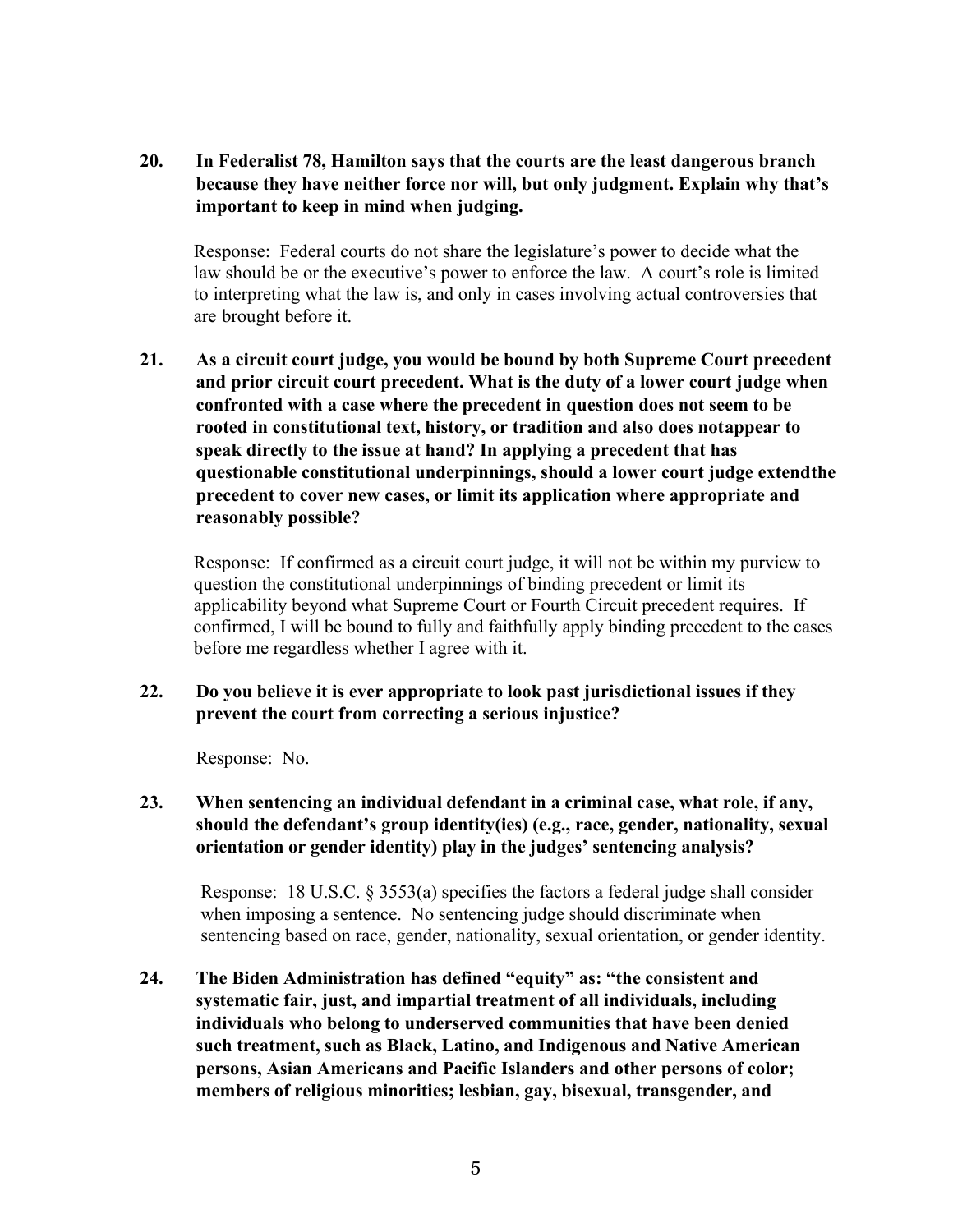# **queer (LGBTQ+) persons; persons with disabilities; persons who live in rural areas; and persons otherwise adversely affected by persistent poverty or inequality." Do you agree with that definition? If not, how would you define equity?**

Response: I was not previously familiar with any statement from the Biden Administration defining equity. If a case involving the definition of "equity" came before me, I would look first to Supreme Court and Fourth Circuit precedent to define it. If confirmed, my personal views about the Executive Branch's definition of equity would not factor into any case.

## **25. Is there a difference between "equity" and "equality?" If so, what is it?**

Response: Black's Law Dictionary defines "[e]quity" as "[f]airness; impartiality; evenhanded dealing," and "[t]he body of principles constituting what is fair and right; natural law." *Black's Law Dictionary* 560 (7th ed. 1999). The same source defines "[e]quality" as "[t]he state of being equal; esp., likeness in power or political status." *Black's Law Dictionary* 556 (7th ed. 1999).

# **26. Does the 14th Amendment's equal protection clause guarantee "equity" as defined by the Biden Administration (listed above in question 24)?**

Response: The text of the 14th Amendment does not include the term "equity".

#### **27. How do you define "systemic racism?"**

Response: I am not aware of any consensus definition of "systemic racism," nor do I have a personal definition of that term. Although I am aware that there is much public discussion and debate about the issue, any personal views I have would not be relevant to any decisions I would make were I confirmed as a circuit court judge.

# **28. How do you define "critical race theory?"**

Response: I am not aware of any consensus definition of "critical race theory." Black's Law Dictionary defines the term as "[a] reform movement within the legal profession, particularly within academia, whose adherents believe that the legal system has disempowered racial minorities." *Black's Law Dictionary* 382 (7th ed. 1999).

## **29. Do you distinguish "critical race theory" from "systemic racism," and if so, how?**

Response: Please see my responses to Questions 27 and 28.

# **30. You served as Counsel of Record for an amicus brief on behalf of Virginia in** *Our Lady of Guadalupe School v. Morrissey-Berru***. There, you asked the Court to rule against religious schools who were sued by their teachers for employment discrimination. Understanding that this question may implicate**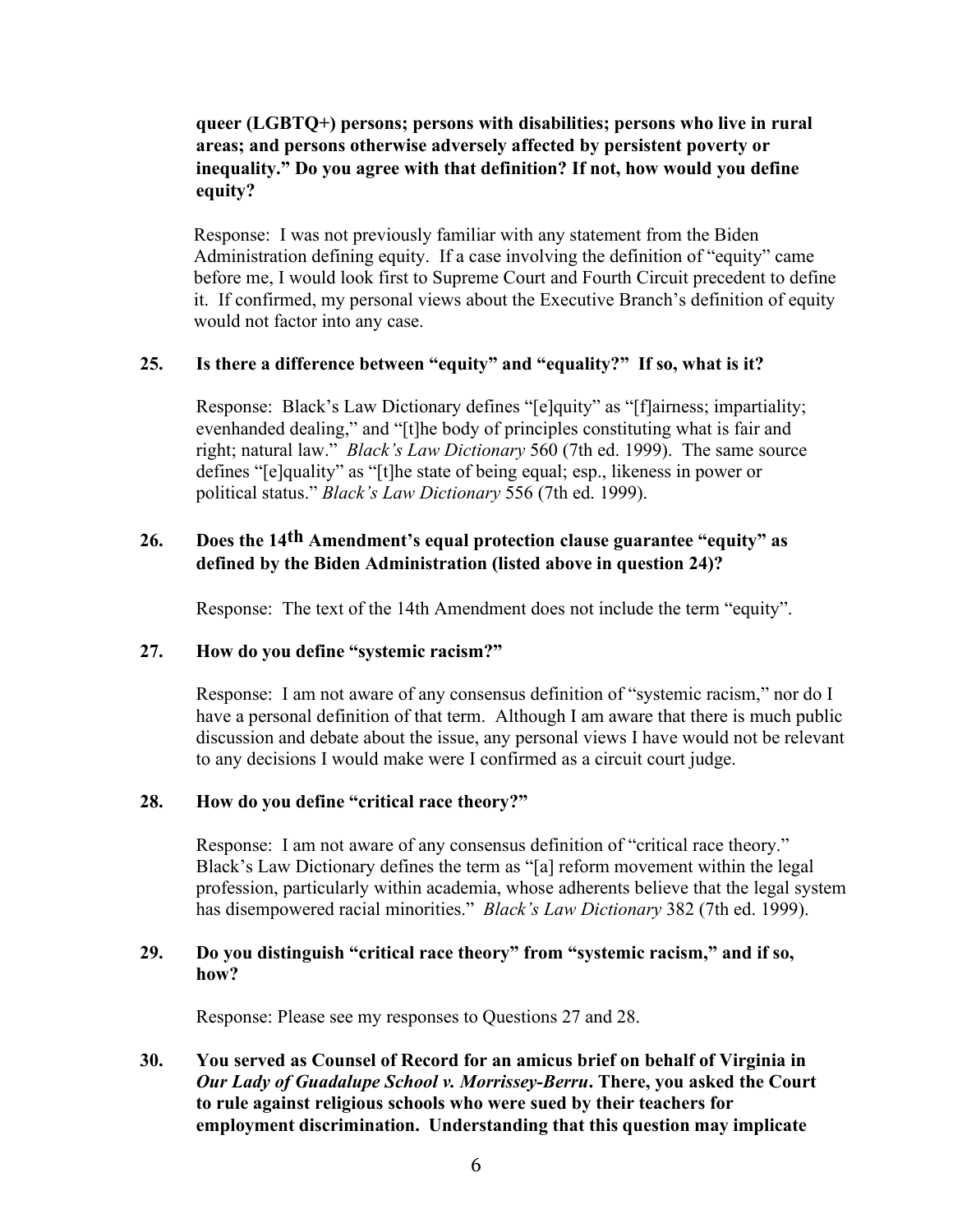### **confidentiality, please identify whether you (or someone else) decided to involve the state of Virginia in that litigation.**

Response: The brief referenced above was filed in my role as Solicitor General of Virginia. The Attorney General decided that the Commonwealth of Virginia should file an amicus brief in that case.

## **31. In law school, you wrote an article arguing that the "explicit exclusion of religious schools from a private school voucher program would violate the Equal Protection Clause." Do you still agree with that conclusion?**

Response: The quoted statement is from a paper that I wrote as a law student more than two decades ago and was published before the Supreme Court's subsequent decisions in *Zelman v. Simmons Harris*, 536 U.S. 649 (2002), *Locke v. Davey*, 540 U.S. 712 (2004), *Trinity Lutheran Church of Columbia, Inc. v. Comer*, 137 S. Ct. 2012 (2017), and *Espinoza v. Montana Department of Revenue*, 140 S. Ct. 2246 (2020). If confirmed as a judge, it would be my obligation to decide any case that came before me under those precedents (as well as other relevant Supreme Court and Fourth Circuit precedent) rather than based on my own personal views.

# **32. Do you still believe that the Blaine Amendments—state constitutional provisions designed to exclude religious schools from state funding—violate the Equal Protection Clause?**

Response: The argument referenced above is from a paper that I wrote as a law student more than two decades ago and was published before the Supreme Court's subsequent decisions in *Zelman v. Simmons Harris*, 536 U.S. 649 (2002), *Locke v. Davey*, 540 U.S. 712 (2004), *Trinity Lutheran Church of Columbia, Inc. v. Comer*, 137 S. Ct. 2012 (2017), and *Espinoza v. Montana Department of Revenue*, 140 S. Ct. 2246 (2020). If confirmed as a judge, it would be my obligation to decide any case that came before me under those precedents (as well as other relevant Supreme Court and Fourth Circuit precedent) rather than based on my own personal views.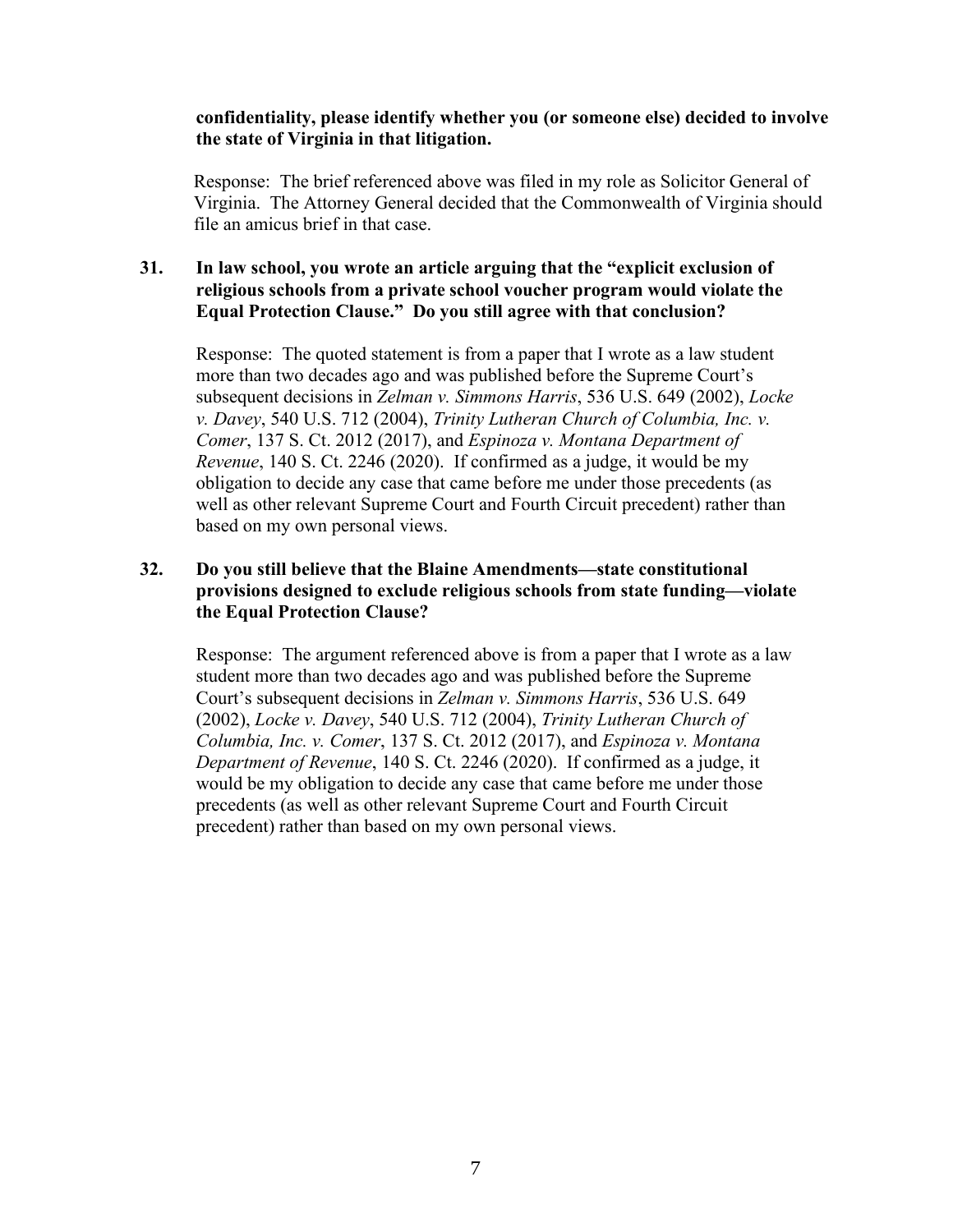# **Senator Ben Sasse Questions for the Record U.S. Senate Committee on the Judiciary Hearing: "Nominations" July 28, 2021**

## **For all nominees:**

**1. Since becoming a legal adult, have you participated in any events at which you or other participants called into question the legitimacy of the United States Constitution?**

Response: No.

**2. Since becoming a legal adult, have you participated in any rallies, demonstrations, or other events at which you or other participants have willfully damaged public or private property?**

Response: No.

#### **For all judicial nominees:**

## **1. How would you describe your judicial philosophy?**

Response: There is no single label I would use to describe the approach I would take to judging. I believe that judges should carefully consider the arguments raised by the parties and reach the result dictated by the law and facts of each case, while treating all persons who come before them with dignity and respect.

#### **2. Would you describe yourself as an originalist?**

Response: Please see my response to Question 1.

# **3. Would you describe yourself as a textualist?**

Response: Please see my response to Question 1.

### **4. Do you believe the Constitution is a "living" document? Why or why not?**

Response: I do not use the term "living" to describe the Constitution because that term has several definitions and is fraught for many. Instead, I agree with judges and previous judicial nominees who have described the Constitution as an enduring document whose mandates and principles continue to govern today and can be applied to new and novel circumstances.

## **5. Please name the Supreme Court Justice or Justices appointed since January 20, 1953 whose jurisprudence you admire the most and explain why.**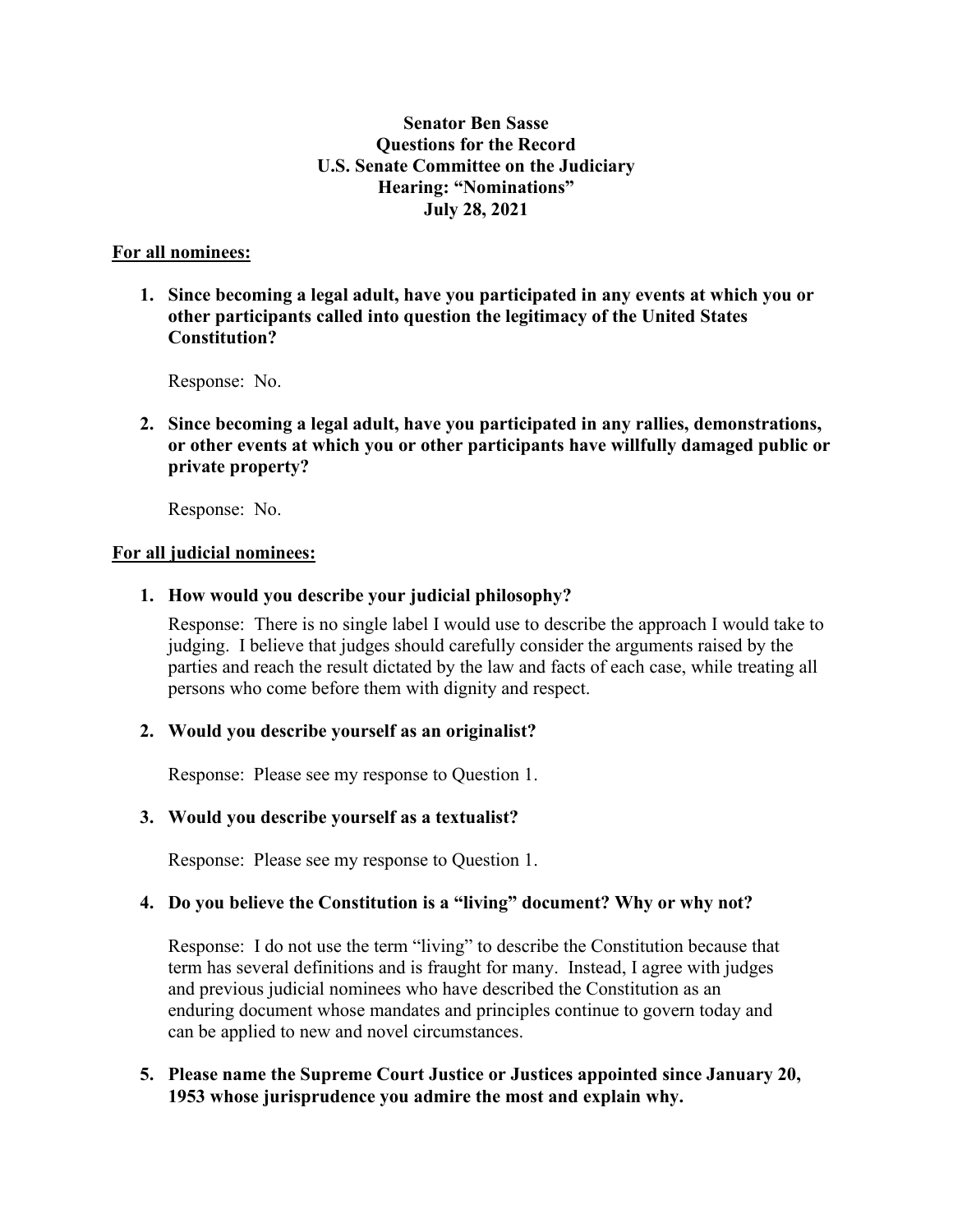Response: Although I admire many past and current members of the Supreme Court, my admiration does not flow from their jurisprudence or how they may have voted in any particular case. I admire Justices Thurgood Marshall and Ruth Bader Ginsburg for their trailblazing work in advancing equality before they joined the bench, and, as an appellate advocate, I admire the craft they demonstrated in written and oral advocacy. I admire Justices Antonin Scalia and Elena Kagan for their writing ability. I also admire Justices John Paul Stevens and Samuel Alito for their skill in crafting incisive questions that cut to the heart of cases before them.

- **6. Was Marbury v. Madison correctly decided?**
- **7. Was Lochner v. New York correctly decided?**
- **8. Was Brown v. Board of Education correctly decided?**
- **9. Was Bolling v. Sharpe correctly decided?**
- **10. Was Cooper v. Aaron correctly decided?**
- **11. Was Mapp v. Ohio correctly decided?**
- **12. Was Gideon v. Wainwright correctly decided?**
- **13. Was Griswold v. Connecticut correctly decided?**
- **14. Was South Carolina v. Katzenbach correctly decided?**
- **15. Was Miranda v. Arizona correctly decided?**
- **16. Was Katzenbach v. Morgan correctly decided?**
- **17. Was Loving v. Virginia correctly decided?**
- **18. Was Katz v. United States correctly decided?**
- **19. Was Roe v. Wade correctly decided?**
- **20. Was Romer v. Evans correctly decided?**
- **21. Was United States v. Virginia correctly decided?**
- **22. Was Bush v. Gore correctly decided?**
- **23. Was District of Columbia v. Heller correctly decided?**
- **24. Was Crawford v. Marion County Election Bord correctly decided?**
- **25. Was Boumediene v. Bush correctly decided?**
- **26. Was Citizens United v. Federal Election Commission correctly decided?**
- **27. Was Shelby County v. Holder correctly decided?**
- **28. Was United States v. Windsor correctly decided?**
- **29. Was Obergefell v. Hodges correctly decided?**

Responses to Questions 6-29: As a nominee who is already bound by the Code of Conduct for United States Judges, I think it would almost invariably be inappropriate for me to express a personal opinion—positive or negative—about Supreme Court decisions that I would be bound to follow were I confirmed as a circuit judge. Consistent with the practice of past nominees, however, I believe that *Marbury v. Madison, Brown v. Board of Education* (including *Bolling v. Sharpe*), and *Loving v. Virginia* are rare exceptions that I may affirm I believe were correctly decided.

**30. In the absence of controlling Supreme Court precedent, what substantive factors determine whether it is appropriate for appellate court to reaffirm its own precedent that conflicts with the original public meaning of the Constitution?**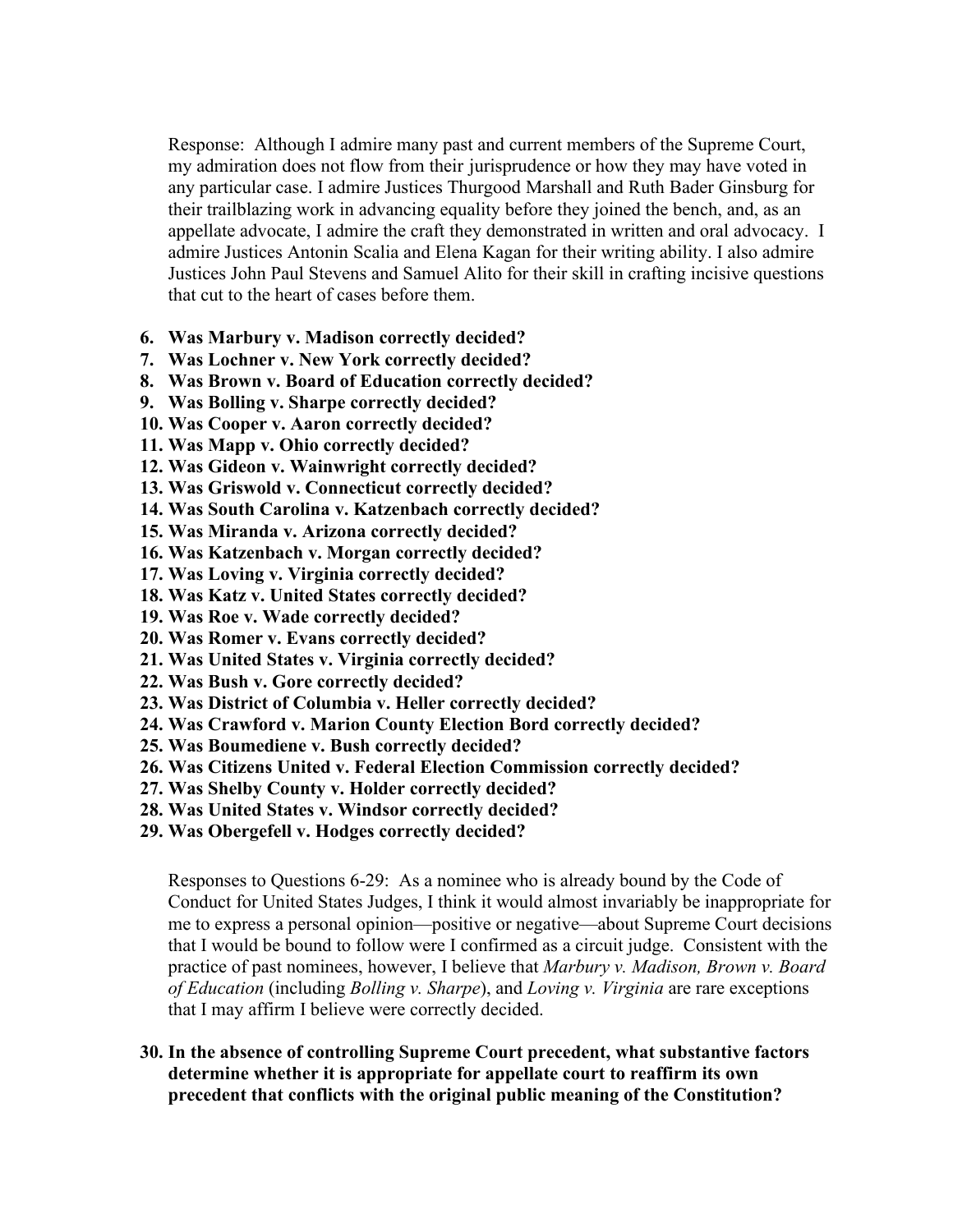Response: A panel of the Fourth Circuit "cannot overrule a decision issued by another panel." *McMellon v. United States*, 387 F.3d 329, 332 (4th Cir. 2004) (en banc). Under Federal Rules of Appellate Procedure 35, the Court will sit banc panels when a majority of the circuit judges who are in regular active service and who are not disqualified conclude that: "(1) en banc consideration is necessary to secure or maintain uniformity of the court's decisions; or (2) the proceeding involves a question of exceptional importance."

**31. In the absence of controlling Supreme Court precedent, what substantive factors determine whether it is appropriate for an appellate court to reaffirm its own precedent that conflicts with the original public meaning of the text of a statute?**

Response: Please see my response to Question 30.

**32. If defendants of a particular minority group receive on average longer sentences for a particular crime than do defendants of other racial or ethnic groups, should that disparity factor into the sentencing of an individual defendant? If so, how so?**

Response: No.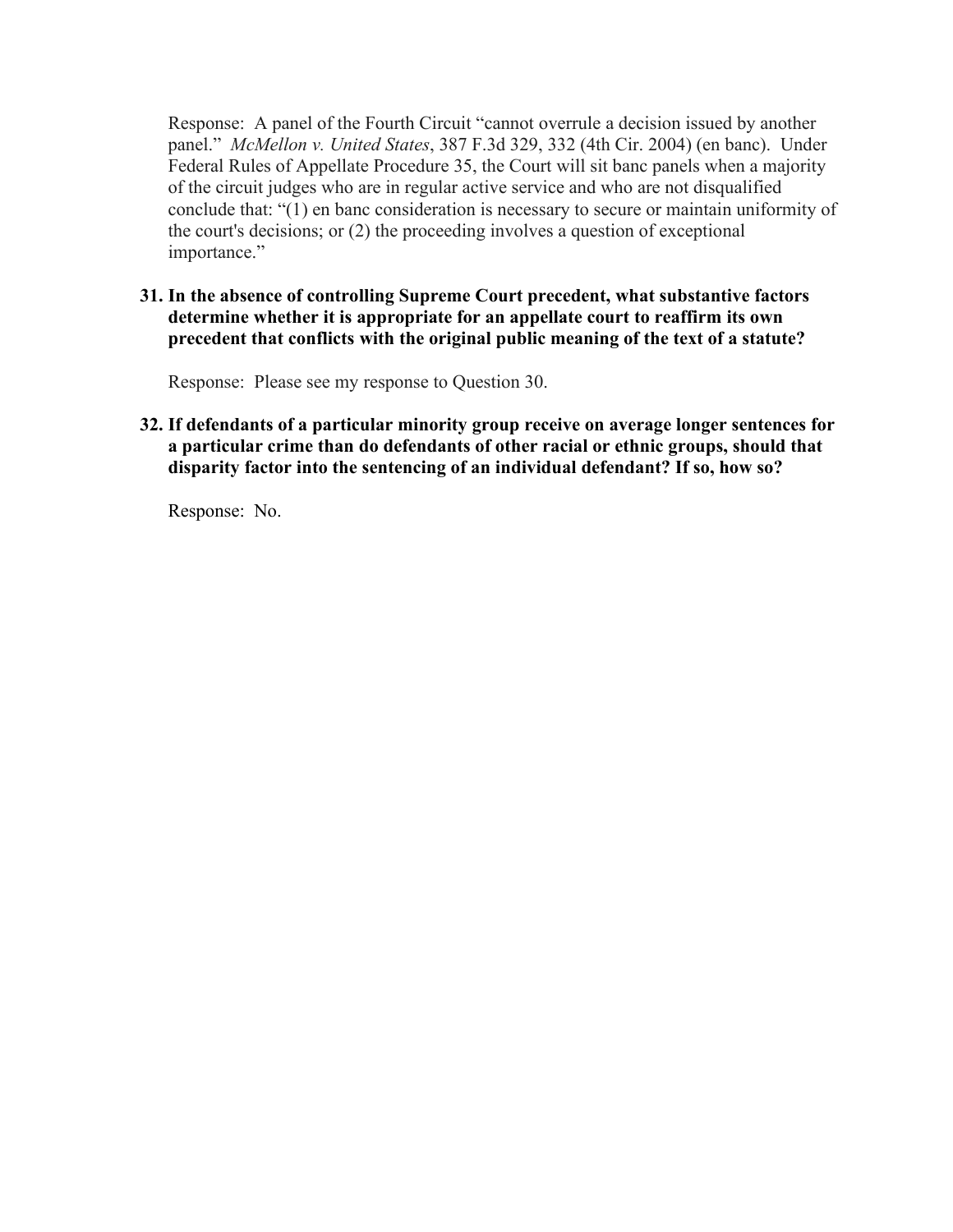# **Questions from Senator Thom Tillis for Toby Jay Heytens Nominee to be United States Circuit Judge for the Fourth Circuit**

# **1. Do you believe that a judge's personal views are irrelevant when it comes to interpreting and applying the law?**

Response: Yes.

# **2. What is judicial activism? Do you consider judicial activism appropriate?**

Response: Although definitions of judicial activism may vary, I understand it to include situations where judges decide a case based on their personal views rather than what the law requires or go beyond the case before them to reach issues that are not properly presented. Neither type of judicial activism is appropriate.

# **3. Do you believe impartiality is an aspiration or an expectation for a judge?**

Response: I believe that impartiality is an obligation for all judges.

**4. Should a judge second-guess policy decisions by Congress or state legislative bodies to reach a desired outcome?** 

Response: No.

# **5. Does faithfully interpreting the law sometimes result in an undesirable outcome? How, as a judge, do you reconcile that?**

Response: A judge who is faithfully interpreting the law will sometimes reach a result that is, in the judge's personal opinion, an undesirable outcome. In all cases, the judge's duty is to set aside any personal views and faithfully interpret and apply the law.

# **6. Should a judge interject his or her own politics or policy preferences when interpreting and applying the law?**

Response: No.

# **7. What will you do if you are confirmed to ensure that Americans feel confident that their Second Amendment rights are protected?**

Response: The Supreme Court has held that the Second Amendment confers "an individual right to keep and bear arms," *District of Columbia v. Heller*, 554 U.S. 570, 595 (2008), and that that right is incorporated against the States via the Fourteenth Amendment, *see McDonald v. City of Chicago,* 561 U.S. 742 (2010). If confirmed, I will faithfully follow those and other precedents interpreting the Second Amendment.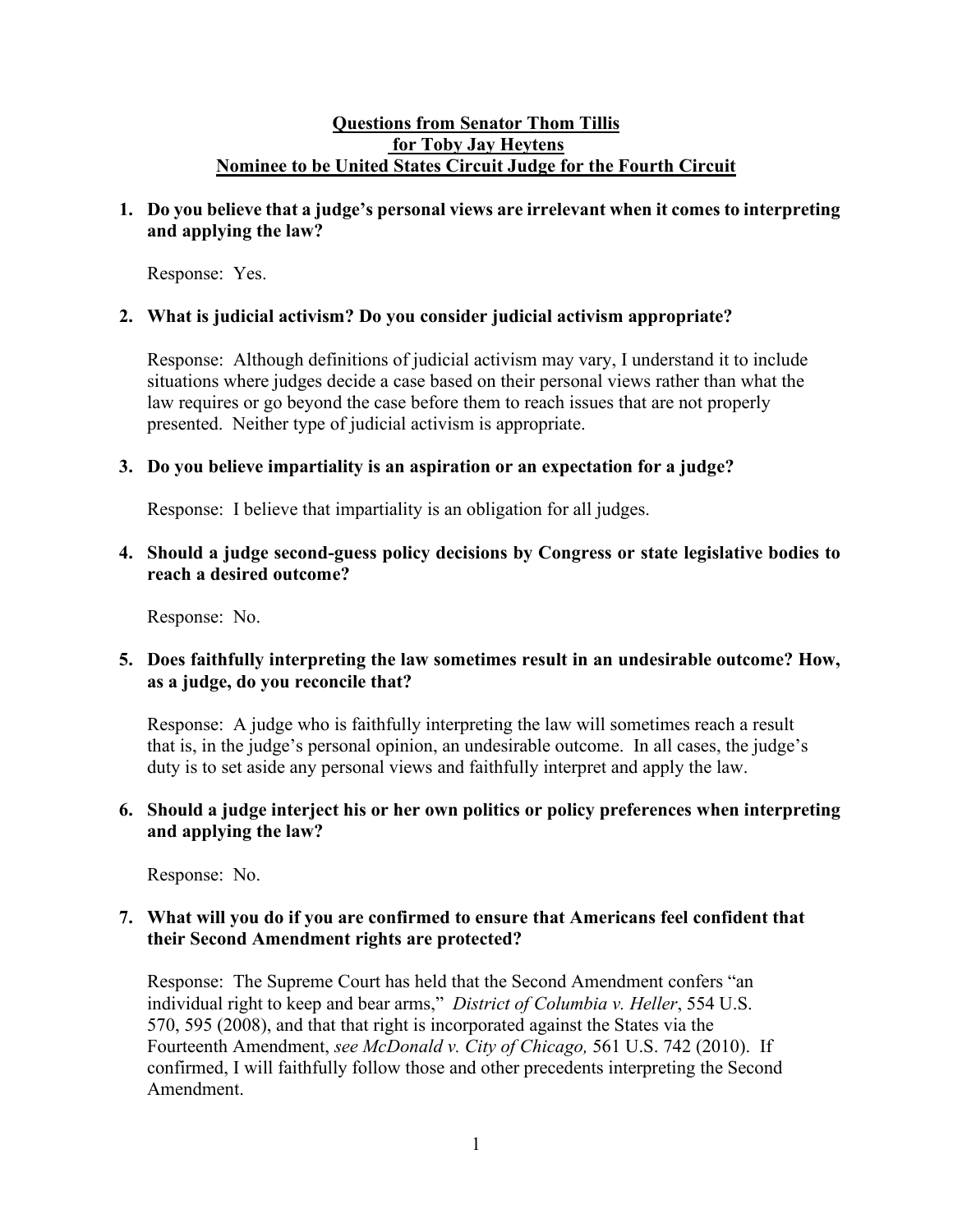**8. How would you evaluate a lawsuit challenging a Sheriff's policy of not processing handgun purchase permits? Should local officials be able to use a crisis, such as COVID-19 to limit someone's constitutional rights? In other words, does a pandemic limit someone's constitutional rights?**

Response: The values and ideals of the Constitution matter most in times of crisis. If I were confirmed and such a case came before me, I would begin by reviewing the arguments of the parties and researching Supreme Court and Fourth Circuit precedent. I would then apply the law to the specific facts and record of the case before me.

### **9. What process do you follow when considering qualified immunity cases, and under the law, when must the court grant qualified immunity to law enforcement personnel and departments?**

Response: There is significant Supreme Court and Fourth Circuit precedent on qualified immunity, and, if confirmed, I would analyze and apply that precedent in resolving cases that came before me that raised qualified immunity issues. Supreme Court precedent makes clear that officers are entitled to qualified immunity unless "(1) they violated a federal statutory or constitutional right, and (2) the unlawfulness of the conduct was clearly established at the time." *District of Columbia v. Wesby*, 138 S. Ct. 577, 589 (2018).

# **10. Do you believe that qualified immunity jurisprudence provides sufficient protection for law enforcement officers who must make split-second decisions when protecting public safety?**

Response: As a judicial nominee, I do not believe it would be appropriate for me to offer a personal opinion about whether current doctrine provides "sufficient" protection for law enforcement officers. The Supreme Court has held that law enforcement officers are entitled to qualified immunity unless "(1) they violated a federal statutory or constitutional right, and (2) the unlawfulness of the conduct was clearly established at the time." *District of Columbia v. Wesby*, 138 S. Ct. 577, 589 (2018). If confirmed, I would faithfully follow Supreme Court and Fourth Circuit precedent about the scope of qualified immunity.

## **11. What do you believe should be the proper scope of qualified immunity protections for law enforcement?**

Response: As a judicial nominee, I do not believe it would be appropriate for me to offer a personal opinion about the "proper scope" of qualified immunity protection for law enforcement officers. The Supreme Court has held that law enforcement officers are entitled to qualified immunity unless "(1) they violated a federal statutory or constitutional right, and (2) the unlawfulness of the conduct was clearly established at the time." *District of Columbia v. Wesby*, 138 S. Ct. 577, 589 (2018). If confirmed, I would faithfully follow Supreme Court and Fourth Circuit precedent about the scope